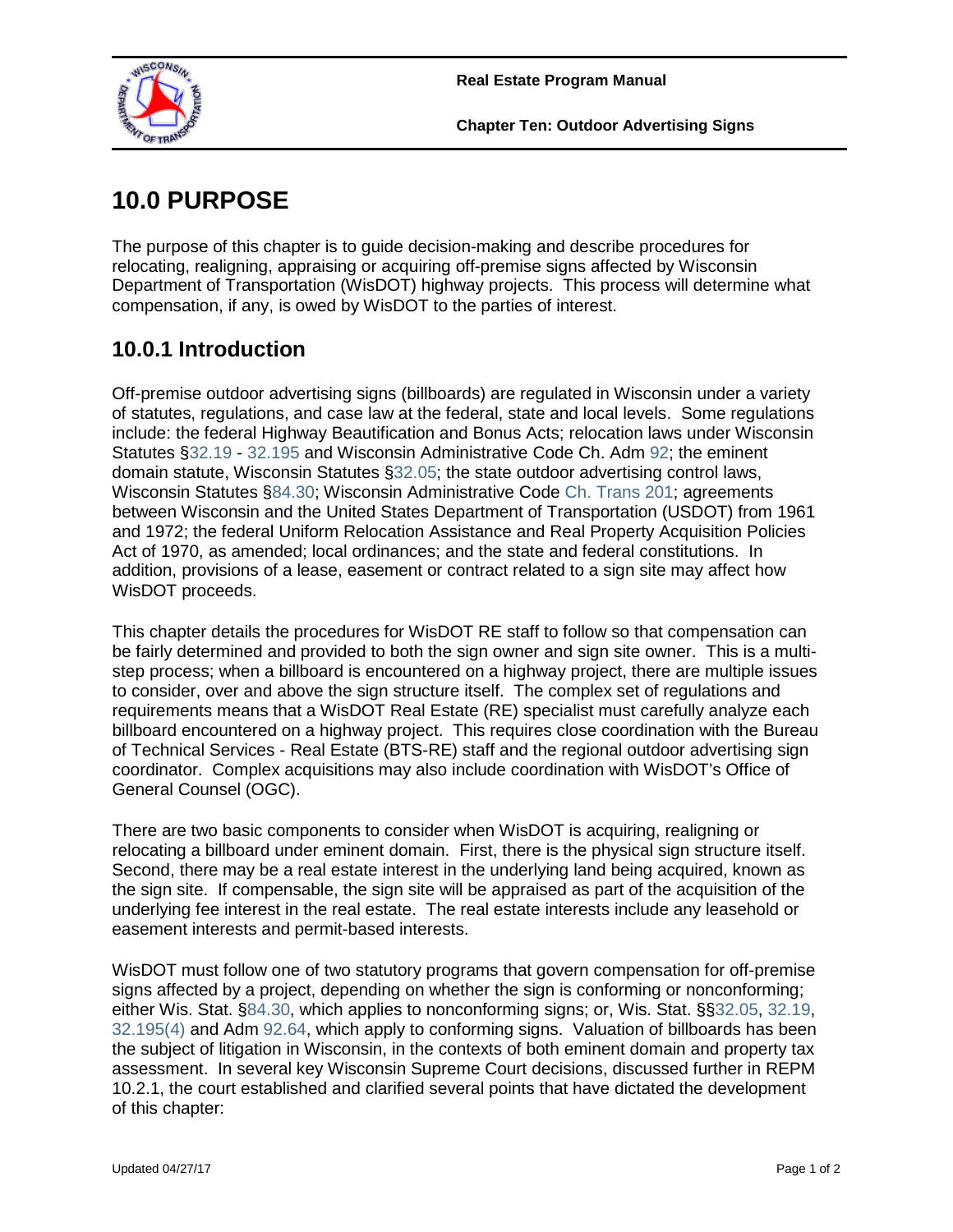- 1. When valuing signs and sign sites, WisDOT only acquires real property interests. It does not acquire businesses or business value.
- 2. Sign-related real property interests are the underlying fee, any sign site leasehold or easement interests, and the right to have a sign at a location under state and local regulation, whether by permit or as a nonconforming or grandfathered use.
- 3. The sign structure, in most cases, is the personal property of a tenant sign owner.

See APPENDIX C: Definitions specific or pertinent to REPM/Chapter 10.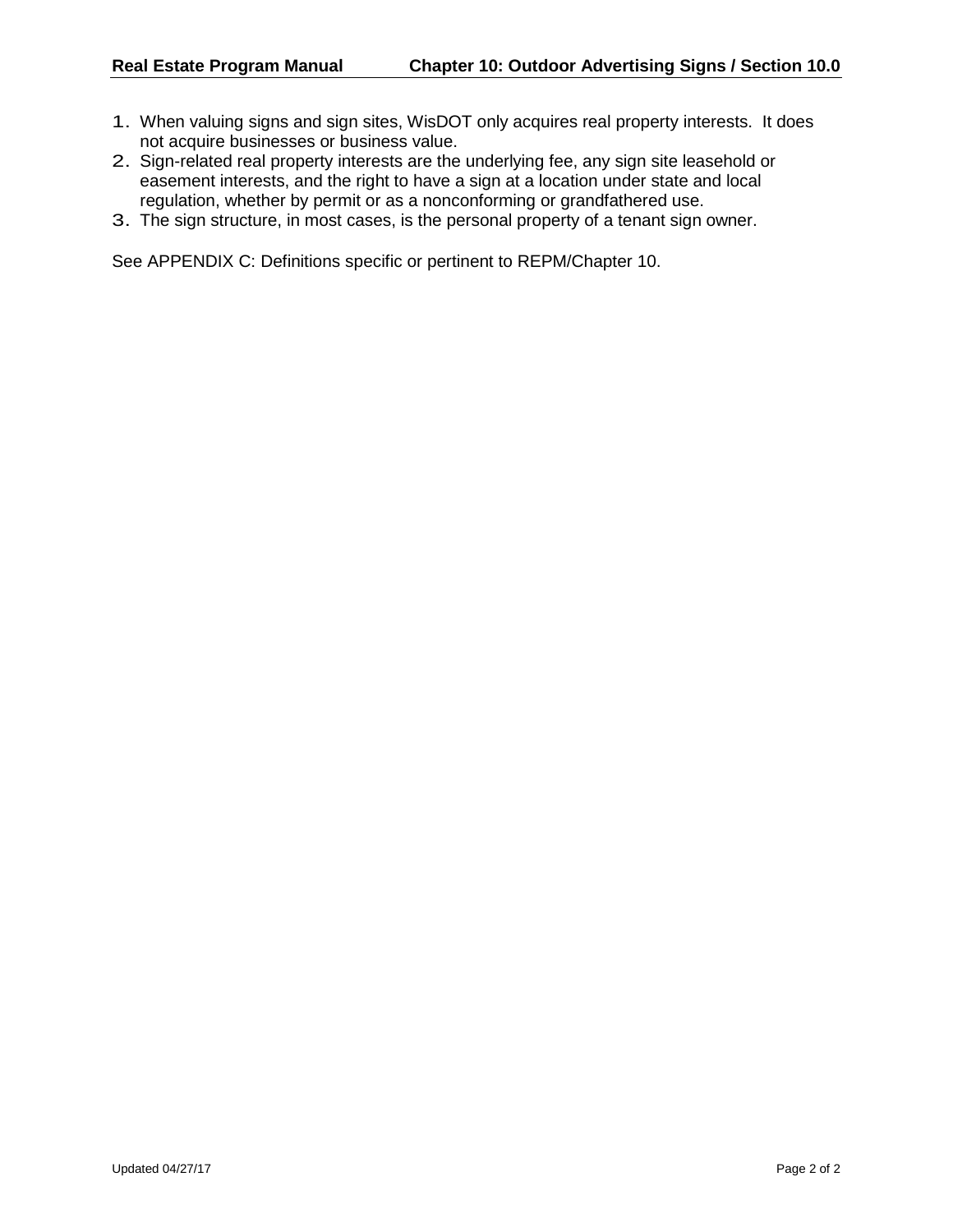

**Chapter Ten: Outdoor Advertising Signs**

# **10.1 SIGN STATUS AND SIGN CATEGORIES**

To evaluate a sign for acquisition or appraisal purposes, WisDOT must first determine the legal status and category of the sign involved. The result of this analysis will determine the steps to follow before the sign is appraised, acquired, realigned, removed or relocated. Several questions need to be answered as part of the analysis, such as:

- Could sign be relocated to a different site or realigned on the same property?
- Is a real property interest going to be lost, and if so, should the appraisal of the real property include the sign site?
- Is sign conforming or nonconforming under local zoning or sign ordinances?
- Is sign conforming or nonconforming under Wis. Stat. [§84.30?](https://docs.legis.wisconsin.gov/document/statutes/84.30)
- Is sign grandfathered?
- Is sign legal?
- What are terms of lease, if any?
- What is the sign's category (e.g., religious notice, directional, on-premise, off-premise, etc.)?

A sign's category is important because it affects whether the sign can be relocated to a new site or realigned on the same parcel. Its category may also affect the extent to which the sign site contributes to the value of the real estate. The WisDOT regional outdoor advertising sign coordinator can identify a sign's category, offer an opinion on its legal status, and help determine if the sign needs to be addressed in the appraisal and acquisition process. Keep in mind, the legal status and category of a sign can change during the life of a project, so an initial determination may need to be changed.

## **10.1.1 On-Premise vs. Off-Premise Signs**

Under state, federal and many municipal and county laws and regulations, signs advertising a business conducted at a location (on-premise signs) are generally regulated differently than signs advertising products or businesses that are not located on the property. On-premise signs are often owned by the person who also owns the underlying fee interest in the real estate or a long-term tenant. Off-premise signs are often owned by a business located elsewhere and are erected on the fee owner's land pursuant to some type of easement, lease or verbal permission.

Signs are considered "on-premise" under Wis. Stat. [§84.30](https://docs.legis.wisconsin.gov/document/statutes/84.30) if they are constructed at a business location, advertise a business conducted at the property, and are located within the area bounded by the buildings, driveways and parking areas in which the activity is conducted or within 50 feet of that area.

Signs are considered "off-premise" under Wis. Stat. [§84.30](https://docs.legis.wisconsin.gov/document/statutes/84.30) if they do not meet the conditions described above. For example, a sign is an off-premise sign if it is located on an area across a street or road from the area where the business is conducted or any area developed for erecting a sign. [\(Trans 201.02\(9\)\)](https://docs.legis.wisconsin.gov/document/administrativecode/Trans%20201.02(9)).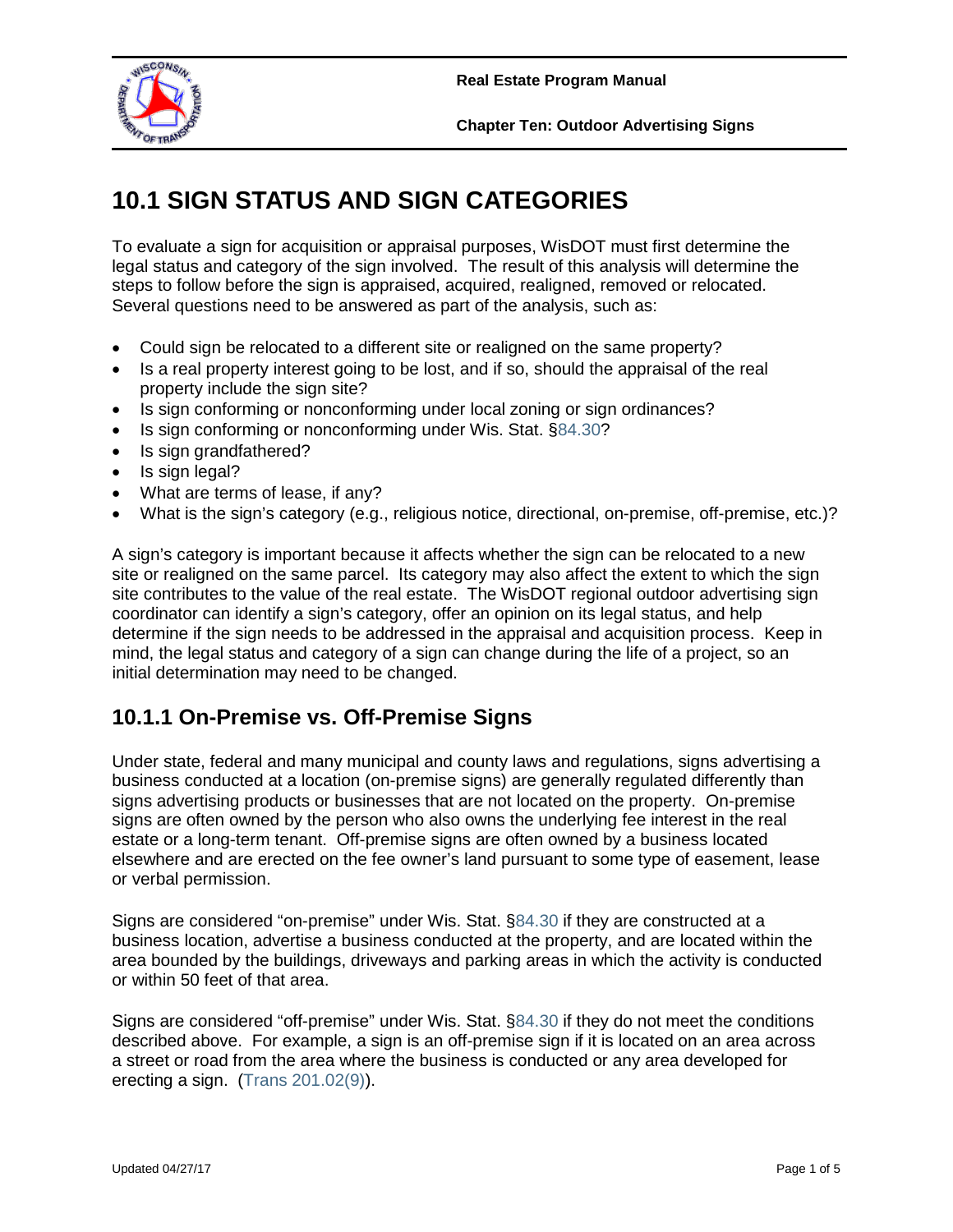### **10.1.2 Illegal Signs**

A sign that was erected or maintained in violation of the law is considered an illegal sign. Wisconsin Statute [§84.30,](https://docs.legis.wisconsin.gov/document/statutes/84.30) and [Trans 201,](https://docs.legis.wisconsin.gov/code/admin_code/trans/201) are enforced by WisDOT's regional outdoor advertising sign coordinators. Local ordinance violations are enforced by local government authorities. In the context of a highway project, illegal signs may be removed without any compensation and are not eligible for relocation benefits. Before the sign may be removed, however, a process must be followed. See REPM 10.3.4.

## **10.1.3 Conforming Signs**

A conforming sign is one that meets the provisions of the state highway beautification laws, Wis. Stat. [§84.30](https://docs.legis.wisconsin.gov/document/statutes/84.30) and [Trans 201.](https://docs.legis.wisconsin.gov/code/admin_code/trans/201) Wisconsin Stat. §84.30 generally prohibits the erection and maintenance of off-premise outdoor advertising signs along the state highway system. However, the statute allows signs to be erected at specific locations for specific purposes. The significance of conforming status is that the sign is lawfully in existence and is not subject to removal, unless there is a change in certain circumstances. Examples include:

- A conforming sign may become a nonconforming sign. For example, if zoning were changed from commercial to residential where an initially conforming sign was lawfully erected, the change in zoning would make the sign nonconforming.
- A conforming sign may become an illegal sign. For example, conforming signs are limited to 1,200 square feet. If a sign was properly erected and permitted and is later enlarged to 1,500 square feet, it would become illegal. Its permit is subject to revocation, and the sign is subject to removal.
- Physical changes can affect the status of a sign. For example, the relocation of a highway may result in a sign becoming visible from the new highway and therefore subject to regulation.
- The construction or extension of a turning lane might result in a sign violating intersection spacing requirements, thereby making the sign nonconforming.

Under the federal Highway Beautification Act, states cannot consider local zoning specifically adopted for the sole purpose of permitting billboards when determining whether an area qualifies for billboard erection. WisDOT occasionally encounters a property that has been rezoned for the specific purpose of allowing construction of a billboard sign. WisDOT cannot recognize such zoning for outdoor advertising purposes. Conforming signs may only be erected and permitted if local zoning is enacted for legitimate development purposes and not merely to allow the erection of a billboard. If this occurs, WisDOT RE staff should contact the regional outdoor advertising sign coordinator, BTS-RE, and OGC. Signs in this situation may be illegal, even if permitted and may be removed without compensation following issuance of a removal order and a hearing, if requested. (23 CFR §750.708(b); and Wis. Stats. §[§84.30\(2\)\(b\)](https://docs.legis.wisconsin.gov/document/statutes/84.30(2)(b)) and [\(2m\)\)](https://docs.legis.wisconsin.gov/document/statutes/84.30(2m)).

# **10.1.4 Special Sign Categories**

Under state and federal sign statutes and regulations, some signs are given special treatment, usually because the signs benefit the public. For example, to direct the public to tourist attractions, "directional signs" may be erected. [\(Trans 201.05\)](https://docs.legis.wisconsin.gov/document/administrativecode/Trans%20201.05) Some of the more common categories of signs that are given special treatment include political signs, real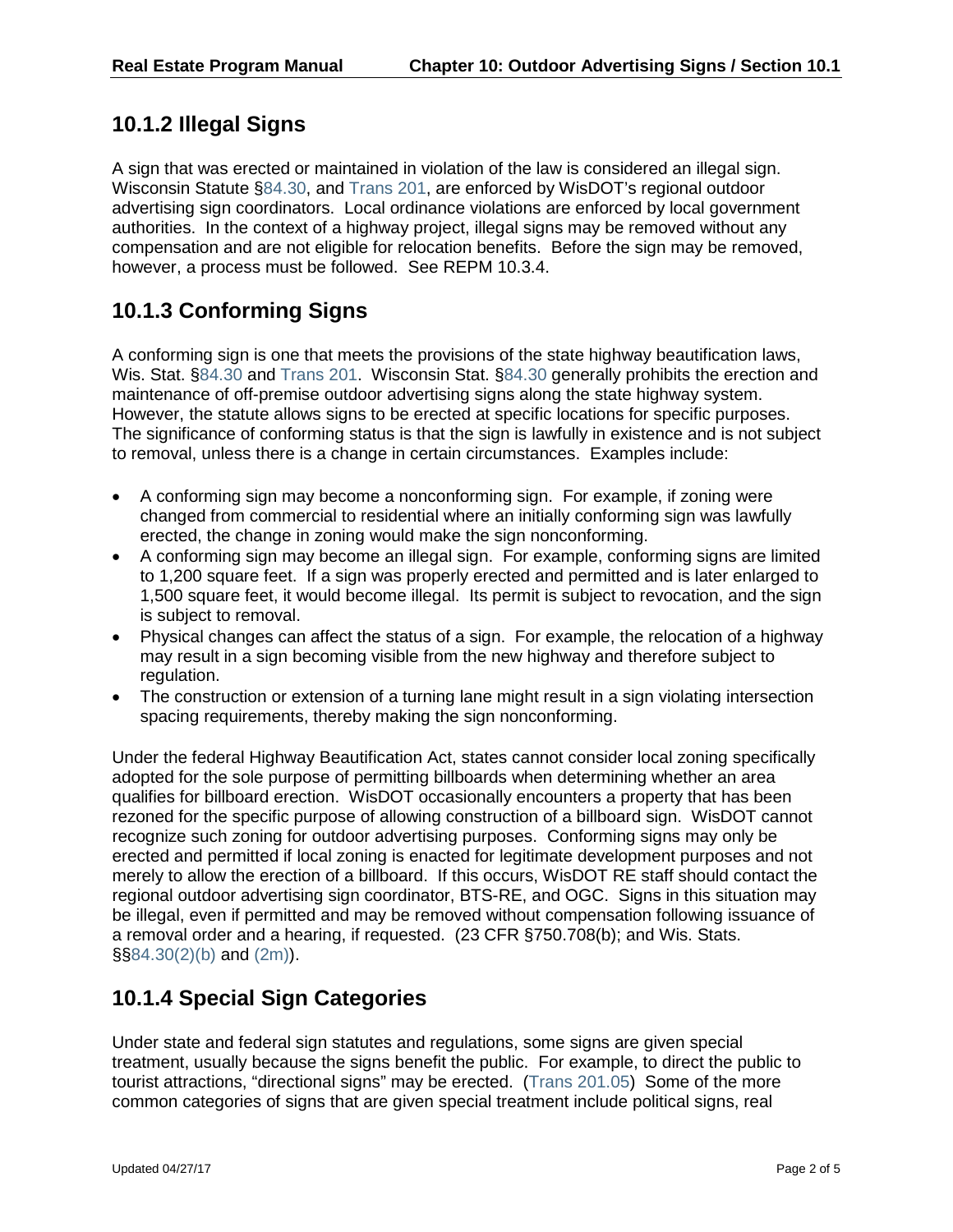estate "for sale" signs, directional signs, utility signs, and service club or religious meeting notices. A sign that was permitted or allowed to exist because it fell into one of these special categories may become illegal if its message is changed to a message that does not qualify for the exemption. A sign that qualifies for one of these special categories may be eligible to be relocated.

#### **10.1.5 Nonconforming Signs**

A nonconforming sign is a sign that lawfully existed on March 18, 1972, and is located outside of a business area, or is a sign that was lawfully erected after March 18, 1972, but subsequently did not conform to Wis. Stat. [§84.30.](https://docs.legis.wisconsin.gov/document/statutes/84.30) Signs can also be nonconforming under local ordinances; however, in this chapter, nonconforming refers to nonconforming with Wis. Stat. [§84.30,](https://docs.legis.wisconsin.gov/document/statutes/84.30) unless otherwise indicated.

Most signs that were lawfully in existence prior to the enactment of Wis. Stat. [§84.30,](https://docs.legis.wisconsin.gov/document/statutes/84.30) but that do not fall within any of the exceptions for conforming signs are considered nonconforming signs. For example, signs that were lawfully in existence in areas zoned agricultural or residential at the time the law took effect on March 18, 1972, do not meet any of the exceptions in Wis. Stat. [§84.30,](https://docs.legis.wisconsin.gov/document/statutes/84.30) and therefore would be nonconforming. It is necessary in most cases to review records to determine if a sign lawfully existed as of that date. The regional outdoor advertising sign coordinator can make this determination. If there is uncertainty as to the status, contact the BTS-RE acquisition facilitator.

If a structure is classified as a nonconforming sign, even if the sign has been legally maintained, it is subject to removal upon order by WisDOT. Unless the sign is illegal, Wis. Stat. [§84.30\(6\)](https://docs.legis.wisconsin.gov/document/statutes/84.30(6)) requires WisDOT to pay just compensation to the sign owner and the owner of the sign site when the sign is removed. This is significant in a real estate context because signs acquired under Wis. Stat. [§84.30\(6\)](https://docs.legis.wisconsin.gov/document/statutes/84.30(6)) are not Wis. Stat. [§32.05](https://docs.legis.wisconsin.gov/document/statutes/32.05) acquisitions by WisDOT, and are not subject to eminent domain provisions, such as eligibility for attorney fees under Wis. Stat. [§32.28.](https://docs.legis.wisconsin.gov/document/statutes/32.28)

Failure to abide by the restrictions applicable to nonconforming signs can result in the sign becoming illegal and therefore subject to removal without compensation. If a sign is nonconforming, the regional outdoor advertising sign coordinator must investigate whether any conditions have been violated that would render the sign illegal. WisDOT policy is to remove illegally maintained signs following the procedures in Wis. Stat. [§84.30.](https://docs.legis.wisconsin.gov/document/statutes/84.30)

The following requirements are for nonconforming signs:

- It must remain substantially the same as it was on the effective date of the state law. For example, adding lights to an unlighted sign, changing the materials from which the sign is constructed, or adding support poles, may result in a sign that is no longer substantially the same as the original structure.
- It cannot be relocated to another nonconforming site; however, may be moved to a conforming site.
- It cannot be enlarged.
- It may continue as long as it is not abandoned. Under a subjective test, a sign is abandoned if there is evidence that the owner intended to abandon the sign. This might happen if a landowner refuses to renew a lease and the tenant sign owner decides to walk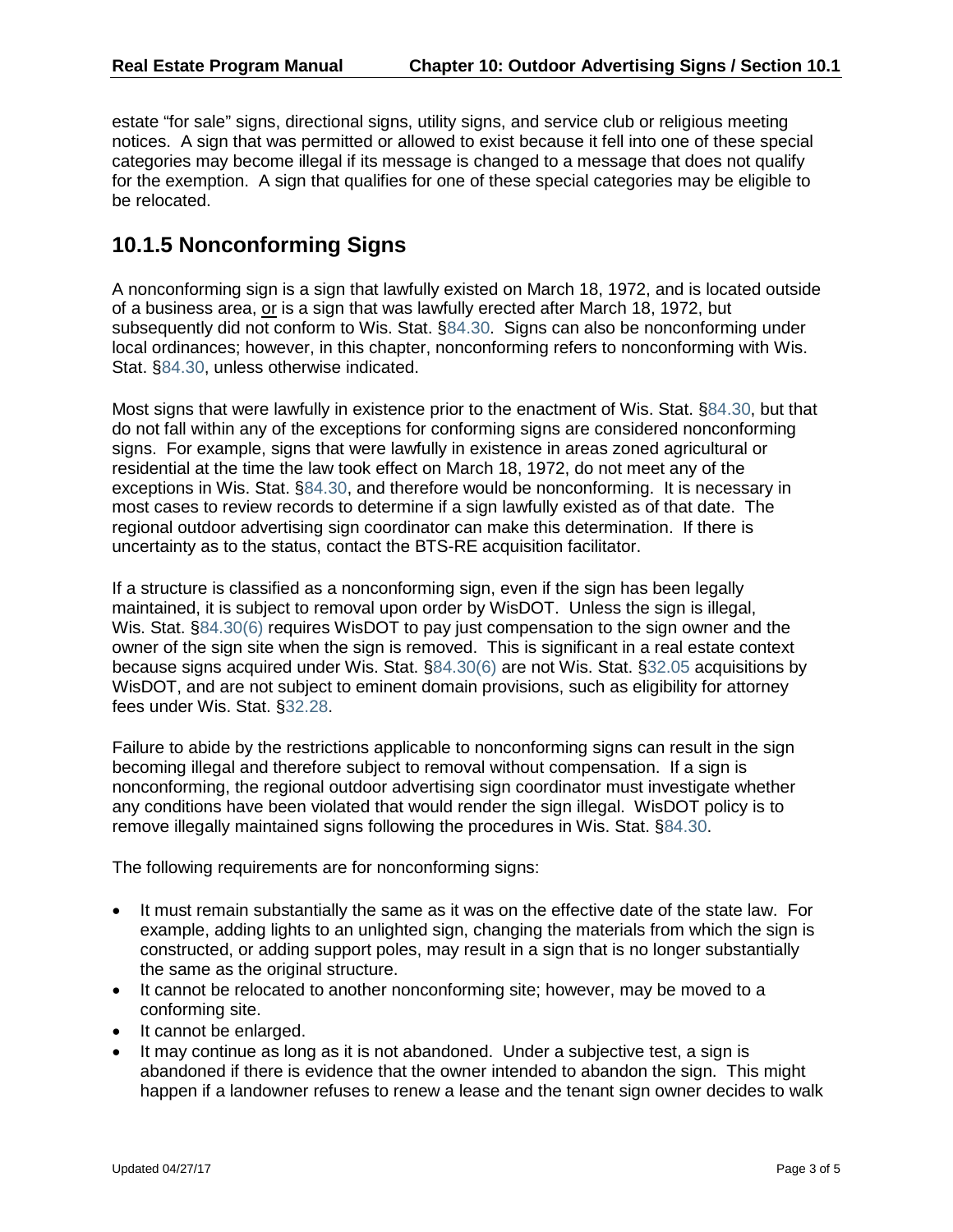away. Under an objective test, a sign is considered abandoned if it carries obsolete or no advertising material for 12 months, is in substantial disrepair for 12 months, if the owner's name is not on the sign or in WisDOT's records, or if the sign owner fails to pay annual sign fees.

- It may be reasonably repaired and maintained (for example bolt tightening and structure painting), but repairs cannot exceed 50% of the sign's replacement cost (see below). Repairs must leave the sign substantially the same as it was when it became nonconforming. Message changes are permitted, but wholesale replacement of the face of the structure would need to be evaluated.
- It may continue as long as it is not destroyed. A sign is considered destroyed if it is damaged in excess of 50% of its replacement cost. The Wisconsin Department of Administration's Division of Hearings and Appeals has held that replacement cost is the actual cost to erect an identical sign and includes the cost of the identical material and labor necessary to reconstruct an identical sign. The evaluation requires determining the cost to reproduce the sign as it existed when it became nonconforming. This amount is then compared with the amount it would cost to repair the damaged sign using identical materials and expected labor costs. Regional outdoor advertising sign coordinators use a template to calculate this amount and should be contacted in this situation. See APPENDIX E: Worksheet for determining ratio of outdoor advertising sign repair costs to replacement costs (RE2240).

The nonconforming status of a sign depends mainly on the pertinent zoning. A legitimate change in zoning may enable a sign to be conforming where it was once nonconforming. For example, a previously rural location containing a nonconforming sign in a farm field could be annexed into a municipality, zoned, and developed as a business area. Investigation is warranted to determine whether the change in zoning is legitimate. See REPM 10.1.3 for more on this subject.

It is possible for a sign that was erected as a conforming sign after March 18, 1972 to become nonconforming because of a change in the underlying zoning. For example, a legally permitted sign located in an area zoned as business may become nonconforming if the area is rezoned for condominiums after business development fails to occur.

### **10.1.6 Grandfathered Signs**

Grandfathered signs are similar to nonconforming signs in that these signs lawfully existed on March 18, 1972, when Wis. Stat. [§84.30](https://docs.legis.wisconsin.gov/document/statutes/84.30) took effect. However, this category is limited to signs that were located in business areas and did not conform to the size, spacing, and lighting restrictions required to be considered a conforming sign. (Wis. Stat. [§84.30\(3\)\(d\);](https://docs.legis.wisconsin.gov/document/statutes/84.30(3)(d)) [Trans 201.02\(4\)\)](https://docs.legis.wisconsin.gov/document/administrativecode/Trans%20201.02(4)) Grandfathered signs are subject to the same conditions and restrictions as nonconforming signs. Like nonconforming signs, they can lose their status if they are changed in violation of the statutes and regulations. Such violations render them illegal and subject to removal without compensation.

The difference between nonconforming signs and grandfathered signs is that grandfathered signs are considered one of the exceptions to the general prohibition of signs in Wis. Stats. §[§84.30\(3\)](https://docs.legis.wisconsin.gov/document/statutes/84.30(3)) (intro) and [84.30\(3\)\(d\).](https://docs.legis.wisconsin.gov/document/statutes/84.30(3)(d)) Therefore, they are not subject to removal under Wis. Stat. [§84.30](https://docs.legis.wisconsin.gov/document/statutes/84.30) as a part of a regulatory scenic improvement program. This is consistent with the underlying policy that outdoor signs are less of a scenic problem in business areas. Grandfathered signs that are removed qualify for compensation under Wis. Stat. [§84.30\(6\).](https://docs.legis.wisconsin.gov/document/statutes/84.30(6))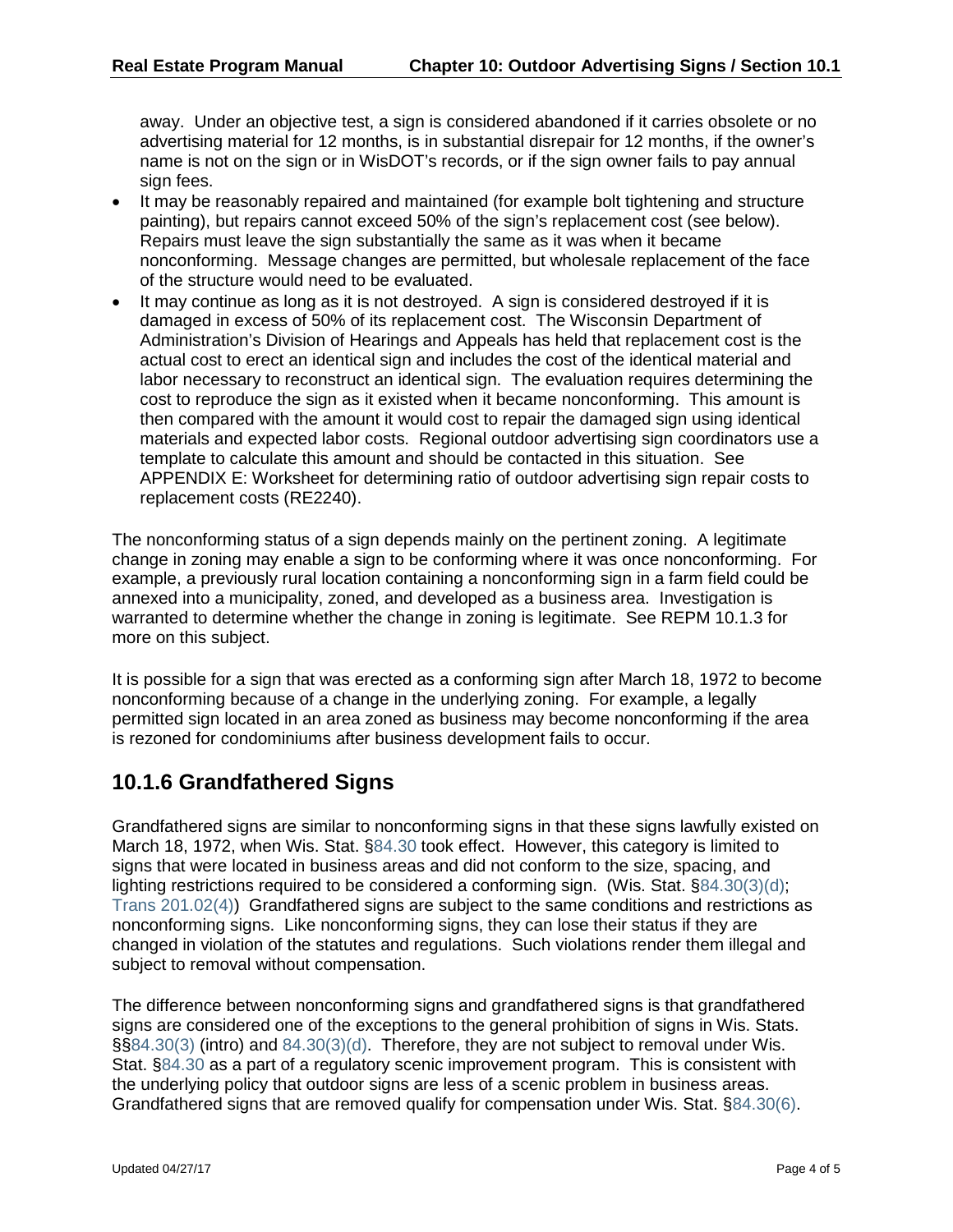It may be possible for a grandfathered sign to become a conforming sign. For example, a grandfathered sign in a business area along a state highway might be too close to another sign to be eligible for permitting. If one of the signs is removed, then the spacing problem for permitting would be eliminated, and the grandfathered sign could be permitted and brought into conforming status.

Along Interstates, "business areas" are limited to areas that are within the incorporated boundaries of the municipality, as those boundaries existed on September 1, 1959. If those boundaries did not exist on that date, the sign cannot be permitted along the Interstate.

### **10.1.7 Determining Sign Status and Category - Summary**

In summary, it is important to determine a sign's legal status and category accurately. This should be completed at the corridor planning stage, but no later than at the 30% design stage of a highway project to allow sufficient time to analyze and relocate, remove or realign any signs as needed under state or local laws. The process of determining the status of each sign may be lengthy and involve the regional outdoor advertising sign coordinator, BTS-RE, and OGC.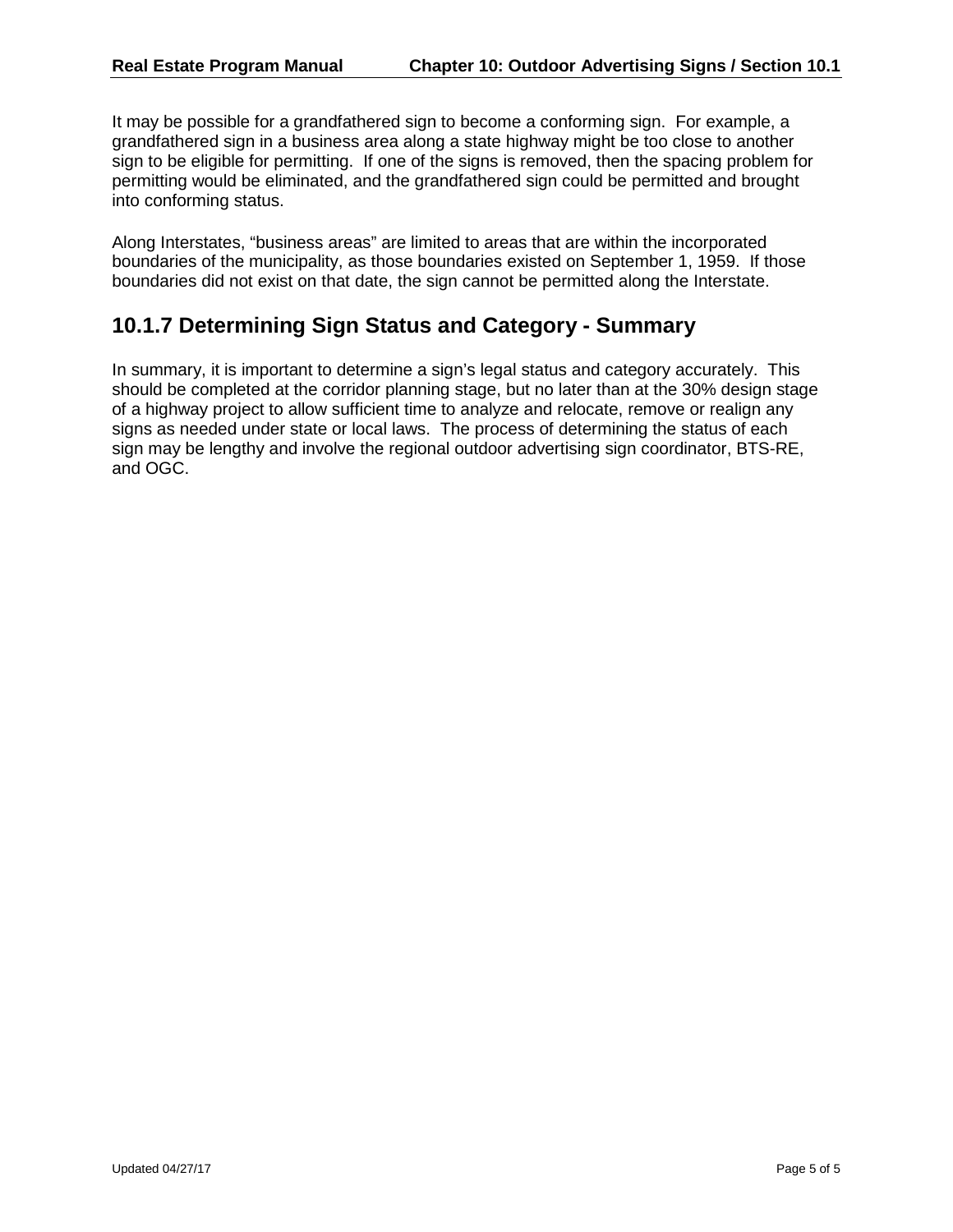

# **10.2 COMPENSATION AND RELOCATION BENEFITS**

# **10.2.1 Background**

There are separate legal bases for compensation and/or relocation benefits for the acquisition, relocation, realignment or removal of a sign, depending on whether the sign is nonconforming, or conforming. Wisconsin Stat. [§84.30](https://docs.legis.wisconsin.gov/document/statutes/84.30) provides the basis for compensation for nonconforming signs. By contrast, conforming sign compensation is determined under Wis. Stat. [§32.05:](https://docs.legis.wisconsin.gov/document/statutes/32.05) whereas relocation benefits are determined under Wis. Stats. §[§32.19](https://docs.legis.wisconsin.gov/document/statutes/32.19) – [32.195\(4\)](https://docs.legis.wisconsin.gov/document/statutes/32.195(4)) and Adm [92.64.](https://docs.legis.wisconsin.gov/document/administrativecode/Adm%2092.64)

Relocation benefits are provided under Wis. Stat. [§32.19](https://docs.legis.wisconsin.gov/document/statutes/32.19) as a reimbursement, which may include actual move payments and search expenses. Wis. Stat. [§32.195\(4\)](https://docs.legis.wisconsin.gov/document/statutes/32.195(4)) provides for payment of the cost of realignment of personal property on the same site.

The concept and phrase "just compensation" is the constitutional requirement that the government shall not take property without just compensation. This is the constitutional basis for the state's eminent domain laws, found in Wis. Stat. [Chapter 32.](https://docs.legis.wisconsin.gov/statutes/statutes/32/Title) Historically, personal property is not considered a compensable interest when affected by the acquisition of the underlying real estate. Personal property is considered moveable and no just compensation is due to the owner of the personal property. Typically, where a sign owner is a tenant, the constitution would not require payment of just compensation to that sign owner.

The U.S. Congress and Wisconsin state legislature created additional payments separate from the concept of just compensation, so that people with personal property who are required to relocate due to a government project are provided relocation assistance. These payments are provided under the Uniform Relocation Assistance and Real Property Acquisition Policies Act of 1970, as amended (Uniform Act) and federal code 24 CFR Part 24. State relocation assistance laws are found in Wis. Stats. §[§32.19](https://docs.legis.wisconsin.gov/document/statutes/32.19) - [32.27](https://docs.legis.wisconsin.gov/document/statutes/32.27) and Adm [92.](https://docs.legis.wisconsin.gov/code/admin_code/adm/92/Title) The provisions of Adm [92.64](https://docs.legis.wisconsin.gov/document/administrativecode/Adm%2092.64) apply specifically to conforming outdoor advertising signs.

Further, the state legislature (at the behest of the U.S. Congress in the federal Highway Beautification Act) established additional compensation requirements for nonconforming signs under Wis. Stat. [§84.30.](https://docs.legis.wisconsin.gov/document/statutes/84.30) The Wisconsin Supreme Court has held that [§84.30](https://docs.legis.wisconsin.gov/document/statutes/84.30) provide the exclusive means for determining just compensation for nonconforming signs. (Vivid, Inc. vs. Fiedler, 219 Wis. 2d 764, 580 N.W. 2d 644 (1998)).

WisDOT generally treats the sign site as a real estate interest. If WisDOT determines that a sign can be realigned on the same property (e.g., sign conforms to state requirements) and the property owner(s) will have a sign site in the after condition, WisDOT will not acquire the sign site. The only payment due the property owners and interest holders in that case will be reimbursement for the cost of realigning the sign on the same site. In contrast, where no sign site will exist after WisDOT's acquisition (e.g., the sign does not conform to Wis. Stat. [§84.30\)](https://docs.legis.wisconsin.gov/document/statutes/84.30), WisDOT will acquire all right, title, any permit, and interests related to the sign site as part of its acquisition and must pay just compensation to the owners. The just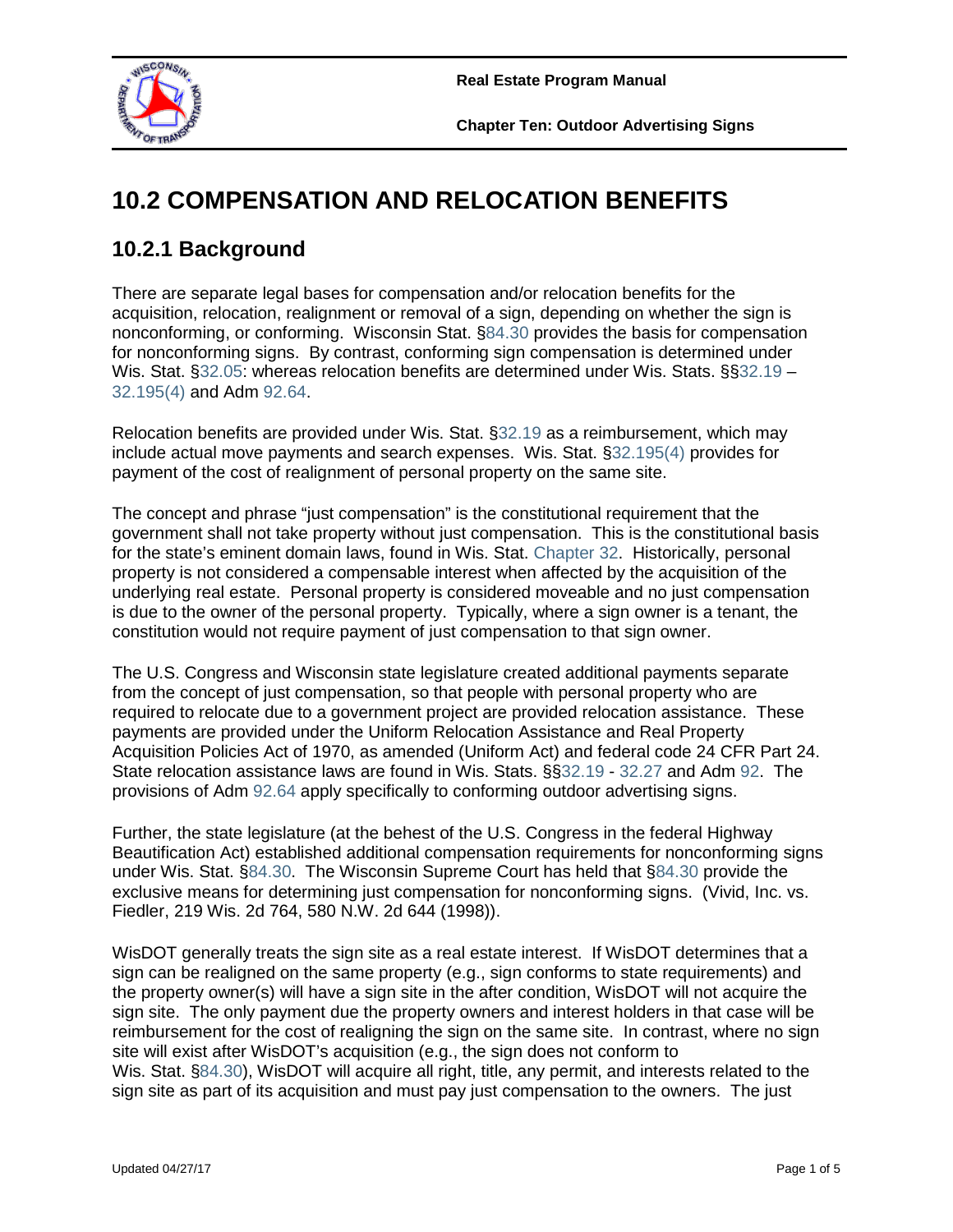compensation will be determined in an appraisal of the entire parcel acquired and will include the real property value of the sign site. This is referred to in this chapter as the Total Outdoor Advertising Real Property (TOARP). No relocation payments will be provided if the sign structure is acquired as part of the real property.

Under Wisconsin property law (Old Line Life Insurance Co. of America vs. Hawn, 225 Wis. 627, 275 N.W. 542 (1937)), sign structures are considered personal property if they are owned by a tenant. A sign structure will only be treated as part of the real estate if the sign owner also owns the real estate in fee or owns a permanent easement for the sign. The most common situation WisDOT encounters is when the land is owned by one party and the sign is owned by a tenant sign company that has a lease with the landowner. However, if one owner owns the sign site, the underlying fee, and the sign structure, the structure is a fixture and will be treated as real property.

As stated above, for valuation purposes, WisDOT considers the entire property as a single unit and all the various interest holders as a single owner. The appraiser values the entire parcel as a unit. Legal contracts between landlords and tenants or between fee owners and easement owners do not increase the value of the real estate beyond what the land is worth without those complex contracts.

The Supreme Court held, in the case of the City of Milwaukee Post No. 2874 Veterans of Foreign Wars of the United States vs. Redevelopment Authority of the City of Milwaukee, (2009 WI 84. 39), under the unit rule, there is no separate valuation of improvements or natural attributes of the land. The manner in which the land is owned or the number of owners does not affect the value of the property. When property that is held in partial estates by multiple owners is condemned, the condemnor provides compensation by paying the value of an undivided interest in the property rather than by paying the value of each owner's partial interest. Simply stated, the unit rule determines the fair market value as if only one person owned the property. When the value of the property is determined, the condemnor makes a single payment for the property taken and the payment is then apportioned among the various owners, in a separate action.

## **10.2.2 Conforming Sign Compensation**

#### **10.2.2.1 Realignment Under Wis. Stat. §32.195(4) and §84.30(5r)**

Conforming signs are in areas where signs are allowed, therefore, it may be possible to realign a conforming sign on the same property. If the existing sign conforms to both state law and local requirements, and can be realigned on the same site, the cost to realign it may be reimbursed as a relocation payment to the owner under Wis. Stat. [§32.195\(4\).](https://docs.legis.wisconsin.gov/document/statutes/32.195(4)) In such a situation, WisDOT does not acquire the sign site (or the structure).

When a sign is conforming to state requirements but nonconforming under local zoning or ordinances, sign realignment on the same parcel is also possible. Wis. Stat. [§84.30\(5r\)](https://docs.legis.wisconsin.gov/document/statutes/84.30(5r)) allows realignment of signs under this circumstance. Under Wis. Stat. [§84.30\(5r\),](https://docs.legis.wisconsin.gov/document/statutes/84.30(5r)) WisDOT must first identify that the sign is legal and conforms to state law. However, if the sign is determined by WisDOT to be nonconforming under local zoning or a local ordinance, WisDOT may, but is not required to, propose realignment of the sign on the same site. Realigning a sign avoids the need for the state to acquire the sign site and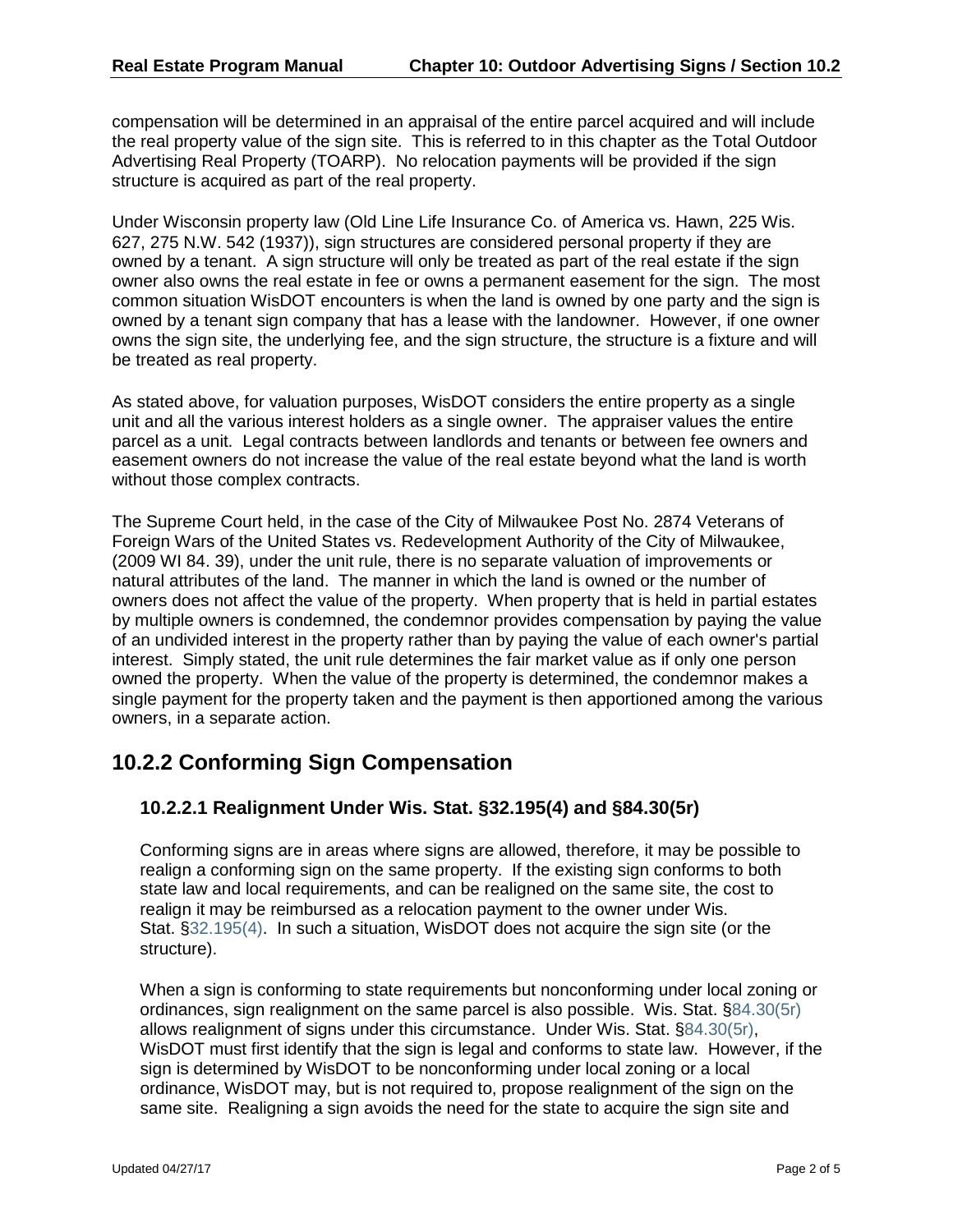structure. If this occurs, WisDOT does not acquire a sign site, because the sign site has not been lost. The department will, however, pay for the reimbursement of relocation costs for realigning the sign structure on the same property. Realignment costs include uninstall, moving, storage (if applicable) and reinstallation costs on the same property for the same sign. Realigning a sign does not qualify the sign company for the provisions found under Adm [92.64](https://docs.legis.wisconsin.gov/document/administrativecode/Adm%2092.64) moving payment for outdoor advertising signs. Realignment provisions under Wis. Stat. [§32.195\(4\)](https://docs.legis.wisconsin.gov/document/statutes/32.195(4)) and Wis. Stat. [§84.30\(5r\)](https://docs.legis.wisconsin.gov/document/statutes/84.30(5r)) can be used for both onpremise and off-premise signs.

If a municipality wants to prevent the realignment, it can ask WisDOT to acquire the sign site rather than realign the sign. WisDOT will then acquire the real property interests. The municipality will then be liable for costs in excess of the relocation costs to realign the same sign.

If the region is unsure if the sign will be realigned on the same parcel, an appraisal that includes the sign site should be undertaken. If it is later determined the sign site will not need to be acquired, the appraisal will be adjusted accordingly.

Realigning a sign does not qualify the sign owner for the provisions found under Adm [92.64](https://docs.legis.wisconsin.gov/document/administrativecode/Adm%2092.64) moving payment for outdoor advertising signs. Realignment provisions under Wis. Stat. [§32.195\(4\)](https://docs.legis.wisconsin.gov/document/statutes/32.195(4)) and Wis. Stat. [§84.30\(5r\)](https://docs.legis.wisconsin.gov/document/statutes/84.30(5r)) can be used for both on-premise and off-premise signs.

If state law prohibits the ability to erect a sign at a location, then Wis. Stat. [§84.30\(5r\)](https://docs.legis.wisconsin.gov/document/statutes/84.30(5r)) is inapplicable, and any sign at that location will need to be acquired or removed as discussed elsewhere in this chapter.

To reiterate, when a sign can be legally realigned to another location on the same property under Wis. Stat. [§32.195\(4\),](https://docs.legis.wisconsin.gov/document/statutes/32.195(4)) and Wis. Stat. [§84.30\(5r\),](https://docs.legis.wisconsin.gov/document/statutes/84.30(5r)) and the visibility of the sign as an advertising location is not diminished, the unit (all interests in the property considered as a single unit) is considered to have no loss in value. The sign site is present in both the before and after condition.

If WisDOT is certain that a conforming sign will be realigned on the same parcel, the appraisal of the acquisition parcel need not include the value of the sign site.

#### **10.2.2.2 Relocation Under Administrative Rule 92.64**

If a conforming sign cannot be realigned on the same site, the sign site will likely need to be appraised and acquired as part of the real property acquisition. The region must decide if it is necessary for WisDOT to acquire the sign structure as well or acquire only the sign site as part of the real property and allow the sign owner to retain the sign structure and provide relocation reimbursement to move it to a new site. Regardless of whether the structure itself is acquired by WisDOT, the sign owner and the underlying fee owner will receive compensation for the real property being acquired, which will include the value of the sign site. The compensation will be determined in the appraisal of the real property.

When WisDOT does not acquire the sign structure, the department will reimburse the sign owner for actual move costs, including search expenses up to \$2,500 and moving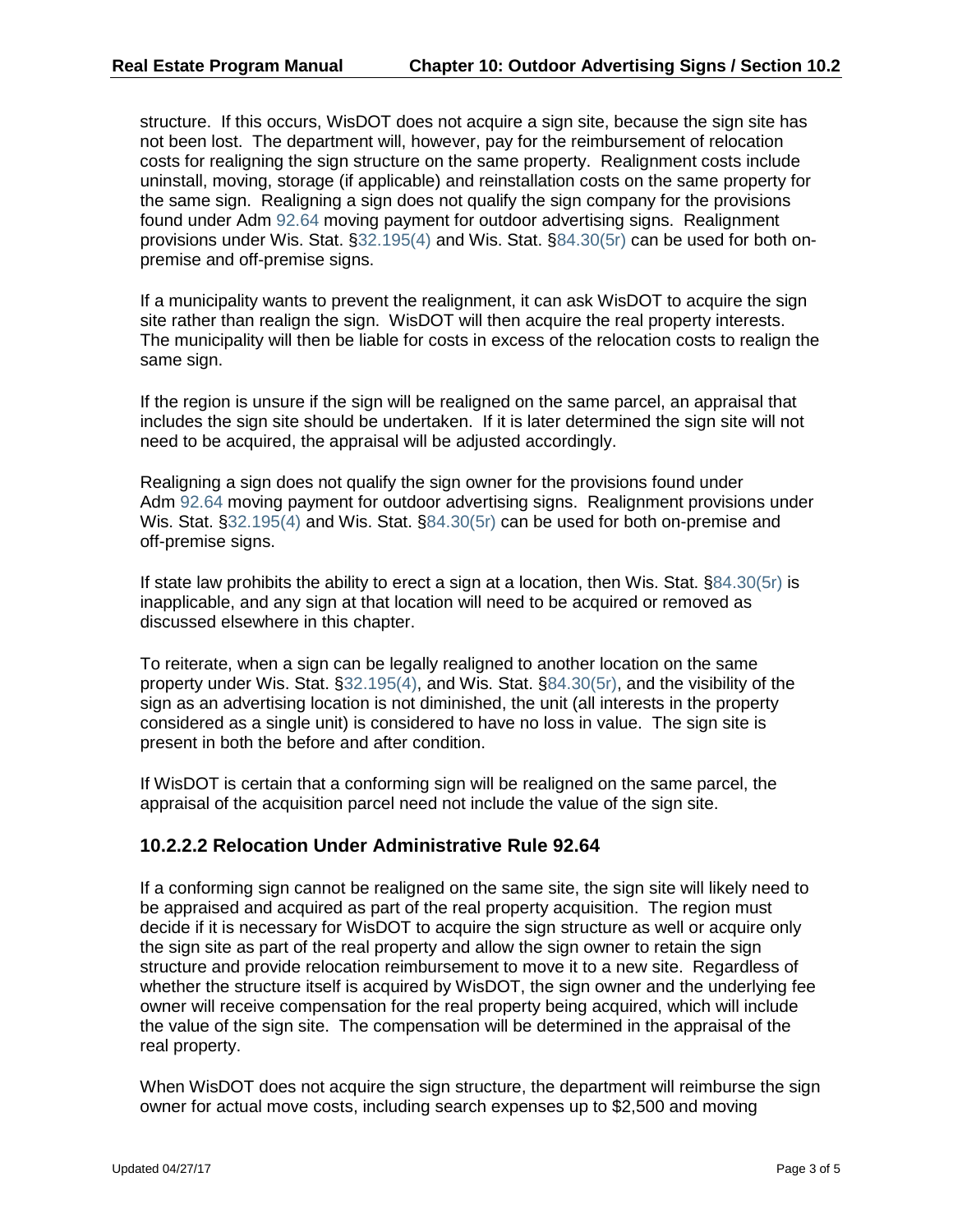expenses related to the relocation of the structure consistent with Adm [92.64.](https://docs.legis.wisconsin.gov/document/administrativecode/Adm%2092.64) Move expenses may include disconnecting and reconnecting electricity to a sign if the subject sign was lighted in the before condition. Relocating a sign does not qualify the sign owner for reestablishment expenses.

Under Adm [92.64\(5\),](https://docs.legis.wisconsin.gov/document/administrativecode/Adm%2092.64(5)) the sign owner may choose a payment in lieu of actual and reasonable moving costs. WisDOT requires income tax returns to establish adequate documentation for payment. See REPM 5.7.13 for details regarding this provision.

### **10.2.3 Nonconforming Sign Compensation**

Usually, a nonconforming sign cannot be realigned on the same property. Nonconforming signs may not be relocated to locations that do not conform to the requirements of state law under [Trans 201.10\(2](https://docs.legis.wisconsin.gov/document/administrativecode/Trans%20201.10(2)))(c). Therefore, usually, WisDOT must appraise and compensate for the loss of the TOARP when impacting a nonconforming sign.

Occasionally circumstances may make it possible to bring a nonconforming sign into conformance when a highway project affects a sign. For example, if the only reason a sign is nonconforming is related to spacing requirements from an intersection or another sign, it might be possible to realign the sign in a manner that meets all the requirements of state law. In rare instances, a permit could be issued to move the sign to a new, conforming, location on the same property. If the sign owner realigns the sign on the same property, neither the sign site nor the sign structure is acquired by WisDOT. The sign owner would in that case be entitled to reimbursement for the cost to realign personal property on the same property under Wis. Stat. [§32.195\(4\).](https://docs.legis.wisconsin.gov/document/statutes/32.195(4)) No damages would accrue to the sign owner because the department would not have taken any of their "right, title and interest in and to the sign and the owner's leasehold relating thereto", nor would WisDOT be "taking of the right to erect and maintain such signs thereon from the owner of the real property on which the sign is located." (Wis. Stat. [§84.30\(7\)\)](https://docs.legis.wisconsin.gov/document/statutes/84.30(7)) Because both the sign and the sign site would remain in the after condition, no compensation is due under Wis. Stat. [§84.30.](https://docs.legis.wisconsin.gov/document/statutes/84.30)

If realigning the sign on the same parcel is not possible, WisDOT will acquire the sign site and the sign structure as part of the underlying fee acquisition. Generally, nonconforming signs affected by a project that cannot be realigned are acquired by WisDOT. In Vivid, Inc. vs. Fiedler, 182 Wis.2d 71, 512 N.W.2d 771 (1994) ("Vivid II"), the Wisconsin Supreme Court rejected WisDOT's suggestion that such signs could be relocated under Wis. Stats. [§32.19](https://docs.legis.wisconsin.gov/document/statutes/32.19) when eminent domain proceedings related to a highway project required removal or relocation of a sign. "When a governmental body requires removal of billboards in its official capacity, Wis. Stats. [§84.30\(6\)](https://docs.legis.wisconsin.gov/document/statutes/84.30(6)) require just compensation for the removal." (Vivid II, p. 81)

The court's decision is consistent with the language of Wis. Stats. [§84.30\(6\),](https://docs.legis.wisconsin.gov/document/statutes/84.30(6)) [\(7\)](https://docs.legis.wisconsin.gov/document/statutes/84.30(7)) and [\(8\).](https://docs.legis.wisconsin.gov/document/statutes/84.30(8)) Subsection [\(6\)](https://docs.legis.wisconsin.gov/document/statutes/84.30(6)) requires just compensation be paid for a nonconforming sign if it is acquired outright or relocated. Subsection [\(7\)](https://docs.legis.wisconsin.gov/document/statutes/84.30(7)) provides that the compensation must include payment for the sign structure, any tenant sign owner's interest in the sign site (the lease), and the property owner's interest in the sign site. Just compensation for the sign structure is determined following the process in [§84.30\(6\)](https://docs.legis.wisconsin.gov/document/statutes/84.30(6)) t[o \(8\).](https://docs.legis.wisconsin.gov/document/statutes/84.30(8)) The sign site and the structure will need to be valued as part of the appraisal process.

This reading of the law is set forth in a successor case to Vivid II involving the same parties and signs. In Vivid IV ("Vivid IV"), the Wisconsin Supreme Court ruled that §§84.30(6) to (8)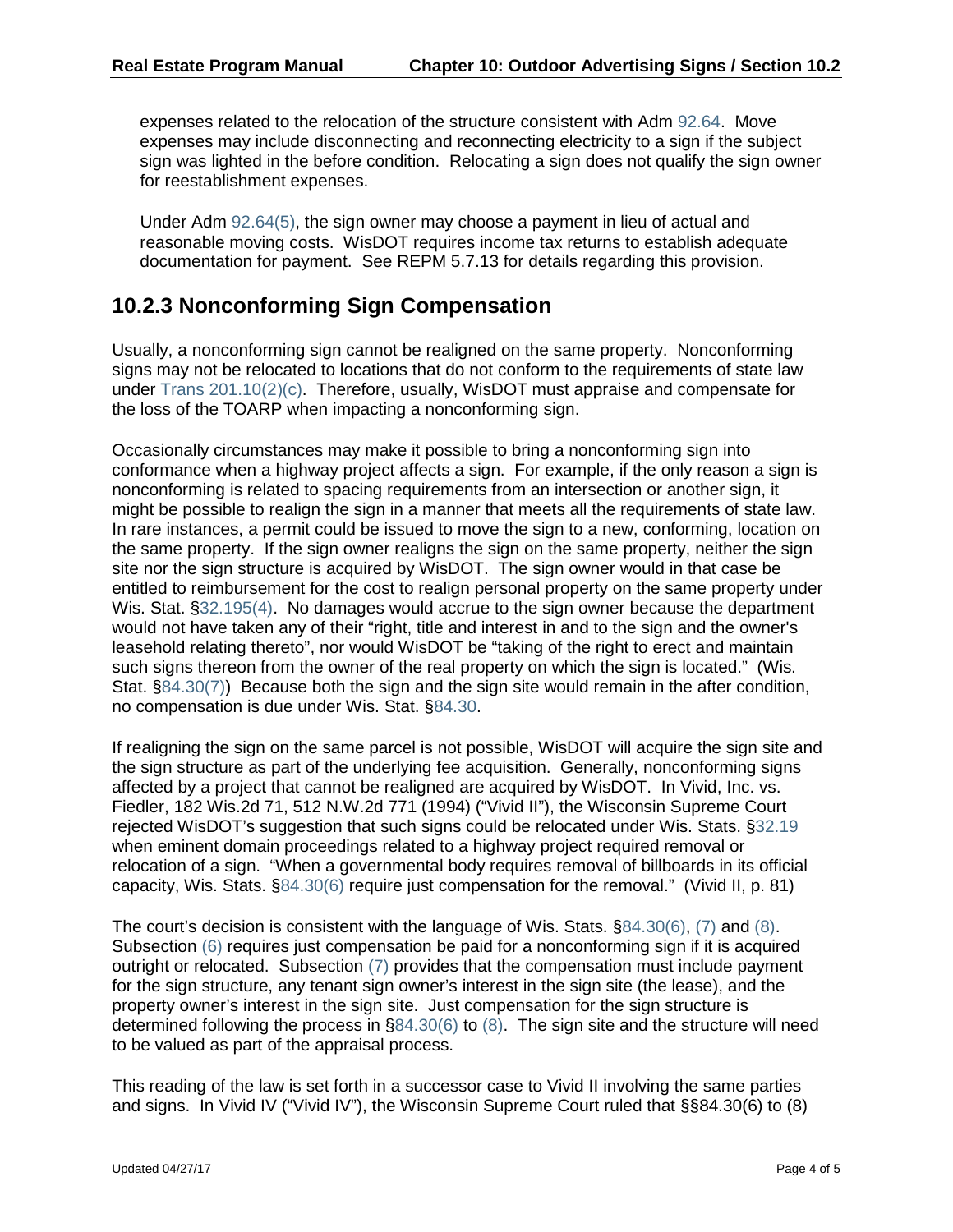is the sole means by which compensation is available to owners of removed nonconforming signs. (Vivid, Inc. vs. Fiedler, 219 Wis. 2d 764, 580 N.W.2d 644) (1998)). The court determined that Wis. Stat.  $\S 84.30(7)(a)$  provides that sign owners are to be paid for all right, title and interest in a sign and any leasehold value, while Wis. Stats. [§84.30\(7\)\(b\) p](https://docs.legis.wisconsin.gov/document/statutes/84.30(7)(b))rovides that the landowner must be paid for the sign site, which is the "right to erect and maintain such signs" on the property. The court ruled that [§84.30](https://docs.legis.wisconsin.gov/document/statutes/84.30) requires WisDOT pay for the sign structure when it acquires a nonconforming sign site. Because WisDOT must pay for a nonconforming sign structure in any [§84.30](https://docs.legis.wisconsin.gov/document/statutes/84.30) acquisition, WisDOT generally acquires the nonconforming sign and removes it.

If WisDOT acquires a parcel of land, a nonconforming sign structure, and a sign site in a unit by agreement and the owners convey the property to WisDOT using a deed, as opposed to WisDOT acquiring through the use of an award of damages, because the parties have agreed upon the price, neither the property owner nor sign owner can appeal the compensation allocated for the sign site under Wis. Stat. [§32.05](https://docs.legis.wisconsin.gov/document/statutes/32.05) (the fee owner still has the right to appeal the compensation under Wis. Stat. [§32.05,](https://docs.legis.wisconsin.gov/document/statutes/32.05) if any, for the remainder land rights WisDOT acquired). In contrast, when WisDOT acquires the land, sign structure and sign site by award of damages rather than by agreement, the sign owner or landowner, or both, may appeal the amount of compensation in a court action under Wis. Stat. [§32.05.](https://docs.legis.wisconsin.gov/document/statutes/32.05)

When a nonconforming sign structure is purchased under Wis. Stat. [§84.30\(7\),](https://docs.legis.wisconsin.gov/document/statutes/84.30(7)) the sign owner is not eligible for relocation benefits under Adm [92.64](https://docs.legis.wisconsin.gov/document/administrativecode/Adm%2092.64) or Wis. Stat. [§32.195\(4\),](https://docs.legis.wisconsin.gov/document/statutes/32.195(4)) because the state has taken possession of the sign structure and the state does not pay relocation for property it already owns.

### **10.2.4 Grandfathered Sign Compensation**

Grandfathered signs are acquired and compensated in a manner similar to that for nonconforming signs.

## **10.2.5 Illegal Signs Get No Compensation**

Illegal signs are removed without compensation. See REPM 10.3.4. No relocation benefits are provided for owners of illegal signs under Adm [92.64](https://docs.legis.wisconsin.gov/document/administrativecode/Adm%2092.64) or Wis. Stat. [§32.195\(4\).](https://docs.legis.wisconsin.gov/document/statutes/32.195(4))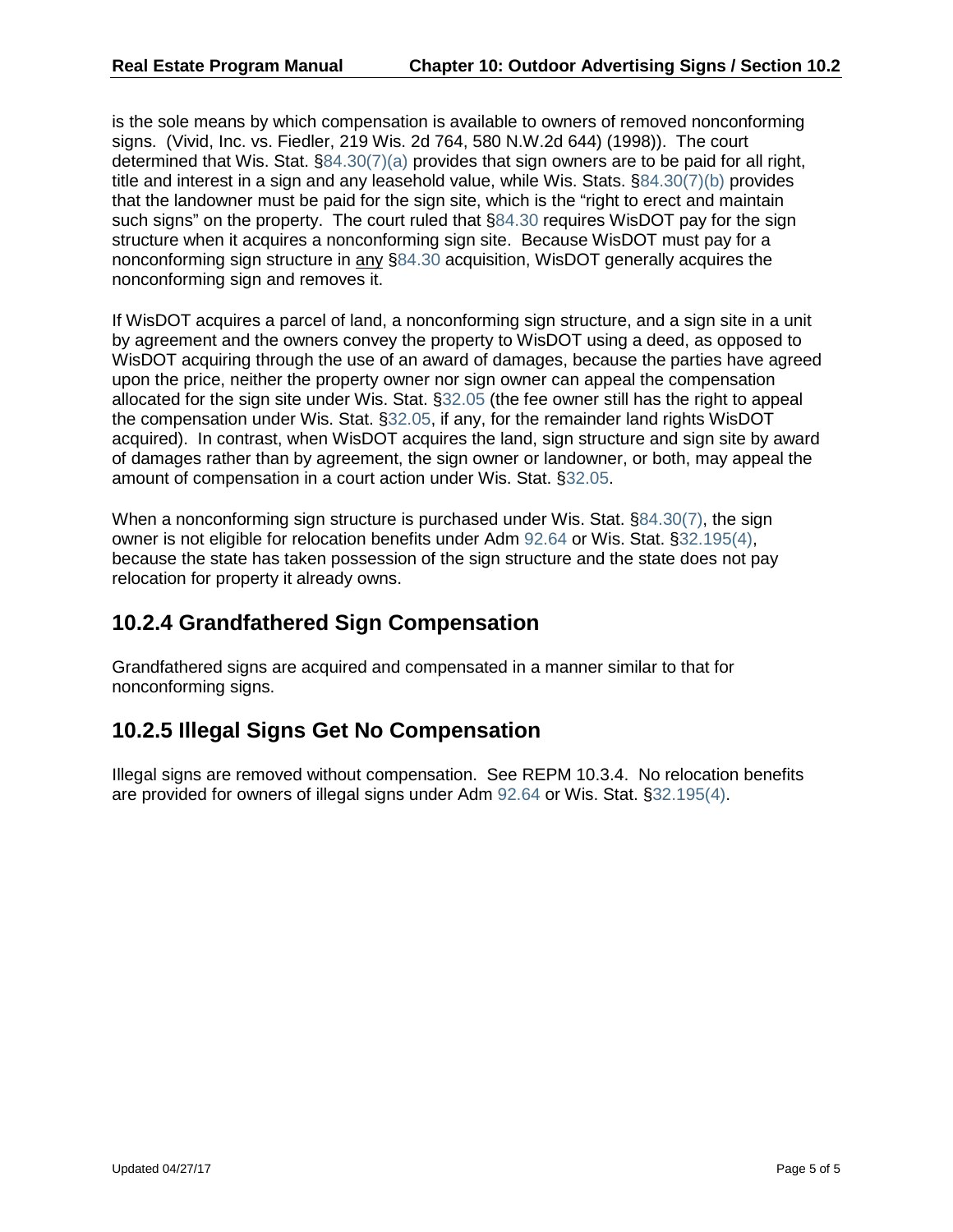

# **10.3 PROCEDURES**

# **10.3.1 Identify Signs Early**

A property that includes a sign and/or sign site takes longer to analyze, appraise, realign, acquire and/or relocate, than a typical property acquisition. The region must identify all signs that will be affected by a project as early in the project planning process as possible. This should ideally be done at or before 30% of design. Identification will typically be done by the RE project manager or negotiator. They should invite the regional outdoor advertising sign coordinator to accompany them as they drive the entire project, identifying all signs that will be impacted. They must photograph any signs, and begin the process to determine the status and category of the signs. While driving the project, complete the Outdoor Advertising Survey (RE 1676).

# **10.3.2 Identify Impact Type**

For signs affected by a project, the region must determine the extent to which the billboards will be impacted. For example, will a sign need to be moved, or is just a temporary limited easement (TLE) required around the sign during construction? RE staff should work with the design engineers to determine whether the sign can be avoided and remain after the project. The real estate plat must identify all parcels from which any off-premise sign structure or sign interest is impacted by the project. (See [FDM 12-1\)](http://wisconsindot.gov/rdwy/fdm/fd-12-00toc.pdf).

## **10.3.3 Review Plat**

The RE project manager or negotiator must review the plat to ensure that off-premise signs on parcels affected by the project have been identified on the project plat. Owners' names must be included. The OASIS number must be included in the schedule if the sign has one. See [FDM 12-1](http://wisconsindot.gov/rdwy/fdm/fd-12-00toc.pdf) for more about platting requirements when signs exist.

# **10.3.4 Determine Sign Status and Category**

The RE project manager or negotiator and the regional outdoor advertising sign coordinator must determine each sign's category and status. This step is critical, because the status and category of the sign determines whether the sign can be realigned, relocated, or acquired, and the amount (if any) of compensation due the landowner and/or sign owner. There are a number of steps involved in this determination:

1. Request that the regional outdoor advertising sign coordinator provide a copy of any sign permit and any other OASIS information for each sign impacted by the project; also request copies of any outstanding removal order that can be issued for any of the signs impacted. The fact that a permit has been issued for the sign infers, but does not confirm, that a sign is legal.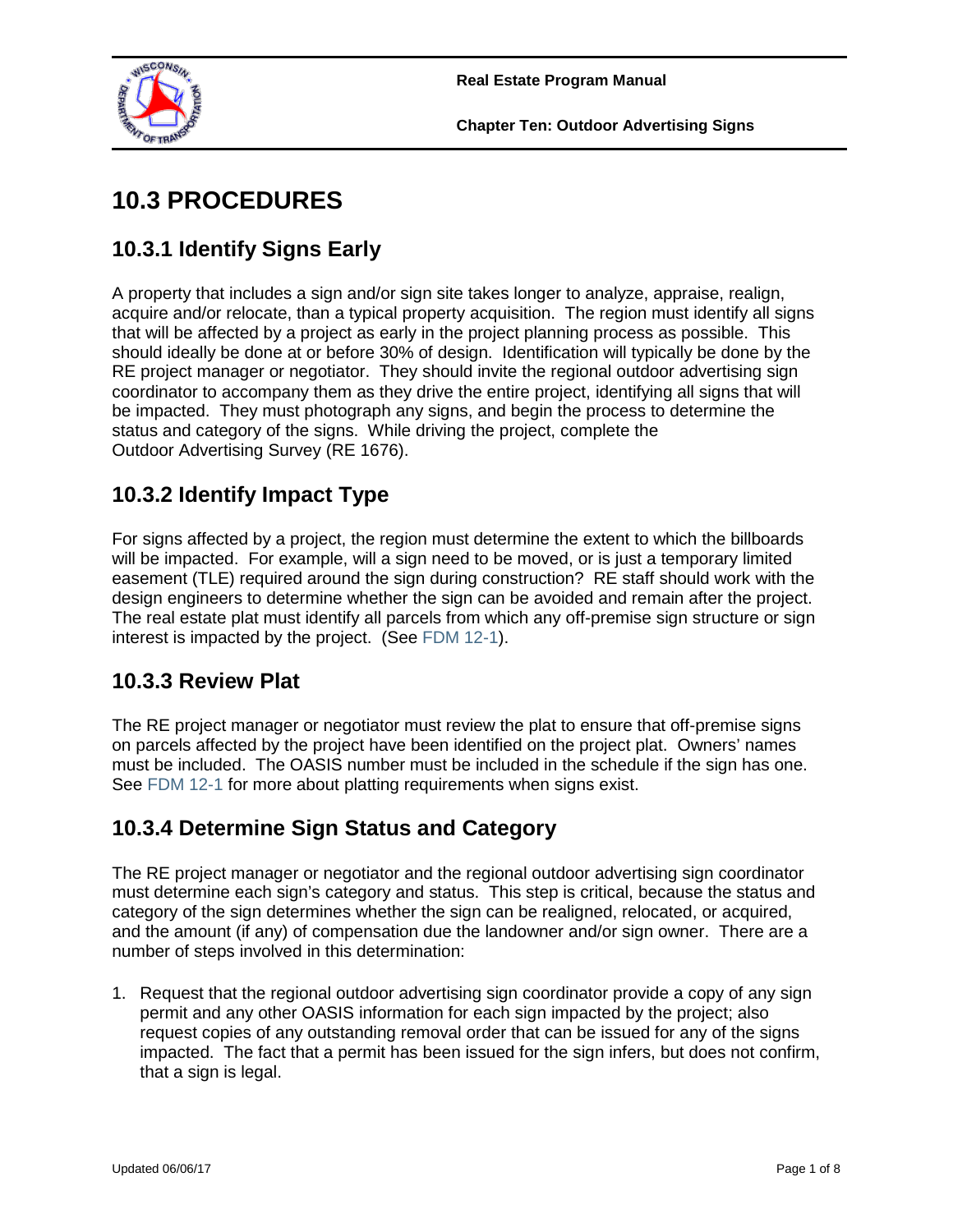- 2. Request that the regional outdoor advertising sign coordinator examine whether the sign has been changed in a manner that renders it illegal and subject to removal without compensation.
- 3. Talk to the property owner to find out the ownership and/or rental situation of each sign. Find out who owns the sign, and if the landowner is the same as the sign structure owner. If they are different, find out if the sign structure owner is renting from the landowner. Obtain a copy of a lease if one exists. Review the lease to determine the conditions and what effect the conditions of the lease may have on the sign realignment, relocation, removal or acquisition. When talking to the property owner, explain the impact that the project will have on the sign, and the process WisDOT will use to ensure they receive just compensation and/or relocation benefits, if applicable.
- 4. The title report should be reviewed for ownership details such as easements or notices related to a lease. If the parties refuse to provide documentation of their ownership or leasehold interests, consult the BTS-RE statewide acquisition facilitator.
- 5. Contact the BTS-RE statewide acquisition facilitator if sign status or category is not easily determined, or if there are other questions.

### **10.3.5 State-Municipal Agreement**

The state-local municipal agreement for the project should include a provision requiring local officials to remove any signs that are illegal under local ordinances, or require the local unit of government to pay the cost to WisDOT for removing any illegal signs.

#### **10.3.6 Process Overview**

This flowchart, also found in Appendix A, provides a general process to remove, acquire, relocate or realign a sign. For a sign that conforms to Wis. Stat. [§84.30,](https://docs.legis.wisconsin.gov/document/statutes/84.30) follow the blue colored portion of the chart on the right. For a nonconforming sign, follow the yellow portion on the left. The process details will vary, depending on the status and category of the sign and various other factors that can affect the process. Note: Although a sign may not initially be determined to be illegal, this determination could change at any time during the acquisition process, for example, if previously unknown facts are discovered. This may make it necessary to revisit the previous steps.



@ 2016, Wis. Dept. of Transpo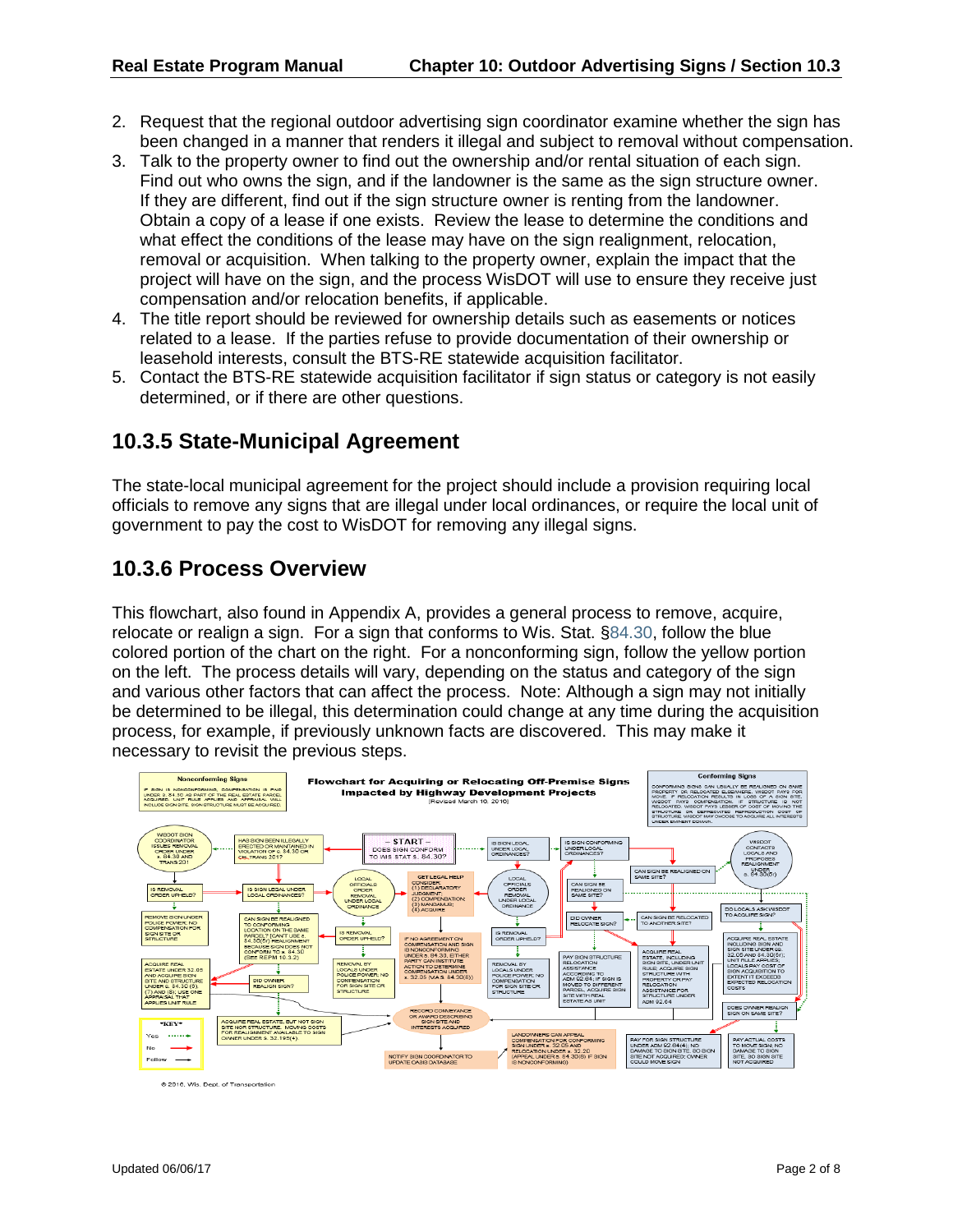**Flowchart Diagram:** WisDOT's flowchart shown above is for acquiring, realigning, removing or relocating off-premise signs. See APPENDIX A for link to a larger view and printable version; printing in color on 11 x 17 (or 11 x 15 legal sized) paper is recommended.

### **10.3.7 Illegal Signs - Procedures**

If the regional RE team and outdoor advertising sign coordinator considers a sign illegal, the region, in conjunction with the regional outdoor advertising sign coordinator and OGC, must be careful to document the basis for this determination properly.

If WisDOT concludes a sign is illegal under state law, the regional outdoor advertising sign coordinator will issue a removal order to the sign owner and landowner. A sign owner has 30 days to appeal to the Wisconsin Department of Administration's (DOA), Division of Hearings and Appeals. In either case, the sign will be removed due to the project right of way needs, and if a sign is later determined to be legal, compensation will be determined at that time.

When a local unit of government orders a sign removed for violation of local ordinances, the procedure and timeline will be determined by local ordinances and officials. However, coordination is necessary to ensure the sign is removed in time for project construction.

If, after going through the sign removal process described above, it is determined that a sign is illegal, WisDOT may remove the sign without compensation. Often, the sign owner prefers to remove the sign in order to retain the materials from the sign. Illegal signs are not eligible for reimbursement of costs to realign the sign on the same site or any relocation benefits.

The legality of the sign should be determined before the appraisal is ordered. If, however, due to project timing issues, WisDOT may need to appraise the sign structure and site before the legality of the sign is resolved. For any sign determined to be illegal, the value of the sign site and the structure will removed from the appraisal.

## **10.3.8 Conforming Signs - Procedures**

As stated above, the RE project manager or negotiator must contact the regional outdoor advertising sign coordinator to inventory the signs affected by the project and determine each sign's category and status. After this is complete, follow procedures 10.3.1 - 10.3.7.

#### **10.3.8.1 Realignment of Conforming Signs to State and Local Requirements**

If a sign is conforming to state law and local ordinances, a sign can likely be realigned on the same property. If the sign can be realigned, the acquisition of the sign site may not be needed, and there may be no need to appraise the sign site or structure. This process applies both to signs owned by the landowner and tenant owned signs.

- 1. The project manager or negotiator verifies through research that the sign can be realigned on the same property. Notify the relocation specialist if realignment is permissible.
- 2. The negotiator should inform the sign owner that realignment on the same site is allowable under state law.
- 3. A relocation specialist shall provide a 90-day notice to vacate (with a firm date) to the sign owner for removal of the sign and realignment on the same site. The letter must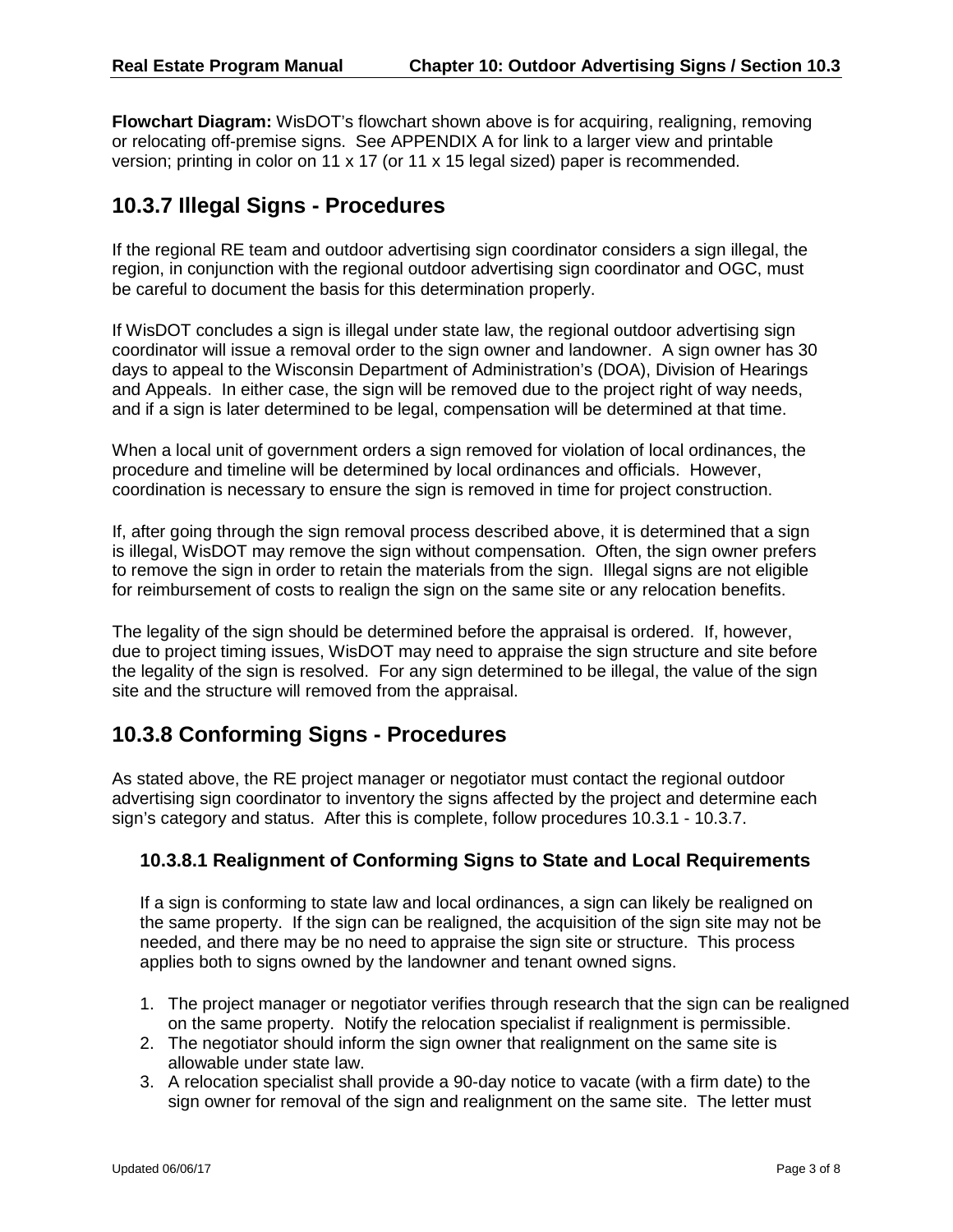include a description of benefits provided for realignment, an identification of the twoyear claim period for reimbursement, and indicate that verifiable state and local permits and an OASIS number will be required for reimbursement. This mailing must also include a relocation claim form and the relocation specialist's contact information.

- 4. A signature from the sign owner of the Certification of Legal Residency form is required prior to any reimbursement.
- 5. The relocation specialist must work directly with the sign owner to coordinate the vacate date and document the sign owner's intentions for moving and reinstalling the sign. No betterments to the existing, relocated sign will be reimbursed.
- 6. The relocation specialist must obtain two estimates to move the sign to another location on the same property, including the cost to uninstall, move and reinstall the existing sign structure and any existing electrical service to the sign or other elements/components. The sign structure owner is eligible to receive the lower of the two move estimates, if a self-move is chosen. A self-move agreement must be signed.
- 7. Upon receipt of a claim for reimbursement for realignment of personal property on the same parcel, the relocation specialist will verify costs, receipts, all required permits and photos of the reinstalled sign on the same property. The specialist should visually verify the new location of the sign on the same property.

#### **10.3.8.2 Realignment of Conforming Signs to State, but Not Local Requirements**

If a sign is conforming to state law, but nonconforming to local ordinances, the RE project manager or negotiator will determine if the sign may be realigned on the same parcel. See REPM 10.2.2.1.

- 1. The RE project manager must notify the governing body of the municipality or county where the sign is located in writing that WisDOT proposes to realign a sign on the same parcel. See APPENDIX B: Sample (5r) letter; Notice of Proposed Realignment of Sign. Upon receiving this notice, the municipality must decide if it will allow the sign to be realigned on the same parcel.
- 2. If the municipality does not allow the sign to be realigned, and asks WisDOT to acquire the sign, the municipality is required to pay the difference between the acquisition cost and the amount that would have been paid by WisDOT if the sign had been realigned. WisDOT is entitled to reduce the municipality's general transportation aid payment to recover costs of the acquisition when a municipality decides not to allow a conforming sign to be realigned on the same parcel. If this occurs, contact the BTS-RE acquisition facilitator for additional assistance. In this case, the sign site and structure will be appraised and acquired. See 10.3.8.3.
- 3. If the municipality allows the sign to be realigned on the same site and elects not to have WisDOT acquire the sign site and structure, WisDOT will reimburse the sign owner the costs to realign it on the same property. See process in 10.3.8.1. The relocation specialist must verify that the sign has a valid state permit and OASIS number. The sign site will not need to be appraised.

#### **10.3.8.3 Realignment on Same Parcel Not Possible - Sign Site Acquired**

Where realignment on the same site is not possible or where the municipality does not allow the sign to be realigned and directs WisDOT to acquire the sign site under Wis. Stat. [§84.30\(5r\),](https://docs.legis.wisconsin.gov/document/statutes/84.30(5r)) WisDOT will likely acquire the sign site.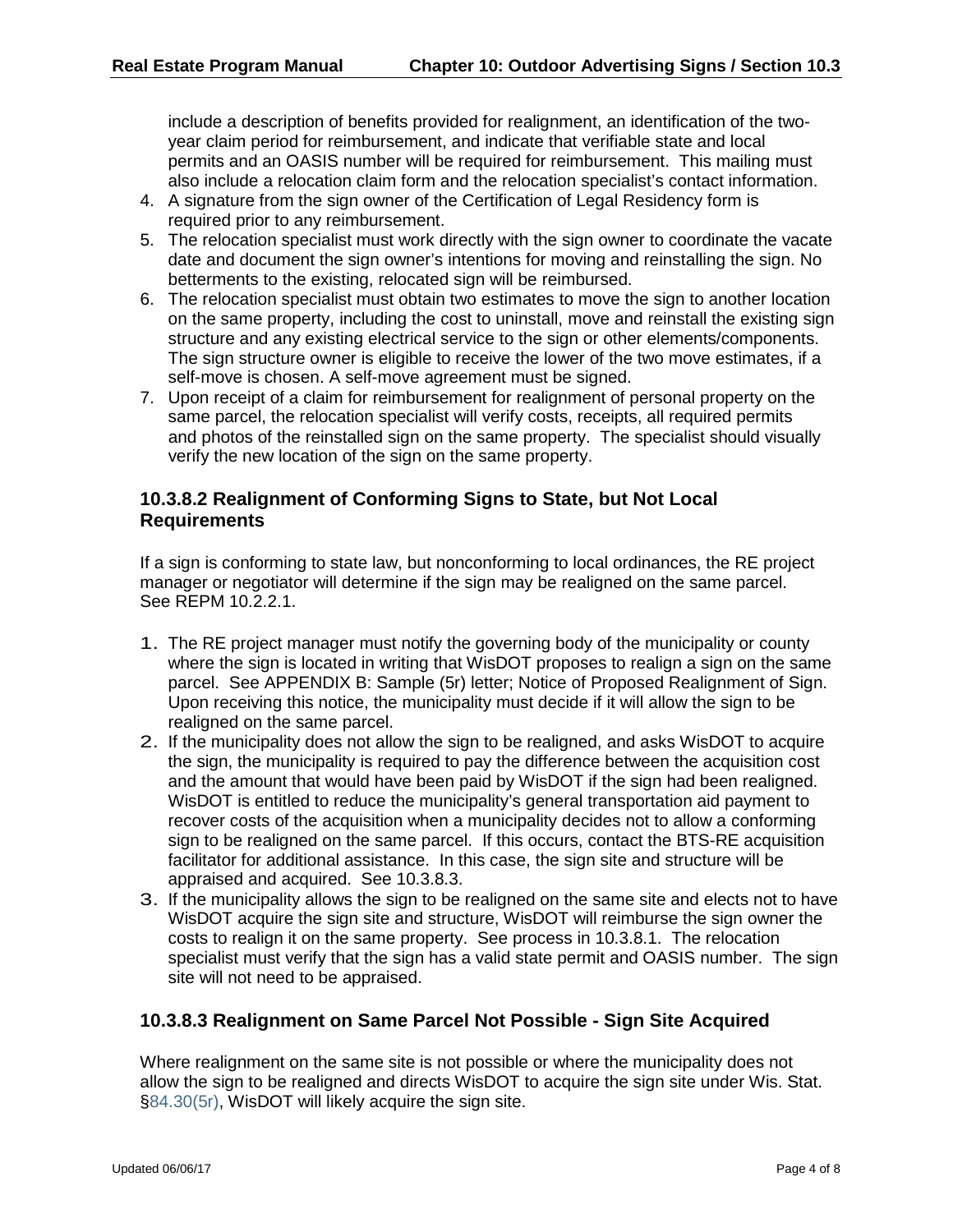If the sign structure is owned by the underlying fee owner, the region must decide whether to purchase the sign structure, or if they will allow the sign owner to retain it. If the structure is acquired by WisDOT, no relocation benefits are available, and the sign structure must be appraised. If the sign owner retains the structure, and plans to relocate it, see below.

If the sign structure is owned by a tenant sign owner, the sign structure is considered removable personal property of the tenant and not part of the real estate. However, for purposes of valuing a sign site, it is necessary to first place a value on the entire sign site package, which includes the sign structure. Once the value of the total sign site, with structure, is determined, the value of the sign structure can be carved out.

If WisDOT decides to buy the sign structure, then no relocation benefits are provided, and the value of the sign structure, from the appraisal, is paid to the sign owner.

If the sign owner retains the sign structure and plans to relocate the sign to another conforming site under Adm [92.64,](https://docs.legis.wisconsin.gov/document/administrativecode/Adm%2092.64) the relocation specialist must:

- 1. Provide a written 90-day notice to vacate (with a firm vacate date) to the sign owner for removal of the sign. This letter must include a description of benefits under Adm [92.64](https://docs.legis.wisconsin.gov/document/administrativecode/Adm%2092.64) and explain that there will be a two-year claim period for reimbursement, commencing on the vacate date. The letter must also indicate that a copy of applicable state and local permits and an OASIS number will be required for reimbursement. Include a claim form and the relocation specialist's contact information.
- 2. The relocation specialist must work directly with tenant sign owner to coordinate a vacate date and must fully understand the sign owner's intentions for moving and reinstalling the sign.
- 3. The relocation specialist must obtain two estimates to uninstall the sign, move the sign to the location as noted by the tenant sign owner, and reinstall the sign including the reinstallation costs of the existing electricity or other existing sign components. The sign owner may select a self-move in which the lower of the two estimates may be reimbursed. A self-move agreement must be signed.
- 4. The claim for reimbursement must include photos of the vacant site; photos of the reinstalled sign; and, a paid invoice from a mover/installer or in the case of reimbursement for a self-move, a signed self-move agreement. When receiving a claim for reimbursement for relocation of the sign, the relocation specialist must verify the costs, receipts, permits and photos of the reinstalled sign. If necessary, the relocation specialist should visually verify the new sign location.
- 5. The claim documentation must include a copy of the WisDOT sign permit for the new sign location, including its assigned Outdoor Advertising Sign Inventory System (OASIS) number.
- 6. If the sign owner is a member of the Outdoor Advertising Association of Wisconsin (OAAW), the Moving Cost Agreement for the Relocation of Outdoor Advertising Signs (RE1033) (a.k.a., Outdoor Advertising Relocation Agreement) may be used instead of Adm [92.64](https://docs.legis.wisconsin.gov/document/administrativecode/Adm%2092.64) to determine relocation payments; however only the lower of the move estimates or the sign schedule is reimbursed.

If the sign owner removes the sign by the date stated in the vacation notice, but chooses not to relocate it, discontinuing its use, Adm [92.64\(4\)](https://docs.legis.wisconsin.gov/document/administrativecode/Adm%2092.64(4)) will apply. Under Adm [92.64\(4\),](https://docs.legis.wisconsin.gov/document/administrativecode/Adm%2092.64(4)) *"an agency shall pay a person for direct loss of tangible property when a person does not*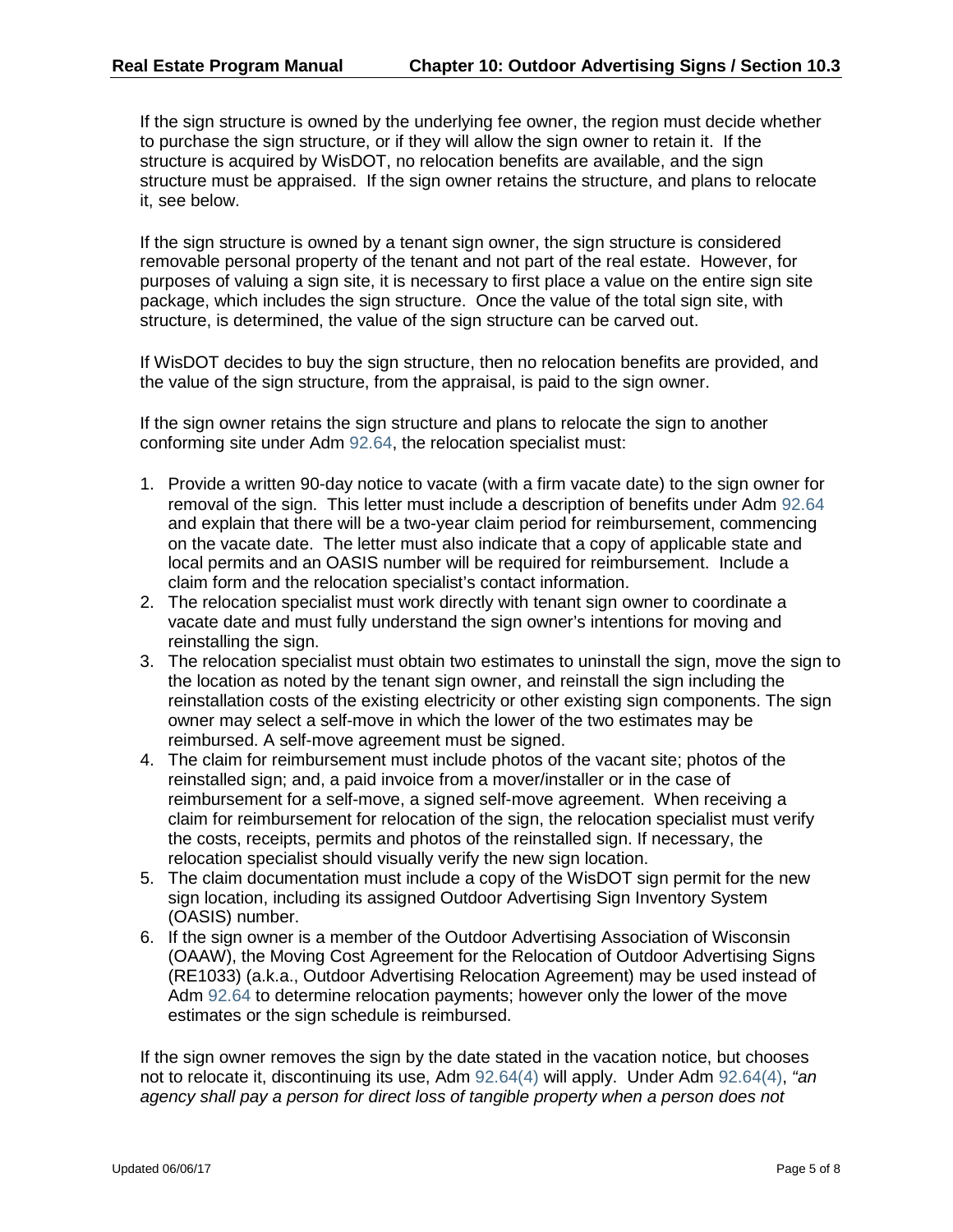*relocate a conforming sign."* The sign owner will only be entitled to payments that are equal to the depreciated reproduction costs or estimated moving costs, whichever is less. (See Adm [92.64\(4\).](https://docs.legis.wisconsin.gov/document/administrativecode/Adm%2092.64(4)))

#### **10.3.9 Nonconforming Signs - Procedures**

As stated above, the RE project manager or negotiator must contact the regional outdoor advertising sign coordinator to identify the signs affected by the project and determine each sign's category and status. Follow steps 10.3.1 through 10.3.5.

If the sign is nonconforming under state law, it is unlikely that it will be realigned on the same property or relocated to a new site. If the sign is in the acquisition area, WisDOT will likely acquire the sign site as a part of any underlying real property acquisition. The real estate, including the sign site, must be appraised under the unit rule. The appraisal will consider the sign site, including any leasehold interest and any permit interest, and the sign structure. This is referred to in the appraisal section of this chapter as the Total Outdoor Advertising Real Property (TOARP).

Nonconforming sign structures that cannot be realigned must be acquired by WisDOT. (Wisconsin Statutes. §84.30(6), (7) and (8)). Subsection (6) requires just compensation be paid for a nonconforming sign. Subsection (7) provides that the compensation must include payment for the sign structure, any tenant sign owner's interest in the sign site (the lease), and the property owner's interest in the sign site. Although 84.30 (6) and (8) refer to relocation, the department's policy is generally to buy nonconforming signs outright, because the measure of damages is the same, and because this practice is more efficient for clearing the right of way in time for project construction.

When a sign structure is acquired pursuant to Wis. Stats. [§84.30\(6\)](https://docs.legis.wisconsin.gov/document/statutes/84.30(6)) and [\(7\),](https://docs.legis.wisconsin.gov/document/statutes/84.30(7)) no relocation benefits are provided under Adm [92.64,](https://docs.legis.wisconsin.gov/document/administrativecode/Adm%2092.64(4)) because the sign is owned by the department.

If a sign owner expresses an interest in retaining ownership of a nonconforming sign structure, contact BTS-RE or OGC for assistance. It might be possible for the sign owner to purchase the billboard structure back from the state after WisDOT acquires it.

### **10.3.10 Jurisdictional Offers - Conveyance Forms and Payments**

WisDOT will provide payment for all land and sign interests in one check. The parties must make their own arrangements for the division of the proceeds; that is a private matter between the parties. WisDOT does not divide the unit interests into separate allocations. For litigation purposes, it must be clear that WisDOT paid one sum to all the parties for the entire real property unit (land, sign site, structure; referenced in the appraisal section as the TOARP). In any compensation appeal, this will help focus the court on the question it must consider – the value of the entire unit in the before and after condition, rather than on separate individual valuations for the component parts of the unit.

Likewise, the deed, and any jurisdictional offer or award of damages will have all parties of interest named. A single deed is preferred for acquisitions with multiple interests – the underlying fee interest, the sign site, and the sign structure. When using a single deed, it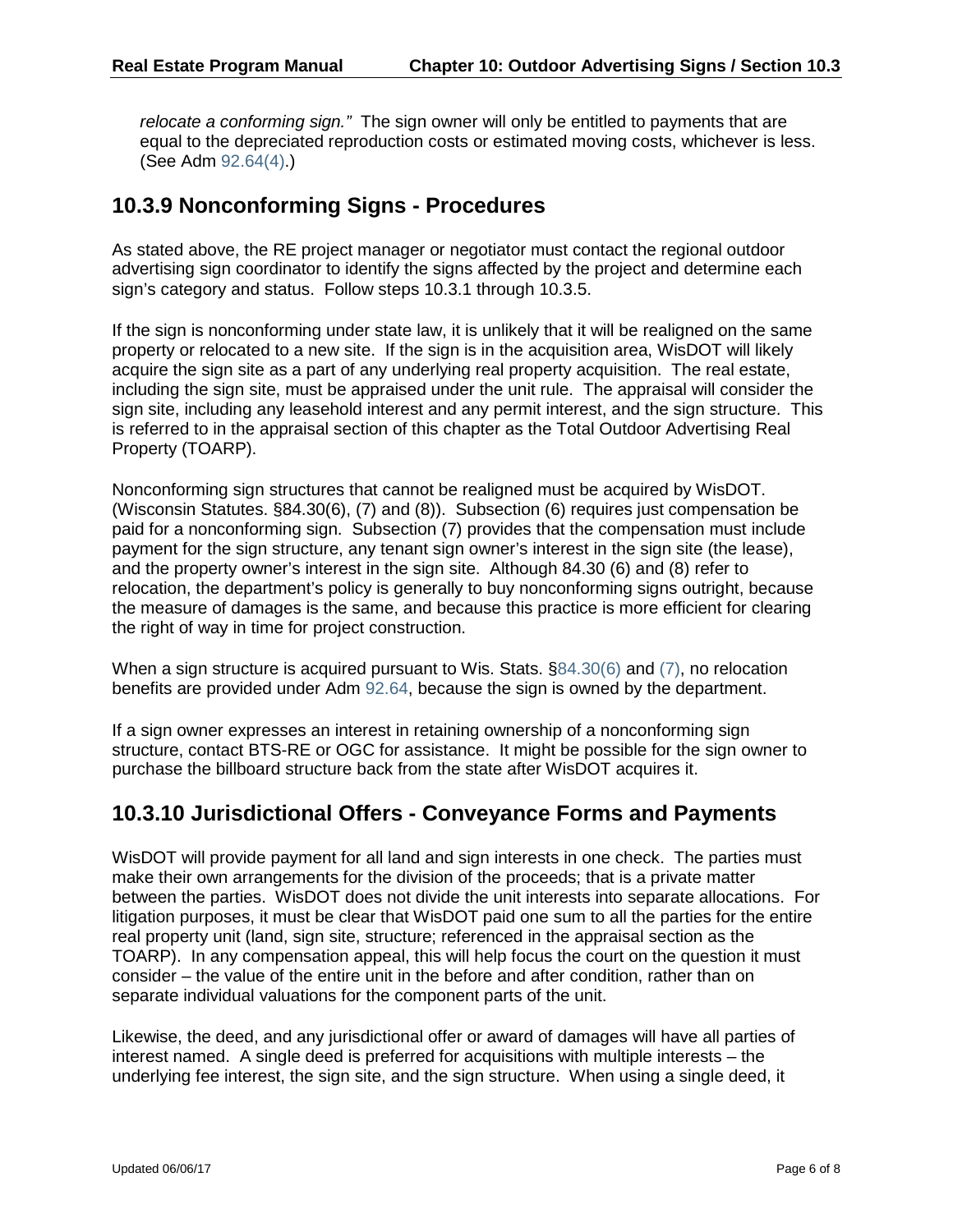must be signed by all parties of interest including the landowner(s) and the sign owner(s), and any other interest holders.

If WisDOT, the sign owner, and the landowner all agree on compensation for the land, the sign and sign site, the sign may be purchased and the sign site conveyed to WisDOT by deed. A purchase may be closed without issuing an award of damages. However, the typical appeal rights available to condemnees under [Chapter 32](https://docs.legis.wisconsin.gov/statutes/statutes/32) will not apply to the acquisition from the sign owner. Therefore, standard WisDOT deeds that include language regarding a right to appeal compensation for up to six months after recording may not be used. Special deed language is to be used for this circumstance, noting that the sign owner will not be able to appeal if they accept the offer and sign the deed. Sample language to add to the deed is provided here:

"Possible eligibility for payment of litigation expenses is not applicable to signs governed by Wis. Stat. Sec. 84.30(6)."

Whether acquired by deed or an award of damages, special language must be included on the conveyance stating that all rights to the sign site, sign structure (if applicable), permit and any leasehold interest are included in the acquisition. Sample language to be added to the conveyance document is provided here, but may need to be edited slightly depending upon exactly what we are acquiring (sign site and structure, or just structure, or just sign site):

"Also, included herein is all right, title and interest in and to any outdoor advertising sign site and sign structure including leasehold or permit interests, related to the sign known as OASIS number xxxxx (if applicable)."

Note: Every situation will be different; depending on the situation, this sample language or something similar must be drafted and added as appropriate to either the Jurisdictional Offer or Award of Damages.

### **10.3.11 Abandoned Signs**

If a sign is abandoned by its owner, and the sign is removed at the department's expense after the date stated in the vacation notice, the sign owner is not eligible for relocation benefits under Adm [92.64\(4\).](https://docs.legis.wisconsin.gov/document/administrativecode/Adm%2092.64(4)) If the sign owner does not remove the sign by the date specified in the notice, WisDOT may remove the sign, as it will be considered "abandoned" under its permitted conditions. In this situation, the relocation specialist must contact the BTS-RE statewide relocation facilitator. Under Adm [92.64\(5\),](https://docs.legis.wisconsin.gov/document/administrativecode/Adm%2092.64(5)) the sign owner may choose a payment in lieu of actual and reasonable moving costs. (See REPM 5.7.13).

### **10.3.12 Leasehold Interest**

A tenant sign owner may be concerned about "leasehold value," especially where the sign owner has rented property at below market rates. Although the value of the leasehold interest is included in the appraisal, WisDOT will not make any determination as to the leasehold value due to the tenant. WisDOT uses a single conveyance document for the entire unit acquired and will pay one check to all the parties of interest for them to divide according to their private agreement. Occasionally, the lease will address the issue of who is entitled to compensation in the event the property is condemned. This is a matter of contract between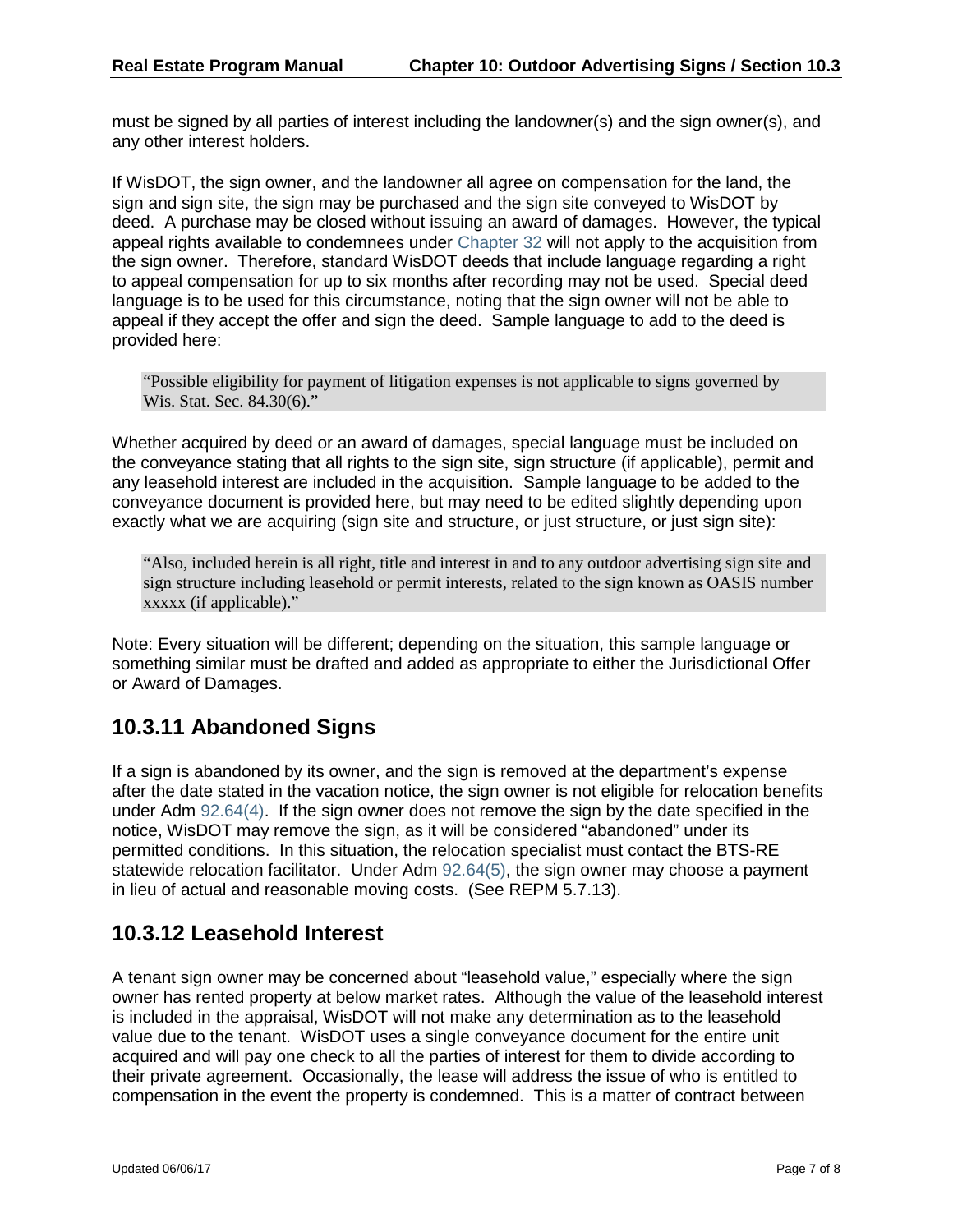those parties, and does not affect the valuation of the unit or the need to treat the owners as one unit under a single payment.

#### **10.3.13 Sign Inventory Maintenance Notification**

If the regional outdoor advertising sign coordinator has not otherwise been made aware or involved in the process, the RE negotiator must notify their regional outdoor advertising sign coordinator when a sign has been acquired, relocated or realigned. Submit a Sign Inventory Maintenance Notification (RE2242) to the regional outdoor advertising sign coordinator. The regional outdoor advertising sign coordinator will update WisDOT's Outdoor Advertising Sign Inventory System (OASIS). See APPENDIX D: Sign Inventory Maintenance Notification (RE2242).

#### **10.3.14 Leasing and Removal of Outdoor Advertising Signs on Highway Lands**

The department has established through past practice that it generally does not allow the use of highway land for outdoor advertising signs. This practice is rooted in the intent of federal and state law to limit outdoor advertising signs to locations that are zoned and used for commercial or industrial purposes In addition, the department, as the agency responsible for regulation of this industry, desires to avoid any potential conflict of interest related to that regulation. Because the department is responsible for regulating outdoor advertising, it is appropriate to avoid any real or perceived conflicts of interest regarding that regulation. In addition to potential conflicts of interest, the permitting of outdoor advertising on highway lands is prohibited by Wis. Stat. [86.19](https://docs.legis.wisconsin.gov/document/statutes/86.19) except in accord with certain exceptions. Those exceptions include allowing certain signs promoting Wisconsin agricultural products, certain directional signs, and historical monuments.

Acquisition or condemnation of a parcel of land by the department quiets all prior right, title and interest in the property, as described in the deed or award. For both acquisition and condemnation, any existing leasehold interest, including any sign site leasehold, will be terminated so long as such interest is named in the deed or award. In either situation, a sign lease does not survive acquisition. By policy and practice, for the reasons stated above, WisDOT will not enter into new leases for outdoor advertising signs on lands acquired for highway purposes. Since a sign located on a parcel acquired by the department no longer enjoys a lease, it will be removed by either the owner or department, depending on the circumstances:

- In the case of an illegal sign, the department issues a removal order, which requires the sign owner to remove the sign. If they do not, the department may do so.
- In the case of a sign, which is not illegal, the department allows the sign owner to remove the same if the sign was not purchased as part of the real estate transaction. In this case, as well, the department may provide a notice to the sign owner that it will remove the sign in case the owner does not. This notice can be time determinate.
- Finally, in the case of a sign that the department purchases, the department will remove the sign as soon as practicable after acquisition. Depending on the timeframe of the project, this can be done as part of the real estate acquisition process or the construction process.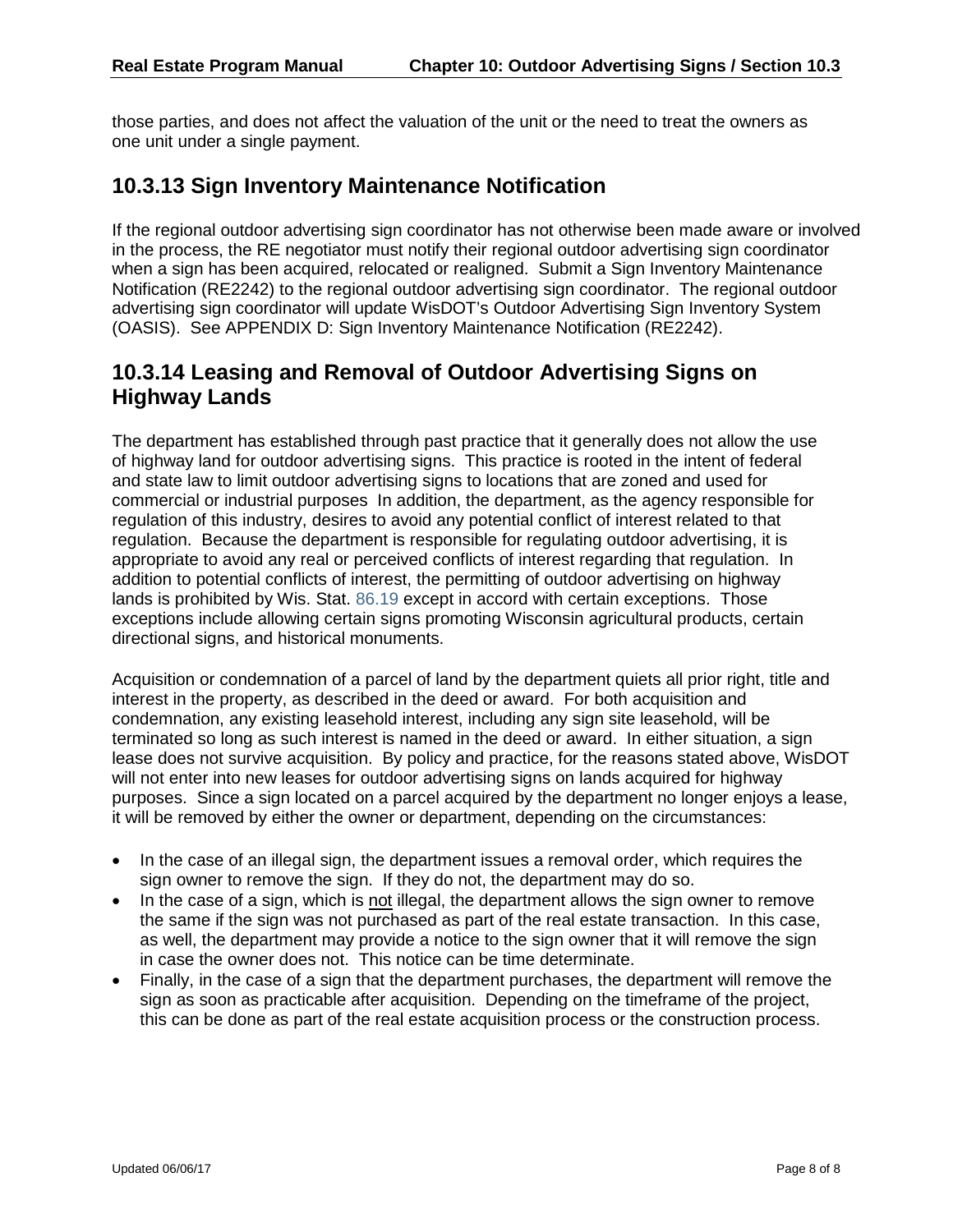

**Chapter Ten: Outdoor Advertising Signs**

# **10.4 OFF-PREMISE SIGN AND SIGN SITE APPRAISAL**

Appraisers are expected to have a thorough understanding of advanced appraisal techniques as well as an understanding of this chapter. Appraisers are also expected to follow the Uniform Standards of Professional Appraisal Practice (USPAP) on all appraisals done for WisDOT. WisDOT will identify a sign's category and status and the information will be shared with the appraiser. WisDOT must work with the appraiser so that the appraiser fully understands the significance of the category and status classifications.

### **10.4.1 Billboard Valuation Case Law**

The Wisconsin Supreme Court addressed billboard valuation in two major cases. Vivid vs. Fiedler (219 Wis.2d 765; 580 N.W. 2d 644 (1998)) involved compensation for nonconforming signs removed for a highway project. Adams vs. City of Madison (Adams vs. City of Madison, 2006 WI 104) was a personal property tax case.

In Vivid, the justices agreed that WisDOT was required to acquire all right, title and interest in the nonconforming sign and the sign location, including any leasehold interest, when acquiring land containing a sign. While three justices thought that the gross income multiplier (GIM) method was appropriate, a majority of the court had doubts about the GIM. Their concern about the GIM was that it includes non-compensable items such as business value, profits and expectancy of lease renewals. The court held that the cost approach is a legitimate method although it might not be entirely satisfactory in these cases. All seven justices agreed that lost business profits and expectation of lease (or contract) renewals are non-compensable in determining just compensation for a nonconforming sign and location.

In the Adams case, it was the sign company that was advocating the cost approach, and it was the city assessor who was arguing for an income approach exclusively for valuation of a billboard as personal property. The focus in Adams was on the asset being valued. The majority held that the assessor's approach had improperly included the value of sign permits in the value of the billboard structure. This was held to be error because the majority held that sign permits are real property, not personal property. (Adams at pars. 61 - 64) The Adams court gave the following guidance regarding valuation of billboards in both the eminent domain and property tax settings:

There are three recognized valuation methods for billboards - cost approach; income approach; and, market approach. These three methods are equally applicable to establish fair market value in eminent domain cases… and to establish true cash value for personal property tax assessments. Although the same appraisal methods may be used to establish fair market value for condemnation purposes as may be used to establish true cash value for purposes of personal property tax assessments, the property valued differs depending upon the purpose.

In eminent domain, fair market value of a billboard is the price that "the aggregate asset - the lease, permit and sign - would bring in the marketplace [.]" Vivid, 219 Wis.2d at 780, 580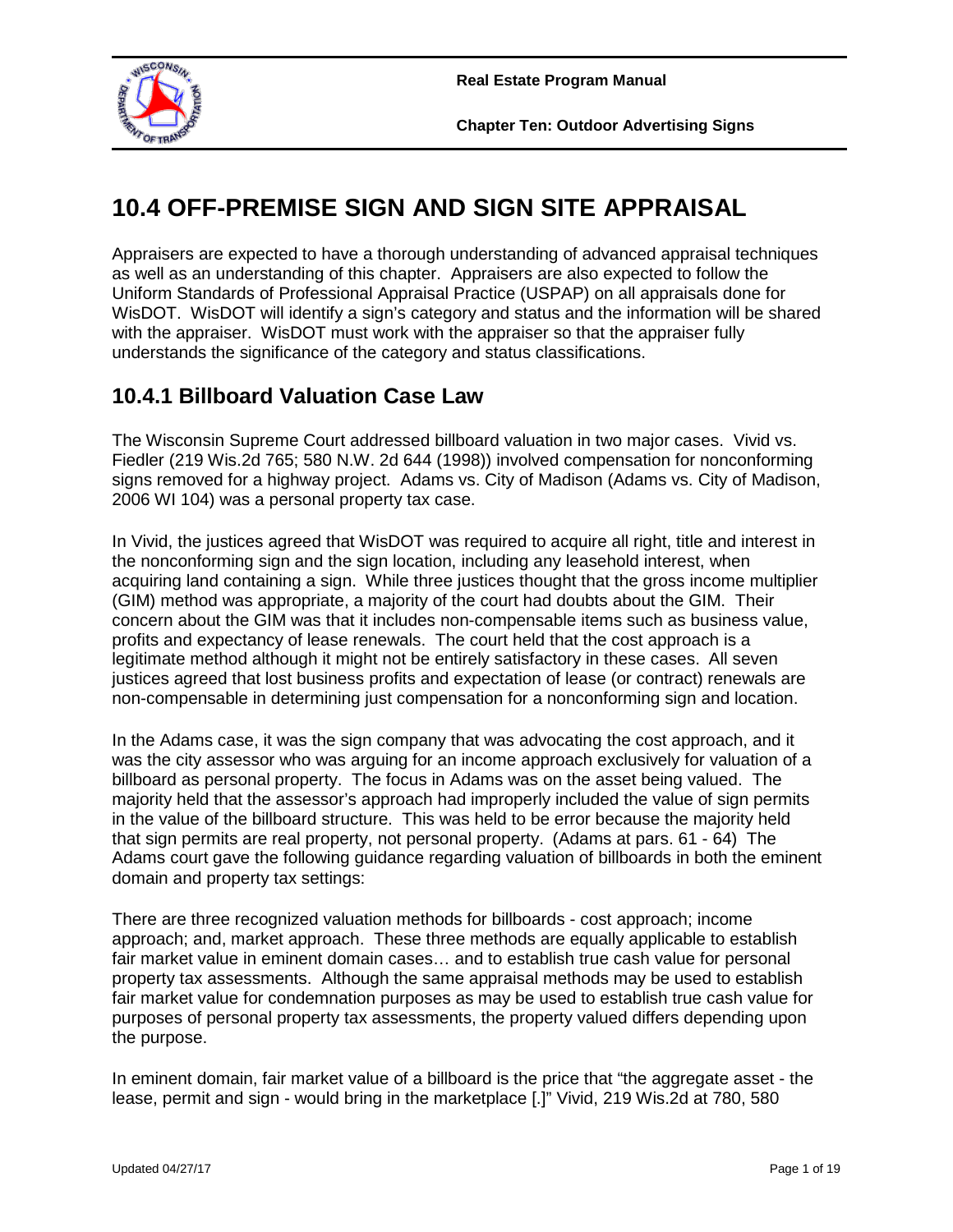N.W.2d 644 (Bablitch, J., with two justices joining). Necessarily, this includes the value attributable to the location of the billboard. Id. at 803-04, 580 N.W.2d 644 (Bradley, J., with three justices joining, noting the value of the location is included in the value of the leasehold).\*

In contrast, an appraisal for personal property tax assessment purposes includes only the value of personal property, and therefore excludes the value of the leasehold and billboard permit.

 $*$  (Adams, 294 Wis. 2d 441,  $\P\P$  87-89 (some citations omitted))

The sign permit is now categorized by subsequent legislation as personal property for property tax purposes only. 2013 Wis. Act 20, s. 1278e and 1278g. (Amending Wis. Stats. §[§70.03\(2\)](https://docs.legis.wisconsin.gov/document/statutes/70.03(2)) and [70.04\(3\)\)](https://docs.legis.wisconsin.gov/document/statutes/70.04(3))

In general, the sign property to be considered in an eminent domain appraisal is the aggregate package of the sign structure and the sign site including any leasehold interest and the right to erect and maintain a sign pursuant to a permit or otherwise. These are the recognized property components that constitute the assets being acquired. Regardless of which valuation method is used, focus is kept on these assets. Whether and to what extent the sign contributes to the fee must be determined. The underlying fee owner and sign owner are treated as one, and their land interests are treated as a single unit. (The Lamar Company vs. Country Side Restaurant, 340 Wis. 2d 335, ¶28). WisDOT acquires the unit, and the division of compensation for that unit is left to the property owners to sort out with assistance from a court if needed.

\* This description captures all aspects of the TOARP.

### **10.4.2 Appraisal Process Introduction**

In Wisconsin, all real property appraised for eminent domain purposes is evaluated using the "unit rule," which requires property to be valued as a whole rather than as a sum of the values of the individual real estate components and interests. In the valuation of an off-premise sign (subject sign), the appraiser must value the total aggregate real property component of the permitted "sign site and sign structure" otherwise known as the Total Outdoor Advertising Real Property (TOARP). Typically, the land for an off-premise sign site is owned or controlled by a party that is different than the permit holder for that sign site use. The permit holder is usually an outdoor advertising company, who obtains the permit from WisDOT and/or the local municipality and then erects a sign structure.

These are key items of consideration in the valuation of a permitted off-premise sign site and sign structure:

- *Apportionment –* Once the fair market value of the subject sign is determined, it is the responsibility of the various interest holders to divide the proceeds of the transaction either as agreed to by each of the parties by apportionment, or with court assistance per Wis. Stat. [§32.05\(9\)\(a\)3.](https://docs.legis.wisconsin.gov/document/statutes/32.05(9)(a)3.)
- *Business value –* WisDOT acquires only real property and real estate interests. WisDOT does not acquire businesses. Only the real property interests of an outdoor advertising location that would or could contribute real property value to an underlying fee ownership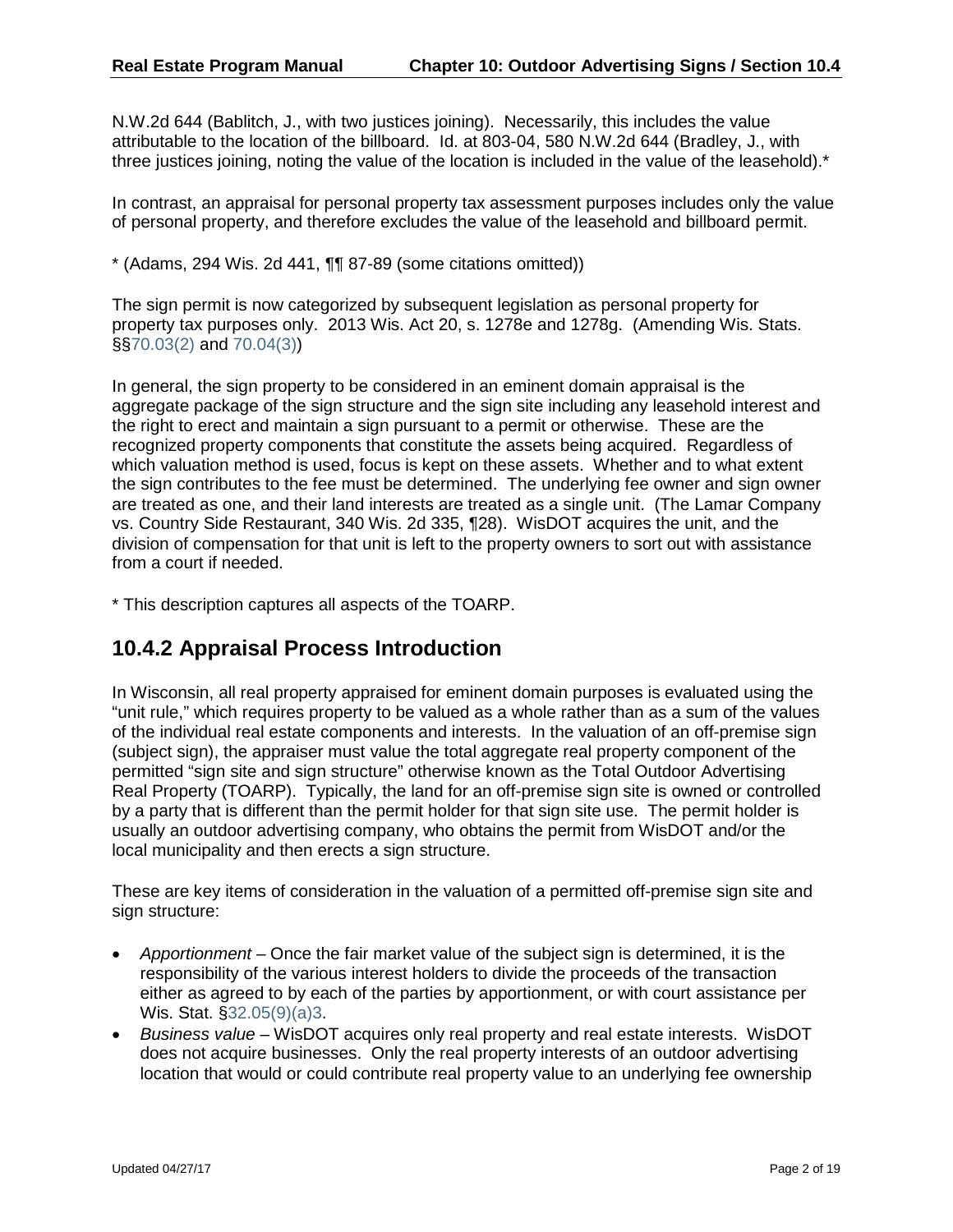are considered in the appraisal of the subject sign. Business value and lost profits are not part of the real estate and must be excluded from any real estate appraisal.

- *Hypothetical conditions* According to Wisconsin case law, a *tenant-owned* sign structure is considered personal property and if it is being displaced by an eminent domain project, its owner may be eligible to receive relocation benefits. When the underlying land and sign structure owner are the same, the sign structure is considered a fixture to the land and is valued as such. In order to comply with the unit rule, when valuing *a tenant-owned* sign structure, the appraiser will use a hypothetical condition that the sign structure is considered a fixture to the land.
- *Property rights appraised* The fee simple interests comprising a permitted or allowed billboard site improved with a sign structure (TOARP) or the total outdoor advertising real property component as a contributory part of the whole underlying fee property (larger parcel) in adherence to the unit rule.
- *Real estate interest of off-premise sign* An off-premise sign typically occupies its site under one of four land tenure systems with the primary differences being the degree of control over the site and the value of the interest. The four possible interests are, the off-premise sign:
	- 1. Owner has fee ownership of the site.
	- 2. Occupies land owned by another with a permanent outdoor advertising easement (easement in gross).
	- 3. Is sited on land owned by another with a lease for a certain term and conditions.
	- 4. Is sited on land owned by another with a license.
- *TOARP (Total Outdoor Advertising Real Property)* The fee simple real property interest of a permitted or allowed billboard site improved with a sign structure as a package or component of the underlying real estate, including all right, title and interests to the sign site at a location for outdoor advertising use.
- *Utilizing the unit rule –* The appraiser values the fair market value of all the real property interests for the larger parcel, including any lease and leasehold interests. If there are offpremise signs on the property, the fair market value of the larger parcel includes the contributory value, if any, of the off-premise sign structure and sign site.

The following key market data must be considered as part of the process of appraising a permitted sign site and sign structure:

- 1. Market sales of comparable properties that include a permitted or nonconforming sign site, with or without a sign structure, excluding any business value.
- 2. Market sales of vacant land that include a permitted sign site or a permit-table sign site location.
- 3. Sales of permanent outdoor advertising easements from a landowner on permit-table locations where there is open market competition. These sales should not include typical lease conversions where an existing and often nonconforming sign site lease is converted to an outdoor advertising easement where the current outdoor advertising company holds exclusive right to the permit or sign structure use from the regulating authorities.
- 4. The real estate lease of total off-premise sign packages (TOARP) from fee landowners that include the permitted sign site and sign structure, including all real property right, title and interests associated with the sign site location. These leases compare actual net advertising revenue to a dollar amount paid to lease the total sign site real property package.

Note: When analyzing items 1 thru 4 above, consider that, due to the scarcity of new sign site locations and a *valuable business monopoly effect* for a location, resulting from the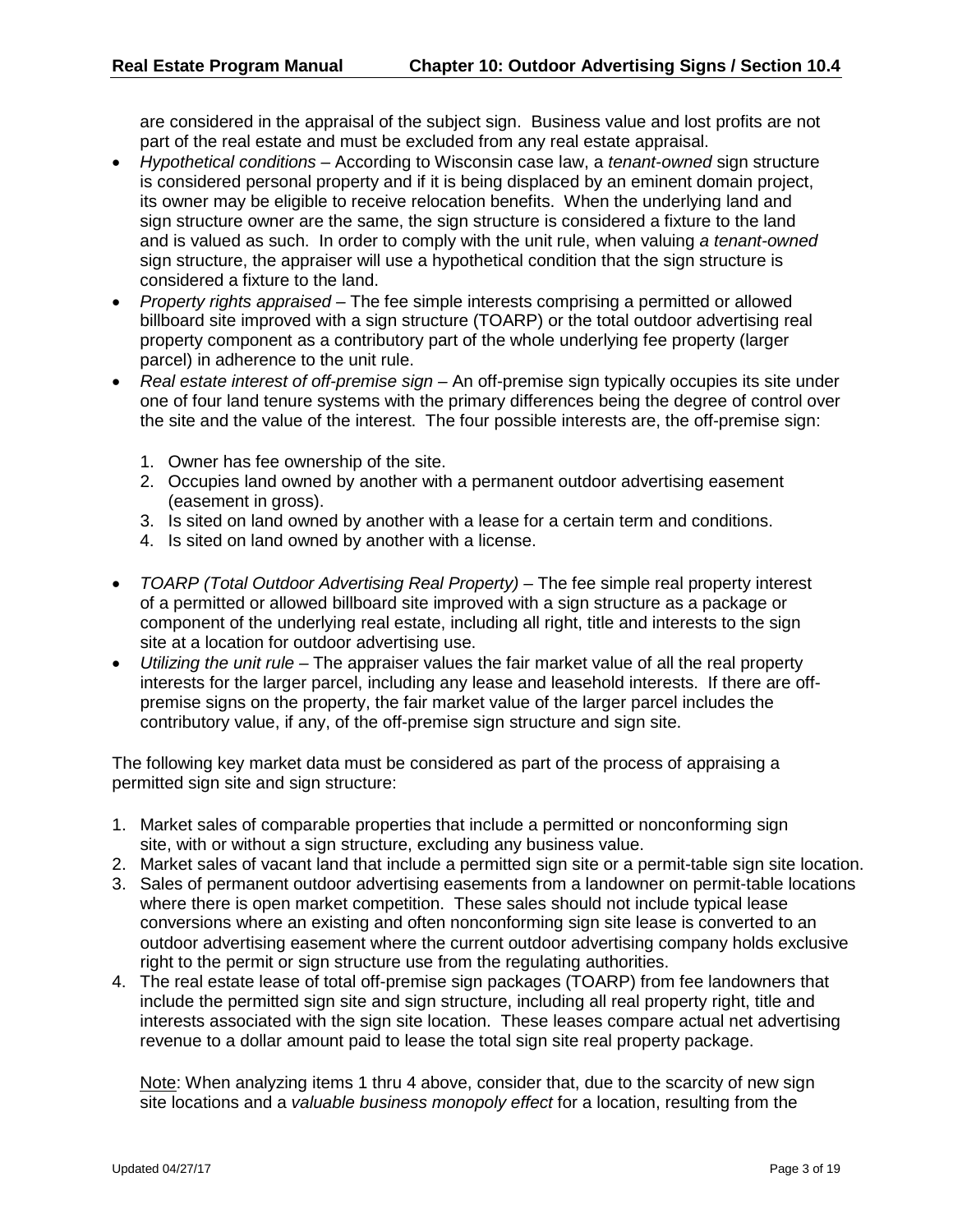permitting process, a sale of a permitted sign site or nonconforming sign site in the form of an easement, or as part of a land sale, may *also* include a business value component. For this reason, market data for *leases*, of permitted or nonconforming sign sites with or without a structure, as an aggregate component, best represents the data to be used to value the TOARP of an off-premise sign, without a business component.

5. WisDOT has found transactions where this package of assets (TOARP) is leased by a fee owner to an outdoor advertising business entity. It is possible to analyze these transactions to derive market rental information for the TOARP. This market data can then be used to value the TOARP (subject sign) at a specific location on a property by applying an income capitalization approach.

#### **10.4.3 Appraisal Problem Identification and Discussion**

When defining the appraisal problem, it is necessary to determine the real property components of the TOARP in affected location. Under the unit rule, the real property components of the TOARP (subject sign) are analyzed to establish their contribution to the total market value of the larger parcel, on which the subject sign is located, as if all property components are owned by one entity.

WisDOT's regional office, in consultation with the appraiser, must correctly identify the real property interests to be acquired from the larger parcel. If a larger parcel includes an offpremise sign, the real property interests may include a sign site, sign permit(s) and a sign structure. When the sign structure is owned by the underlying fee owner, WisDOT treats the sign as a permanent fixture and considers it part of the real estate. If the sign structure is a tenant-owned improvement, it is generally considered personal property that can be moved, except if the sign is nonconforming to state law.

If the subject sign is a tenant-owned conforming sign, it is generally treated as moveable personal property. In this situation, the conforming sign will not be acquired, and moving the sign will be handled as a relocation issue. If the subject sign is nonconforming,  $\S 84.30(6)$  – [\(8\)](https://docs.legis.wisconsin.gov/document/statutes/84.30(8)) requires the department to acquire the permitted sign site and sign structure; therefore, it is treated as a permanent fixture, and as part of the real estate. In situations where a conforming sign is owned by the fee owner of the larger parcel, and will not be acquired, moving the subject sign will be handled as a relocation issue.

For the limited purpose of defining the scope of work consistent with the unit rule, the real property features for a property with an off-premise sign will include:

- 1. Sign structure, treated as a fixture;
- 2. Permit(s) for the sign (state and local);
- 3. Sign site;
- 4. Underlying fee simple title to land including all interests pertaining to the larger parcel; and,
- 5. Other improvements as they exist on the land.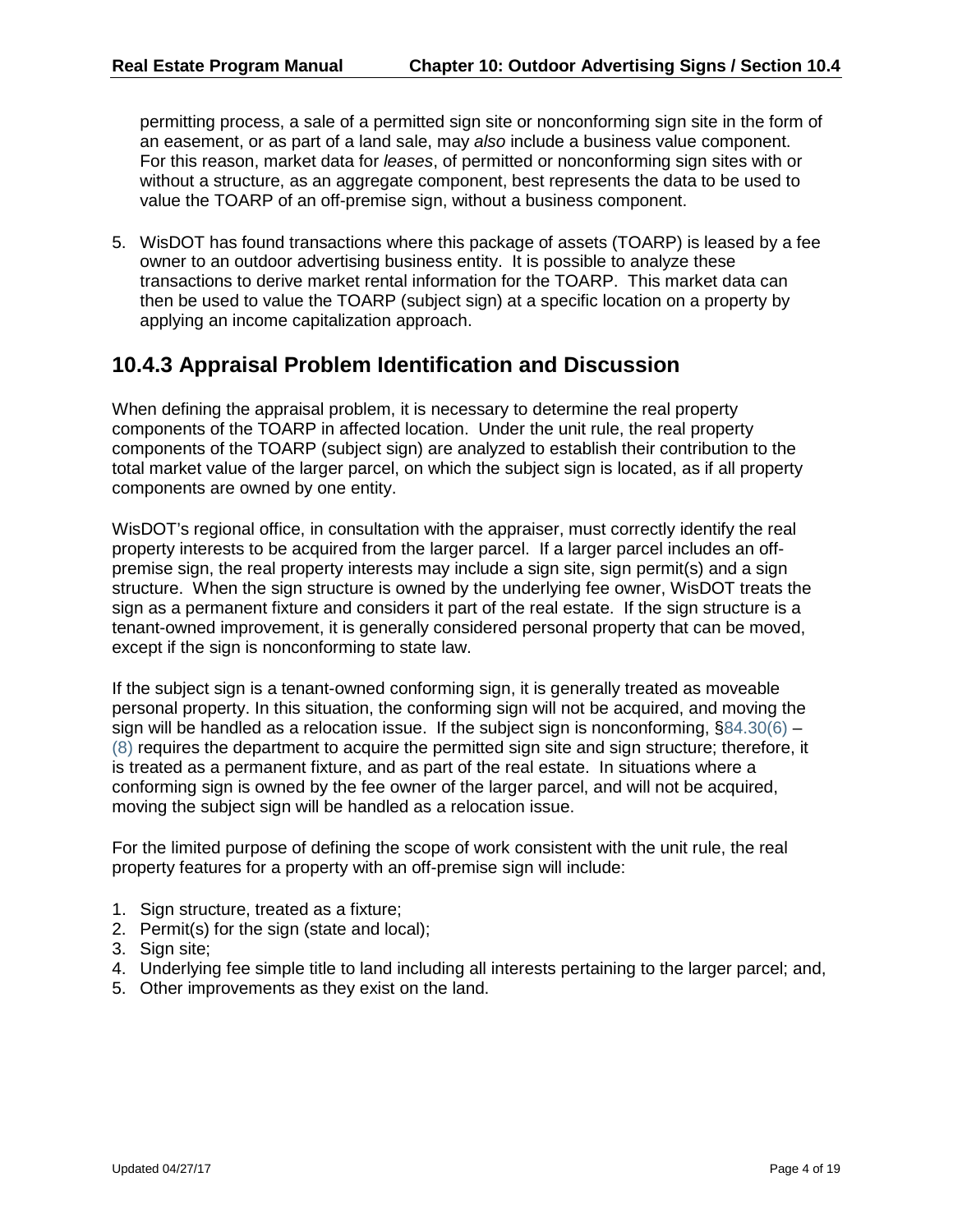The acquisition is defined per the schedule of interests on the plat for either:

- 1. Full acquisition of the larger parcel, or
- 2. Partial acquisition of the larger parcel.

When a partial acquisition occurs, the appraiser must answer these questions:

- 1. What real property features are left after the partial acquisition?
- 2. Does the acquisition cover all or a part of or the sign site?
- 3. What other real property is being acquired? (This is a consideration, whether under a partial acquisition or a total taking.)

By identifying the real property features to be included in the acquisition and by identifying the real property features to be included in the remainder property, the scope of work can be developed for the appraisal, along with details for solving the appraisal problem. Note: The value of the sign site and structure rental income streams cannot exceed the rent for the TOARP when rented as an aggregate unit.

#### **10.4.4 Scope of Work**

The scope of work is the amount and type of information researched and the analysis applied in an appraisal assignment. Scope of work includes, but is not limited to the type and/or extent of which:

- Analysis was applied to arrive at opinions or conclusions.
- Data was researched.
- Property is identified.
- Property is inspected.

That portion of the scope of work that is specific to the valuation of the total outdoor advertising real property (TOARP) component to be acquired, should consider the following analyses and reviews:

- A replacement cost new estimate (less depreciation) may be needed for the subject sign's structure.
- Data tables, prepared by WisDOT, based on known leases to outdoor advertising companies of TOARPs by fee landowners, that include the permitted sign site with structure and all real property associated with the sign location.
- Inspection of the subject sign and sign site, sign measurements and sign photos.
- Outdoor advertising easements sales on permit-table sites, as available, as a check to the rental income approach.
- Requests for information from outdoor advertisers regarding sign rents, advertising revenue data and land/easement sales.
- Sales comparison, cost and income approaches to value as they pertain to the TOARP to be acquired.
- Subject sign view from an adjoining highway to measure the "time of viewing" at normal vehicle speeds.
- Subject sign's site lease.
- WisDOT OASIS record system.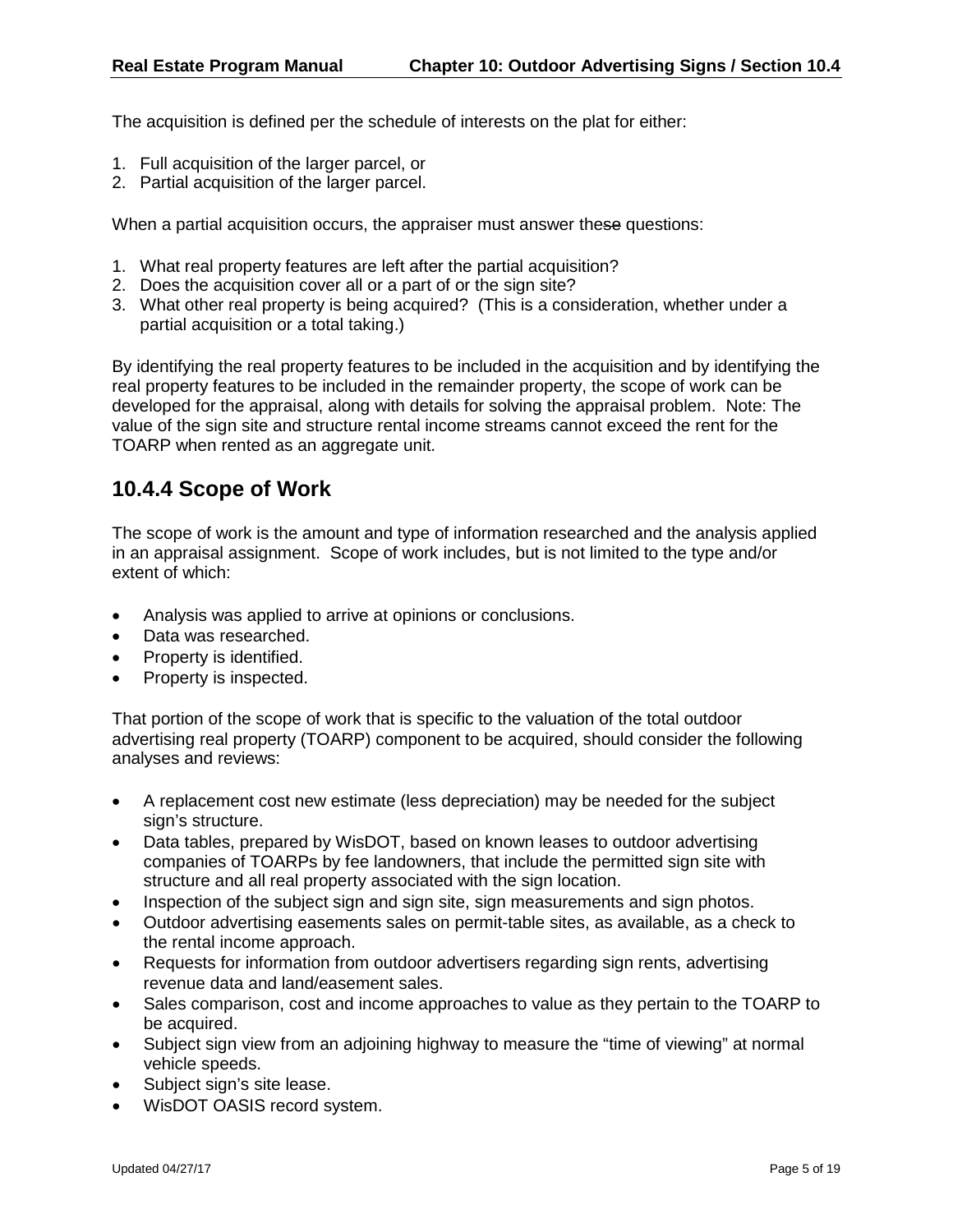• Zoning and permitting regulations established by WisDOT and local governing entities for conforming and nonconforming outdoor advertising sign use.

### **10.4.5 Highest and Best Use**

Highest and best use is generally defined as the reasonably probable use of property that results in the highest value. The four considerations for highest and best use of a property are physical possibility, legal permissibility, financial feasibility, and maximum productivity. The following are the four criteria when considering the highest and best use of a larger parcel with an existing or possible off-premise sign use:

- *Physical possibility* Off-premise signs are physically possible to erect on a wide variety of properties. Physical constraints include size, topography, utilities, visibility, and access.
- *Legal permissibility* This concept deals with the availability of a site for billboard use. Offpremise signs are generally legally permissible on only a small number of properties as conforming or nonconforming uses. Legality of use is determined by local zoning codes and state law.
- *Financial feasibility* The cost to erect a new sign is generally reasonable considering the return in outdoor advertising fees, although the sign may interfere with a variety of other property uses, possibly making some other property uses financially not feasible. For example, the highest and best use of high-end retail tends not to be compatible with outdoor advertising signs, and if the potential market value of a site is higher under a high-end retail use than as a sign site combined with some other compatible sign use, then the sign site use would not be financially feasible.
- *Maximum productivity*  The mix and location of real estate uses on a larger parcel that includes an off-premise sign will dictate the maximally productive uses on that property. In some cases, the sign is a benefit to the overall single real estate value of the property; and, in some cases, the sign may interfere with a particular property use.

An off-premise sign site on a property imparts value to the land where the sign is specifically placed. Sign sites are typically located on ground leases where one party owns the sign structure and a different party owns the underlying fee of the larger parcel. Additional uses of the larger parcel will have varying compatibility with the sign site use. As such, the sign site use typically adds a split highest and best use on the property where it is located and must be considered as part of the overall highest and best use of the property.

After estimating the contributory value (to the larger parcel) of the permitted sign site and sign structure, the appraiser needs to determine the nature of the sign site interest owned by the sign package owners. Depending on the highest and best use analysis for the property, the estimated net rental income to real property may be evaluated on a long-term basis, a shortterm basis, or excluded from the appraisal as having no effect on market value, or the presence of the sign could be a detractor from the fair market value of the larger parcel.

If the highest and best use of the larger parcel indicates the best use of the property is to include long-term use of the sign site, then direct capitalization of the estimated net operating income to the real property is appropriate to determine the market value of the sign package, which should be equal to the sign package's contributory value to the larger parcel. The direct capitalization method for the calculating the market value of the sign package will be discussed in 10.7.4.3.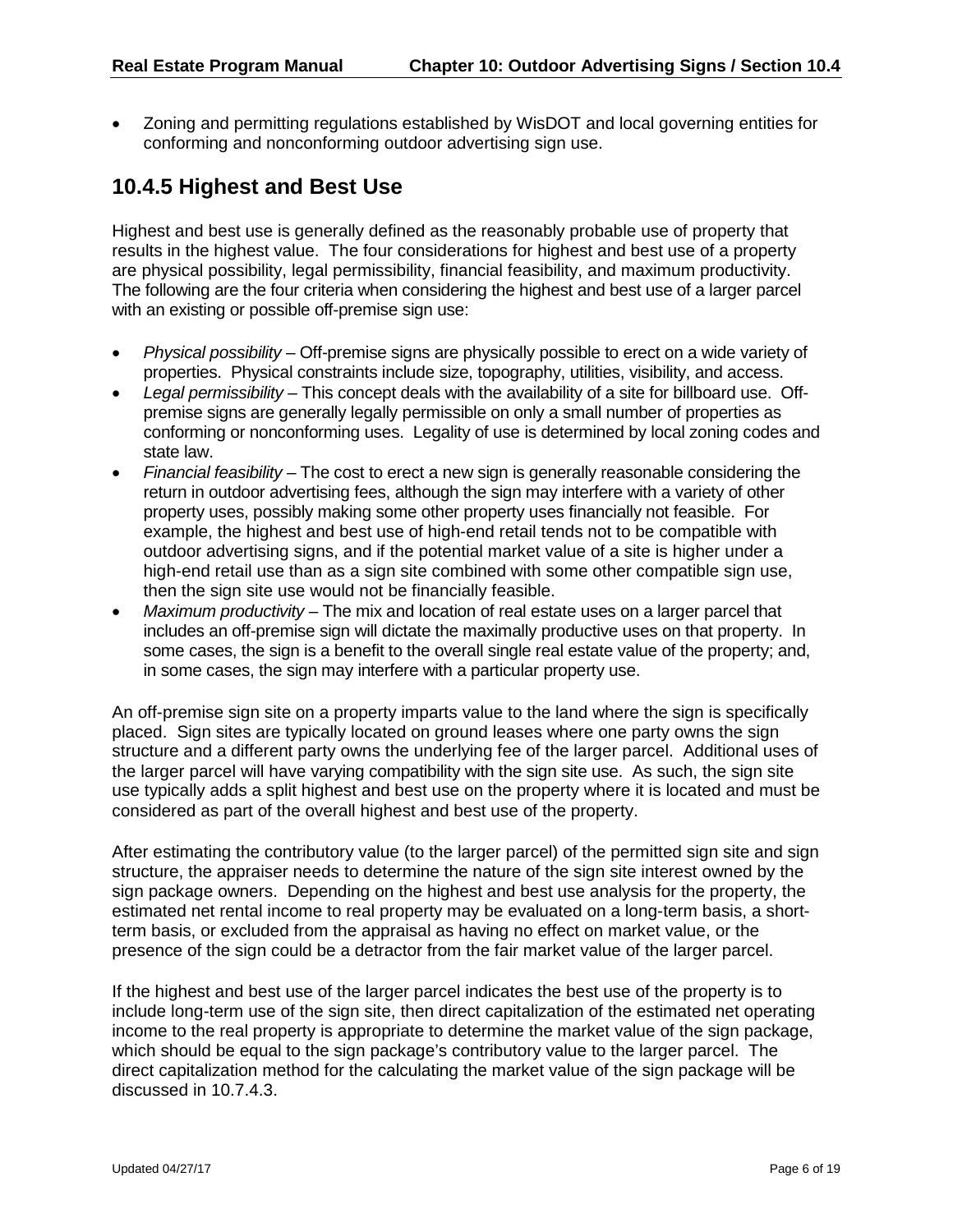If the highest and best use of the entire property indicates a short-term sign package use, then a present value is determined based on the expected number of years of use, and a yield capitalization formula is utilized for the determined number of years. A highest and best use that includes a short-term sign package could exist, for example, if it is clear that an area will be redeveloped for a higher value purpose inconsistent with outdoor advertising in a few years and that the sign site will no longer contribute to the value of the property after that occurs. As with the direct capitalization method to be described in 10.7.4.3, using a hypothetical TOARP to estimate the necessary variables associated with the yield capitalization formula would be considered an appropriate method for estimating the sign package's contributory value to the larger parcel.

Capitalization is not appropriate where the sign site adds no value to the property. For example, WisDOT acquires an entire property that includes a leased sign site. The property would be valued higher as a vacant lot than with the sign in place. The property consists of a downtown lot which is currently vacant except for the sign, but which has a highest and best use as a high-rise commercial office development. The property, without the sign present, might be worth \$1,000,000. However, if the property cannot be developed with the sign in place, the highest and best use of the larger parcel as improved may be such that the total property value of the lot improved with the sign site might be only \$500,000. The sign does not contribute to the fair market value of the larger parcel in its highest and best use, and it would be inappropriate to add anything to the \$1,000,000 value-as-vacant. For the permitted sign, site and sign structure to be acquired.

This is not to say that the sign package has no value. It is just that the value is not added to the property's fair market value for purposes of appraising the entire property. The sign owner may still be entitled to a portion of the \$1,000,000 eminent domain award in this example, depending on the terms of the lease, and may receive value from the award for the sign site absent contrary provisions in the lease. However, when appraising the property as a whole, the value of the sign package is not added to the \$1,000,000 value of the property in its highest and best use as vacant. The sign owner, if entitled to a share of the award, is paid from the \$1,000,000 paid for the entire property.

In analyzing the highest and best use of the larger parcel, the appraiser makes an *initial* estimate of sign site value as a *possible* contributory component to the property's fair market value. The final step requires the appraiser to revisit this question and apply a highest and best use analysis to the property to determine whether the sign site actually contributes value to the larger parcel. As discussed above, it could be the case that the highest and best use of the property would be for development without a sign site. In that case, the sign site would not contribute to, or enhance, the value of the larger parcel.

The highest and best use analysis for the off-premise sign and sign site in its impacted location involves assessing the subject "as if vacant" and "improved" before and after the acquisition. REPM/Chapter 2 sets forth the process used for appraising real estate for eminent domain purposes.

### **10.4.6 Valuation Process – Approaches to Value**

The valuation process involves the gathering of information and the analysis of data in order to develop an opinion of value for the subject property interest. There are three basic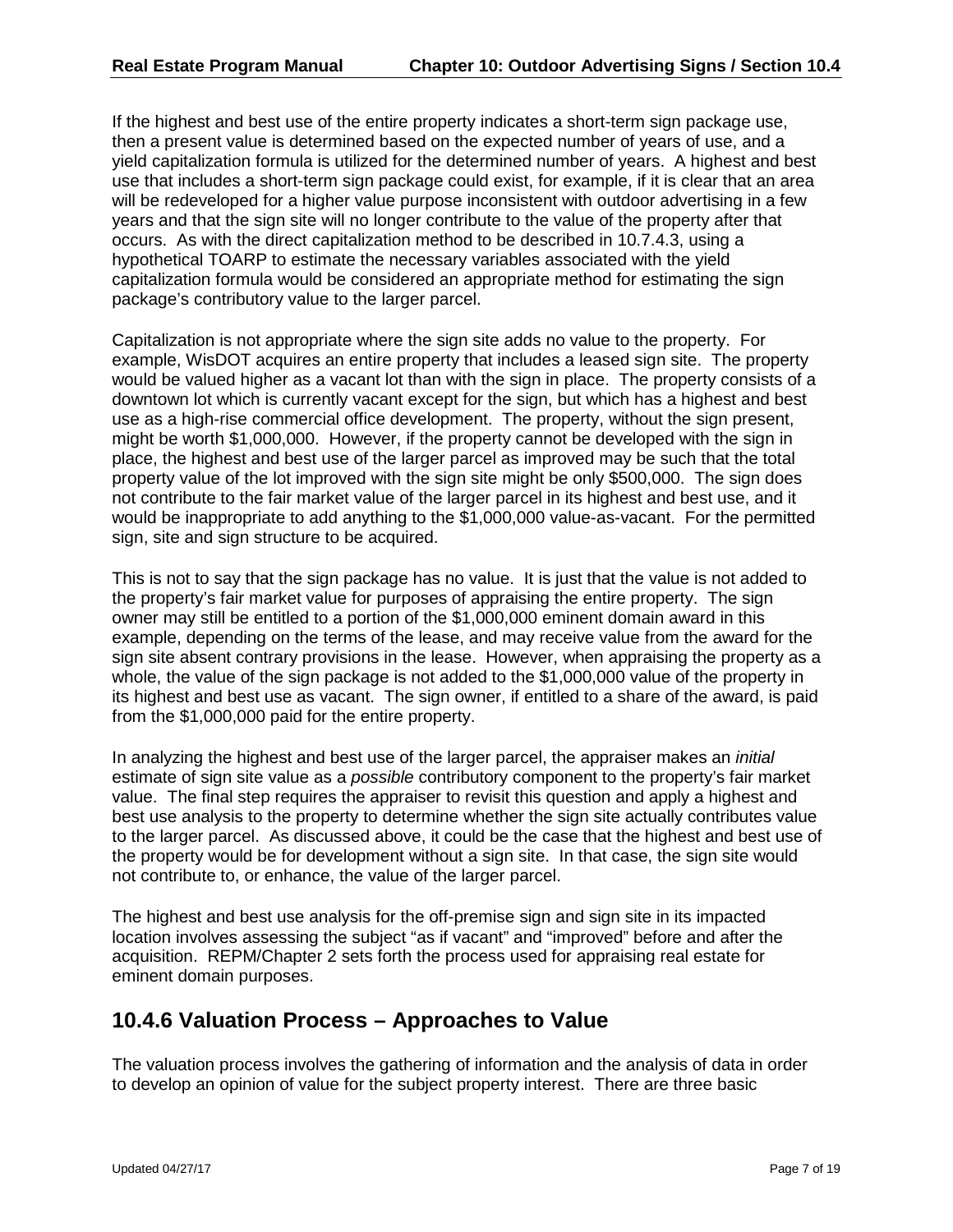approaches to value as they relate to valuation: the cost approach, the sales comparison approach, and the income approach.

#### **10.4.6.1 Sales Comparison Approach**

The process of deriving a value indication for the subject property by comparing sales of similar properties to the property being appraised, identifying appropriate units of comparison, and making adjustments to the sale prices (or unit prices, as appropriate) of the comparable properties based on relevant, market-derived elements of comparison. The sales comparison approach may be used to value improved properties, vacant land, or land being considered as though vacant when an adequate supply of comparable sales is available. When market sales are available, the sales comparison approach is considered the most reliable indicator of market value.

As noted by the Supreme Court in the Adams Case, finding comparable sales of billboard real property assets can be difficult. Billboards are often erected on leased land; consequently, when a billboard sells, they are transferred by assignment of lease or bill of sale, rather than by warranty deed recorded in the public record. Therefore, many appraisers are not aware of billboard transfers nor do they have access to sales data for billboard transactions, so they are unable to apply the sales comparison approach. (Adams at pars. 46 to 47)

When determining whether comparable property sales can be used in the valuation of a property with an off-premise sign site, the appraiser needs to pay attention to the interests conveyed in that sale. Often, the permit or right to place the sign on the property is owned by a third party outdoor advertising business and is not an interest conveyed with the sale of the property. In such a case, the value of the permit as part of the "permitted sign site" or the right to have the sign on the property is not included in the sale of the property and would not be directly comparable to the property WisDOT intends to acquire.

#### **10.4.6.2 Cost Approach**

The cost approach is used for valuation and allocation of the sign structure as separate from the sign site. The reason for allocation of the sign structure relates to statutes dealing with possible relocation of a structure to another market location or the purchase of that structure by the condemning authority.

The regional RE project manager or negotiator must inform the appraiser if WisDOT will be buying the sign structure as part of its acquisition. That will determine if the appraiser should leave the structure in the appraised valuation for the TOARP or remove the structure value from that figure. If it is unclear, then the in-place sign structure value is included in the report for use by the acquiring agency and if necessary deducted later if the region determines the sign will not be acquired.

As with any other site improvements or buildings, the appraiser may utilize a cost service, or estimates from qualified sign fabricators, to establish the replacement cost of the affected sign structure. Often, with newer signs, the outdoor advertising business will disclose the cost of construction for a sign. Whatever method is used to estimate the replacement cost of the affected sign structure, the cost to build a new structure must be adjusted for depreciation.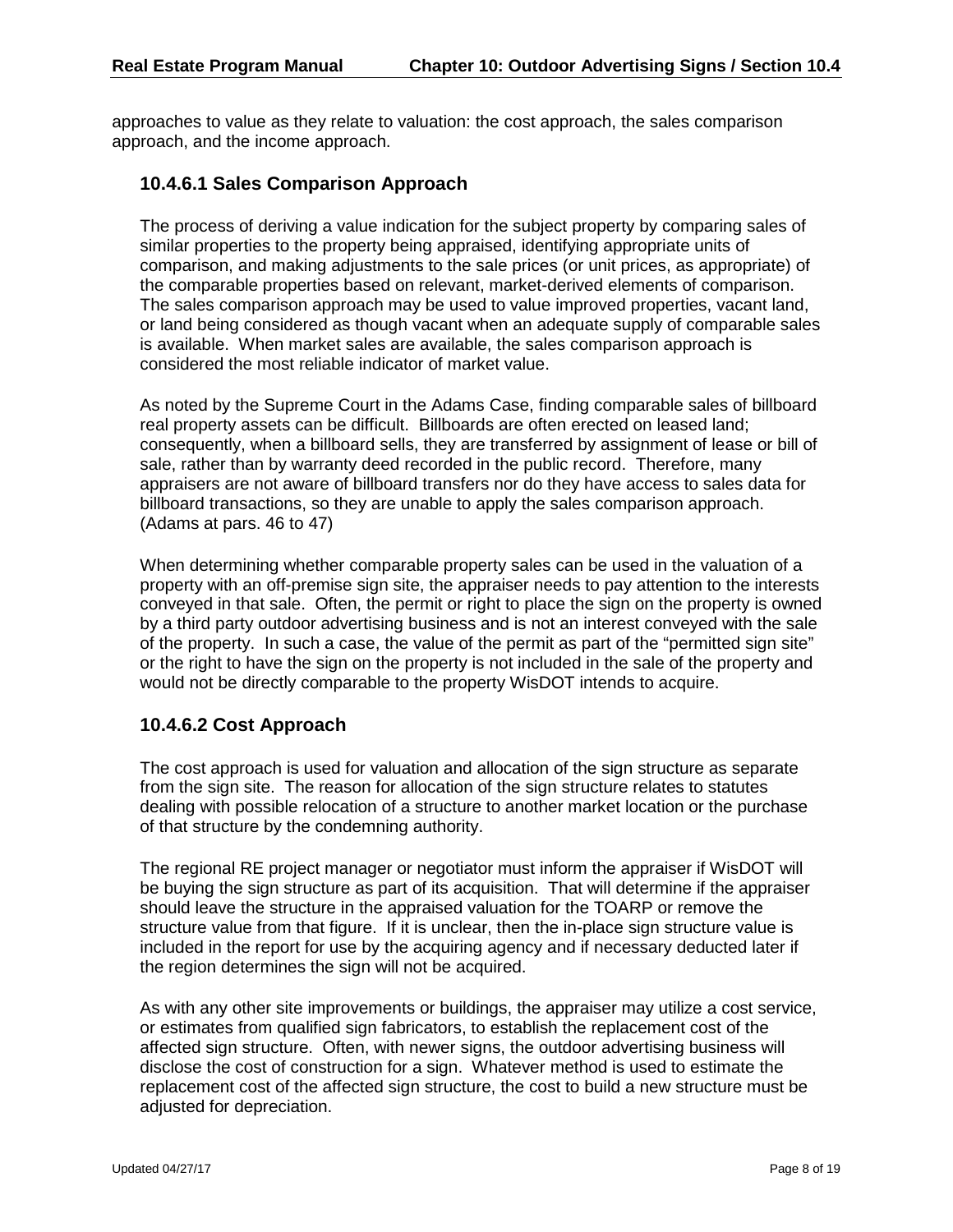If the sign structure is not being acquired as part of the real estate, then its value must be removed from the valuation of the sign package (TOARP).

Consider a typical situation, wherein an outdoor advertising business owns and maintains a sign structure on a site owned by another individual(s), and the sign structure is considered the personal property of the tenant, which is removable by the tenant. Unless WisDOT is acquiring the sign structure, the sign structure should not be included in the appraisal. The sign owner may qualify for relocation benefits for reimbursement to move the sign to a new location. The sign's value must be deducted from the estimated contributory value of the sign package (TOARP). This is done using the depreciated replacement cost of the subject sign structure, and is identified using the cost approach. Example, if the cost approach determines that a sign structure is valued at \$25,000, that amount is subtracted from the present value of the sign package (TOARP) as follows:

| Estimated sign package value (TOARP) | \$50,250     |
|--------------------------------------|--------------|
| Minus sign structure value           | $-$ \$25,000 |
| $=$ Estimated sign site value        | \$25,250     |

The estimated sign site value represents the value of the sign site including all leasehold and real property interests. This amount excludes the structure, as the structure was not bought in this example. The sign owner will incur moving costs in relocating the sign; however, these costs do not contribute to the value of the real estate and are not considered in the appraisal. As previously stated the sign owner may be eligible for reimbursement of relocation costs for realigning the subject sign on the same site under Wis. Stat. [§32.195\(4\)](https://docs.legis.wisconsin.gov/document/statutes/32.195(4)) or relocating to a new, conforming site under Adm [92.64.](https://docs.legis.wisconsin.gov/document/administrativecode/Adm%2092.64)

#### **10.4.6.3 Income Approach**

This "income approach" discussion is from The Dictionary of Real Estate Appraisal 6<sup>th</sup> Edition published by the Appraisal Institute, and based upon the direct capitalization method. *"A method used to convert an estimate of a single year's income expectancy into an indication of value in one direct step, either by dividing the net income by an appropriate capitalization rate or by multiplying the income estimate by an appropriate factor. Direct capitalization employs capitalization rates and multipliers extracted or developed from market data. Only one-year's income is used. Yield and value changes are implied, but not explicitly identified."* The basic formula for direct capitalization is:

Value (V) = Net Operating Income (I) Overall Capitalization Rate (R)

Use of the income approach in the valuation of the permitted sign site and sign structure (TOARP) is not dissimilar from its use on any other type of improved property. The difference comes in the methods used to establish the net operating income and the overall capitalization rate.

#### **Appraisal valuation steps using the income approach:**

A combination of market data, billboard industry standards, and estimated capitalization rates as well as other relevant information that is applicable to billboards are used to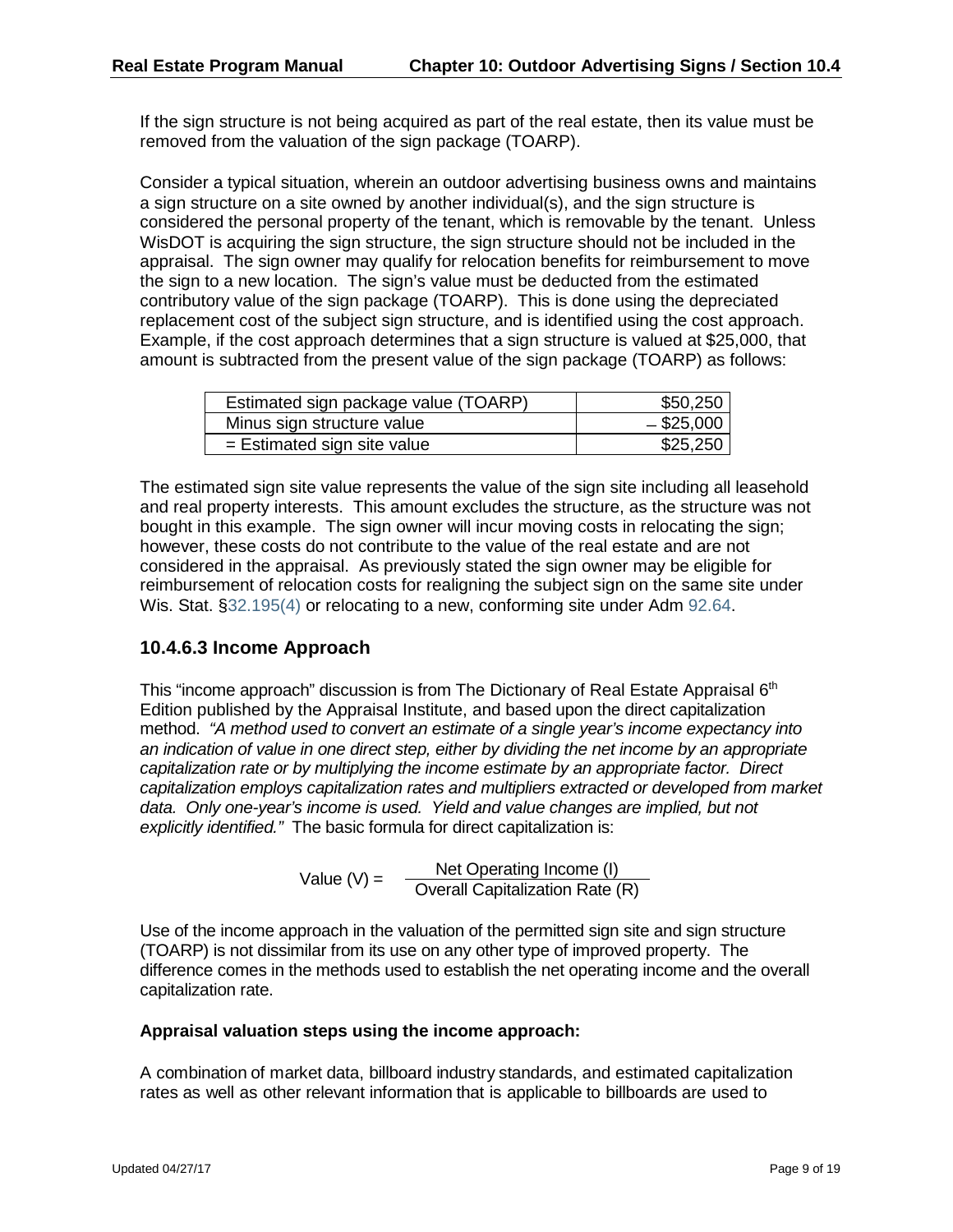estimate the value of the subject sign structure with the sign site (the TOARP). This is a summary of the valuation steps:

- *1. Determine potential gross and net market advertising revenue generated by subject sign*
- *2. Determine TOARP ratio applicable to subject sign*
- *3. Determine net rental income for subject sign\**
- 4. Determine overall capitalization rate (R)
- 5. Calculate market value of TOARP (V)

\* (Completing steps 1 thru 3 will identify the net operating income [I] for the TOARP).

In a traditional income approach analysis, each comparable sale provides a market capitalization rate to support a capitalization rate for the subject. However, because sales of a TOARP are rare, alternative methods must be used to establish a capitalization rate. The appraiser can use permanent easement sales, land lease rates and the band of investment method to calculate a rate. Calculation of the market value is the fee simple value of the TOARP, as an indication of just compensation of assets taken.

#### **STEP 1 – Determine Market (Gross and Net) Advertising Revenue**

Typically, the land for an off-premise sign site is owned or controlled by a party that is different from the permit holder for that sign site use. The permit holder is usually an outdoor advertising company, who obtains the permit from WisDOT and/or the local municipality and then erects a sign structure. Determining market value of the subject sign and sign site assumes that the acquired real property is not, in and of itself, the producer of the outdoor advertising business income; rather that it is solely the "operational" location, site and structure used by the billboard business firm in production of its advertising service and resulting business revenue upon the location. The income approach is based on an analysis of the net operating income, or rental income to the fee landowners generated by a hypothetical lease of the "*permitted sign site and structure*" or TOARP as a package to an outdoor advertising business. The amount of rent paid for a specific TOARP is typically stated as a percentage of the net market advertising revenue, to the outdoor advertising company, generated by the permitted sign site and sign structure.

Advertising rates for individual billboards will vary depending on a number of factors that should be considered. Determining market advertising revenue attributable to the subject sign's TOARP involves the following concepts, or factors, some of which are unique to the outdoor advertising industry:

- *AADT (annual average daily traffic)*  Traffic counts are measured as annual average daily traffic (AADT) and typically are done on state of Wisconsin highways on a threeyear cycle. This number typically represents traffic in two directions but in certain highway, ramp or flyover layouts, may represent only one.
- *Load factor*  The advertising industry uses the term "load factor" to represent the average number of people, 18 years or older, riding in a vehicle. These numbers are obtained from the Federal Highway Administration's National Household Travel Survey (NHTS). Based on 2010 NHTS data, the average "load factor" is estimated to be 1.50 people per vehicle in a 24-hour period.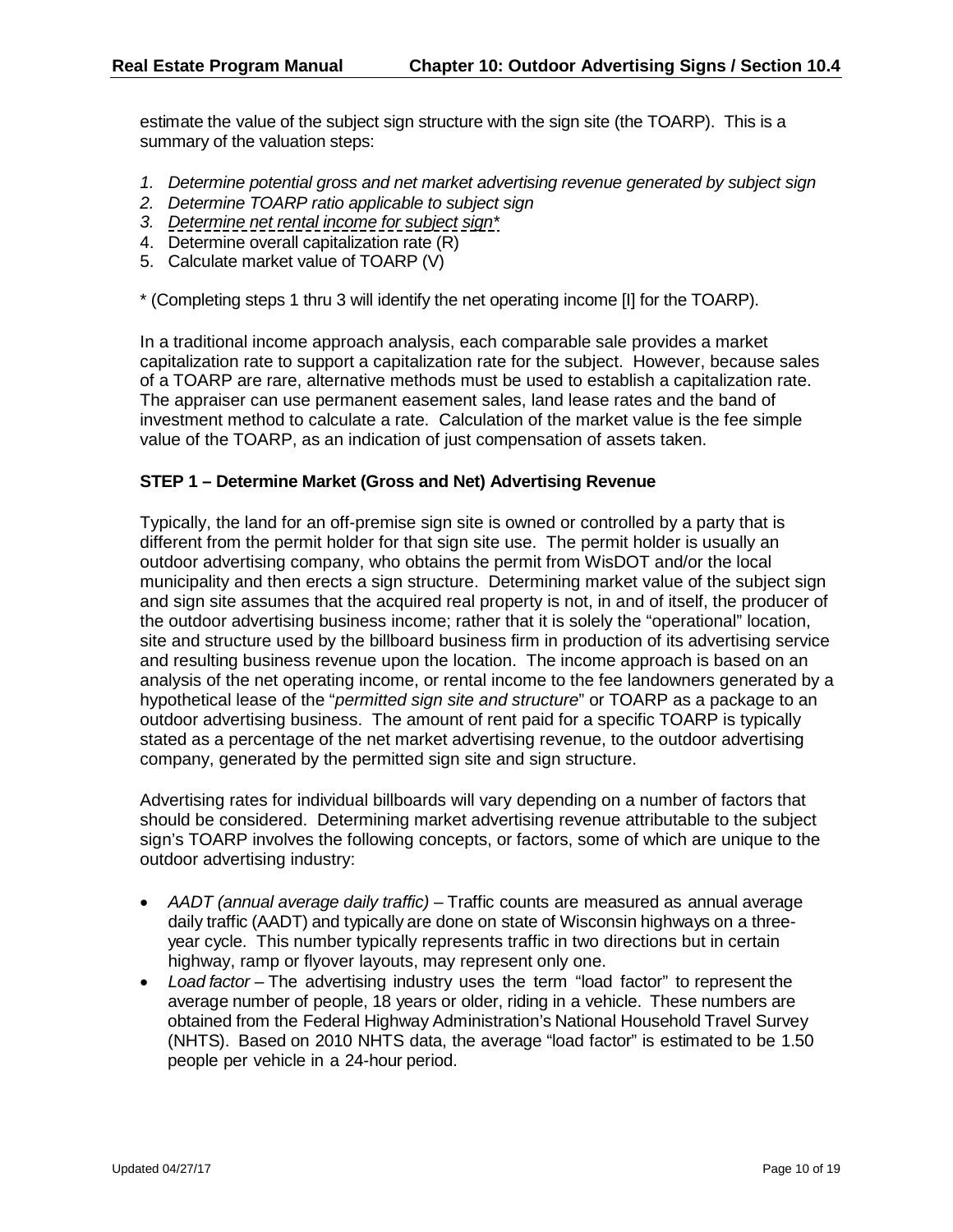The load factor is then adjusted based on one or more of the following:

- If sign is illuminated and has 24-hour exposure (load factor is 1.50).
- If sign is illuminated, but only from 6 a.m. to 12 a.m. NHTS estimates that 95% of traffic volume occurs during the 18-hour, 6 a.m. to 12 a.m. timeframe. (An 18 hour period; load factor is  $1.50 \times 95\% = 1.425$ .
- If sign has no lighting at all. The NHTS estimates that two-thirds (67%) of traffic volume occurs during the 12-hour, 6 a.m. to 6 p.m. timeframe. (A 12 hour period; load factor is  $1.50 \times 67\% = 1.0$ .
- *Traffic* volumes at certain times of the day.

**Exposure time/period:** When used in reference to sign advertising, exposure time refers to the amount of time a vehicle occupant would typically be able to view an advertiser's message. An optimum eight-second exposure to the advertising is desired, but is not always achievable. A less than optimal exposure time may require an adjustment to the exposure factor as presented in the chart below.

The exposure factors calculated in the following example assume that the sign being analyzed is a single faced structure with an optimal 8-second exposure period. Because the sign is one sided the load factors need to be divided by 2.

|                        | <b>Daily Effective Circulation Exposure Factors</b> |     |                        |
|------------------------|-----------------------------------------------------|-----|------------------------|
| <b>Exposure Period</b> | Load Factor $\div 2$                                |     | <b>Exposure Factor</b> |
| 24-Hour                | $1.50 \div 2$                                       |     | 0.75                   |
| 18-Hour                | $1.425 \div 2$                                      | $=$ | 0.7125                 |
| 12-Hour                | $1.00 \div 2$                                       |     | 0.50                   |

**DEC (daily effective circulation):** The sign industry uses DEC as its advertising rating standard and is described as the average number of persons potentially exposed to an advertising display for:

- $\bullet$  12 hours (unlit sign  $-6:00$  a.m. to 6:00 p.m.)
- $\bullet$  18 hours (unlit sign 6:00 a.m. to 6:00 p.m. and illuminated from 6:00 p.m. to 12:00 a.m.)
- 24 hours (illuminated  $-6:00$  a.m. to  $6:00$  a.m.)

The DEC incorporates traffic counts along highways and roads adjacent to billboard sign sites tempered with other outdoor advertising demand factors. These counts are used to calculate daily effective circulation (DEC) and give an indication of the number of viewers having an opportunity to see an advertiser's message (ad impressions). The DEC is often reported as DEC-monthly, which usually represents the number of ad impressions per 30 day cycle divided by 1,000. In some cases, a 28-day cycle is used.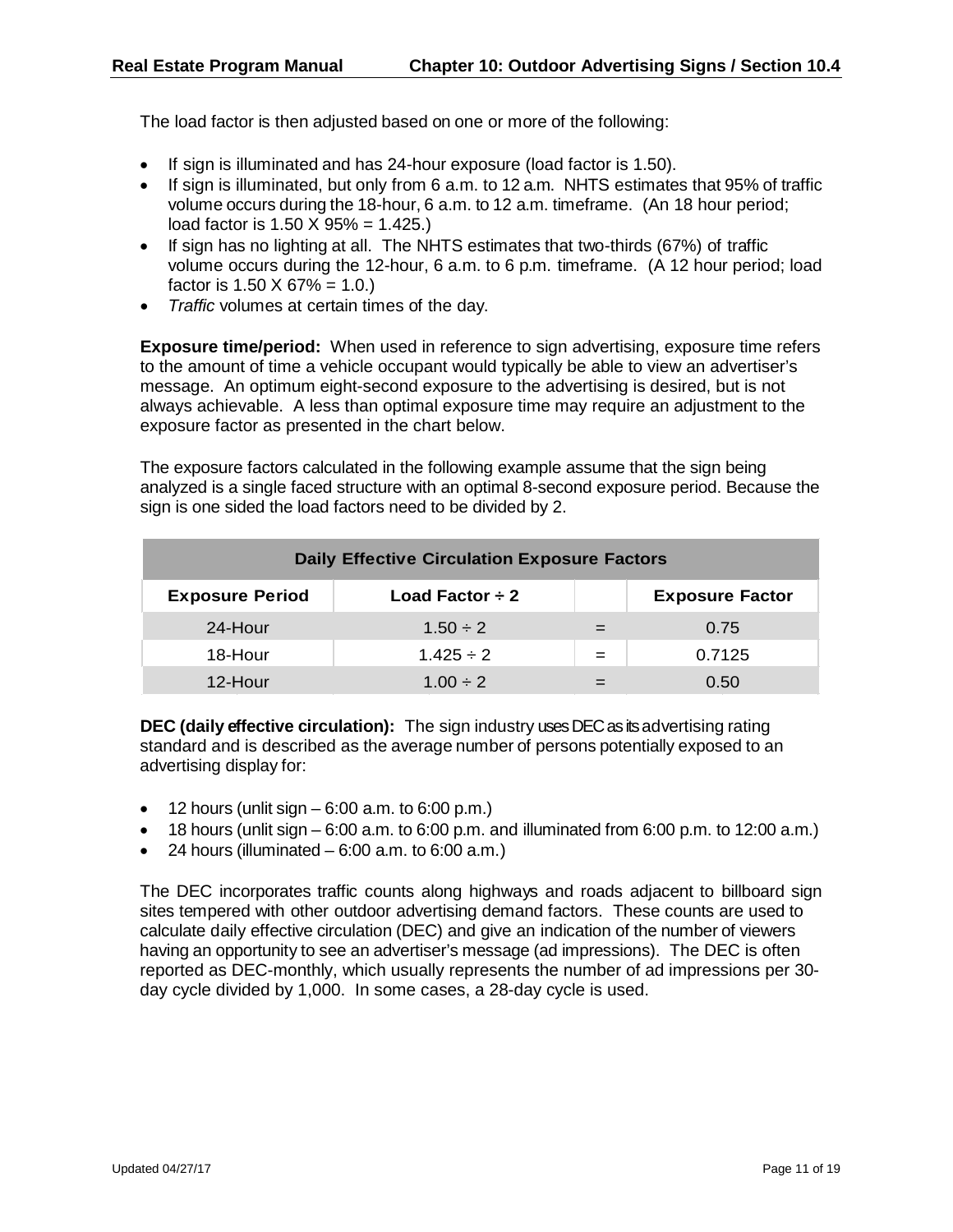DEC is relevant to billboard appraisal as it provides a means of comparing the relative worth of sign locations, which is a factor in advertising potential for a site and correlates positively with site rent (when considered with other demand factors for the market).

#### *Example:* Calculating the DEC of a sign (assuming one sign face on a road with a 14,500 AADT)

|             |                        | <b>Daily Effective Circulation (DEC)</b> |             |
|-------------|------------------------|------------------------------------------|-------------|
| <b>AADT</b> | <b>Exposure Period</b> | <b>Exposure Factor</b>                   | DEC per day |
| 14,500      | 24-Hour                | 0.75                                     | 10,875      |
| 14,500      | 18-Hour                | 0.7125                                   | 10,331      |
| 14,500      | 12-Hour                | 0.50                                     | 7,250       |

If sign were lit 18 hours per day, the DEC for one sign face on a 28-day ad billing cycle would be:

- 14,500 (AADT 2-way traffic) x .7125 (1/2 of 1.425 load factor\* due to 1-way traffic) = 10,331 DEC (one sided daily)\*\*
- $\bullet$  10,331 x 28 days = 289,268 DEC (DEC per billing cycle)
- 289,268 divided by  $1,000 = 289$  DEC (in thousands per billing cycle, rounded).

\* This represents the 1.5 load factor adjusted downward for reduced lighting hours.

\*\* When a sign can be viewed in only direction, the industry will typically adjust the load factor rather than the AADT. Another way to calculate it is 7,250 (1/2 of 14,500 AADT 2 way traffic)  $x$  1.425 (load factor) = 10,331 DEC.

**CPM (cost per thousand):** In sign valuation, this refers to a number derived from dividing a sign's advertising revenue by the sign's DEC. It is the cost to deliver an advertisement to 1,000 people (18 or over) in a vehicle passing by an off-premise sign.

*The income generated through the hypothetical rental of a TOARP to an outdoor advertising company (gross income for the TOARP) is based on a percentage of the net advertising revenue to the outdoor advertising company resulting from their use of the sign structure.*

It is preferred that the advertising revenue, used to calculate the income to the TOARP, be obtained from either actual data on the subject sign, a survey of advertising revenues from nearby signs under the same general influence, or a combination of both. If a survey of nearby signs is used, factors such as location, lighting, sign size, sign face direction, traffic count (AADT), CPM, DEC, and vinyl wrap inclusion are considered.

After the estimated *gross* advertising revenue is determined, the net advertising revenue for the sign is calculated as the gross advertising revenue of the sign less a vacancy of advertisements, advertising agency commission/fees, production costs (vinyl wraps) and artwork to install the advertising on an outdoor advertising sign. This is an overview of the steps estimating the expected net advertising revenue on a sign: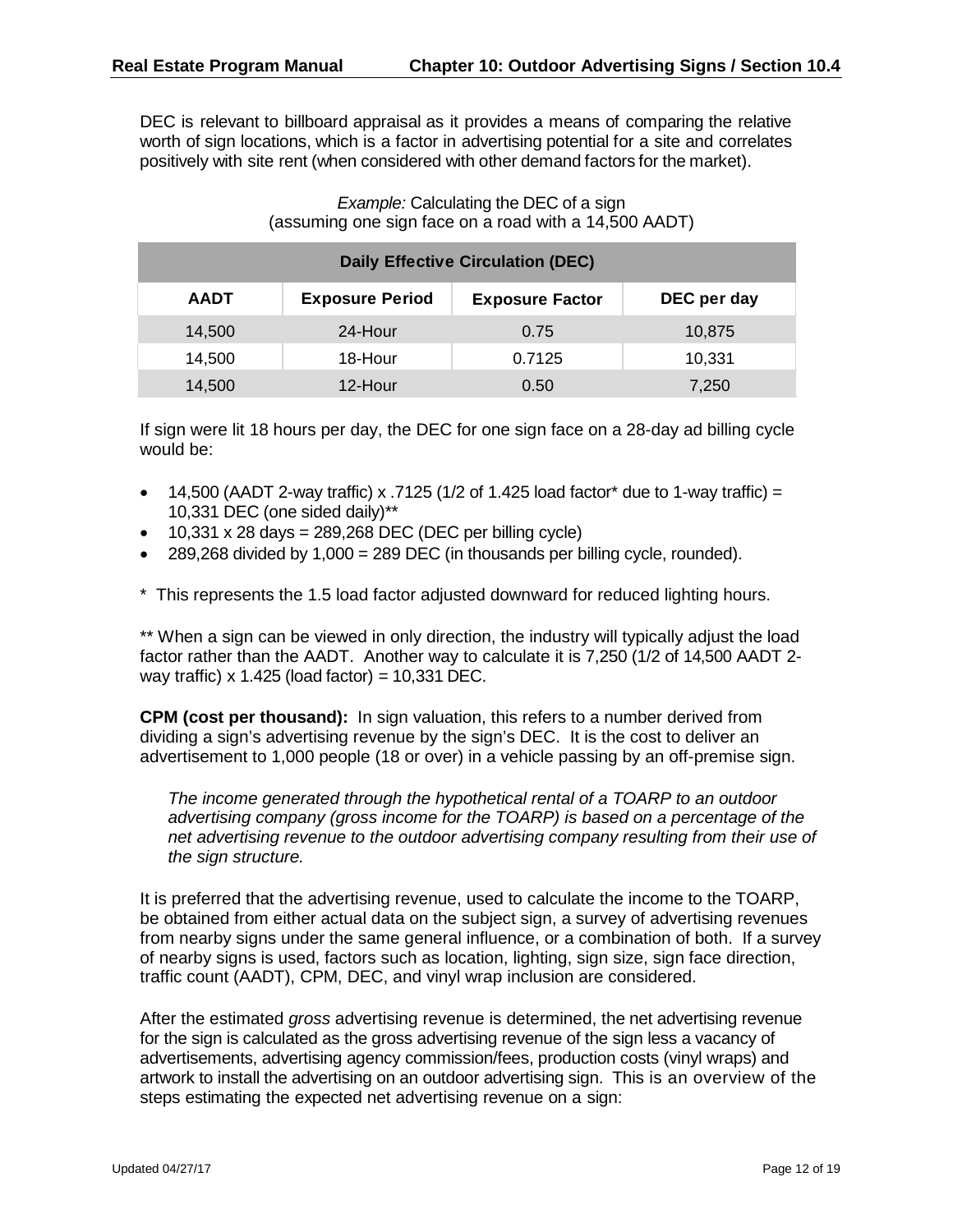- 1. Obtain advertising revenue information for similar comparable billboard advertisements on the subject or in the local market.
- 2. If the vinyl wrap was included in the advertising revenue, adjust the advertising revenue accordingly.
- 3. Calculate the DEC for the subject and each comparable advertising site.
- 4. For each comparable, divide the advertisement fee per month by its DEC, which results in the cost per thousand (CPM).
- 5. Evaluate the data to determine a market gross advertising revenue estimate for the subject sign.
- 6. Subtract the necessary costs, as indicated above, from the gross advertising revenue to estimate net advertising revenue.

**Market advertising revenue estimate based on DEC and actual advertising income:**  Industry advertising rating standards are typically based on *daily effective circulation or DEC* and on traffic counts along highways and roads adjacent to billboard sign sites tempered with other outdoor advertising demand factors.

*Example:* An off-premise sign has a single side with the panel exposed to west bound traffic and an annual average daily traffic two way count of 6,600 (AADT). The sign face is not lit and as a result has an estimated exposure period of 12 hours (load factor of 1.00). The sign face has a minimum of 8 seconds exposure to traffic. Eight seconds of good viewing is considered optimum viewing. The viewing time will be considered in the expected advertising revenue estimate. The DEC (daily effective circulation) to those over age 18 going one way viewing is 3,300 (6,600 two-way AADT x (load factor of  $1.00 \div 2$  for one way viewing) =  $3,300$  one-way). The outdoor advertising industry generally reports DEC in thousands, so subject's west side viewing location has a daily one way DEC of 3,300 and a 28 day month DEC of 92.4  $(3,300 \times 28 \text{ days} = 92,400 \div 1,000 = 92.4)$  and a 30 day month one way DEC of  $99.0$  (3,300 x 30 days =  $99.000 \div 1,000 = 99.0$ ).

**Advertising revenue comparables:** Advertising revenues paid on a property can be compared to similar sized or located signs based on their traffic counts and view times. While certain advertising rates can vary on any specific sign face, an overall typical expected advertising rate can be reasonably estimated.

| Comp.   |                 | Sign No. Location | <b>Advertiser</b>               | <b>Ad Fee</b>    | Lights<br>Yes/No | Sign<br><b>Size</b> | Sign<br><b>Facing</b> | <b>AADT</b><br>$2-Wav$ | Approx.<br><b>Visibility</b> | <b>CPM</b> | <b>DEC</b><br><b>Monthly</b> | <b>Vinyl Wrap</b><br>Yes/No |
|---------|-----------------|-------------------|---------------------------------|------------------|------------------|---------------------|-----------------------|------------------------|------------------------------|------------|------------------------------|-----------------------------|
| Subject | All Clear       | STH <sub>1</sub>  | W's Ranch                       | \$200/30<br>days | <b>No</b>        | ±8x16               | EB                    | 6,600                  | $±8$ sec.                    | \$2.02     | 99                           | <b>No</b>                   |
|         |                 |                   |                                 |                  |                  |                     |                       |                        |                              |            |                              |                             |
|         | Marimar<br>1234 | STH <sub>2</sub>  | West/East<br>Credit Union       | \$200/30<br>days | <b>No</b>        | ±12x10              | <b>WB</b>             | 7.000                  | $±8$ sec.                    | \$1.90     | 105                          | No                          |
|         |                 |                   |                                 |                  |                  |                     |                       |                        |                              |            |                              |                             |
| 2       | Frontback       | USH <sub>3</sub>  | The Burger<br>Shack             | \$150/30<br>days | <b>No</b>        | ±15x8               | <b>SE</b>             | 3.200                  | $±8$ sec.                    | \$3.13     | 48                           | <b>No</b>                   |
|         | 5678            |                   |                                 |                  |                  |                     |                       |                        |                              |            |                              |                             |
|         |                 |                   |                                 |                  |                  |                     |                       |                        |                              |            |                              |                             |
| 3       | Smiths<br>8910  | STH <sub>4</sub>  | <b>Biggie</b><br><b>Burgers</b> | \$200/30<br>days | <b>No</b>        | ±9x20               | <b>WB</b>             | 5,900                  | $±8$ sec.                    | \$2.26     | 88.5                         | <b>No</b>                   |

|  | <b>Example: Advertising Revenue in Grid Form</b> |  |  |  |  |
|--|--------------------------------------------------|--|--|--|--|
|--|--------------------------------------------------|--|--|--|--|

The comparable advertising rates ranged from \$150 to \$200 with an average of \$183.33 for a 30-day month. The CPM for the sign comparables range from \$1.90 to \$3.13 and had an average CPM ad rate of \$2.43 per thousand viewing impressions. Based on these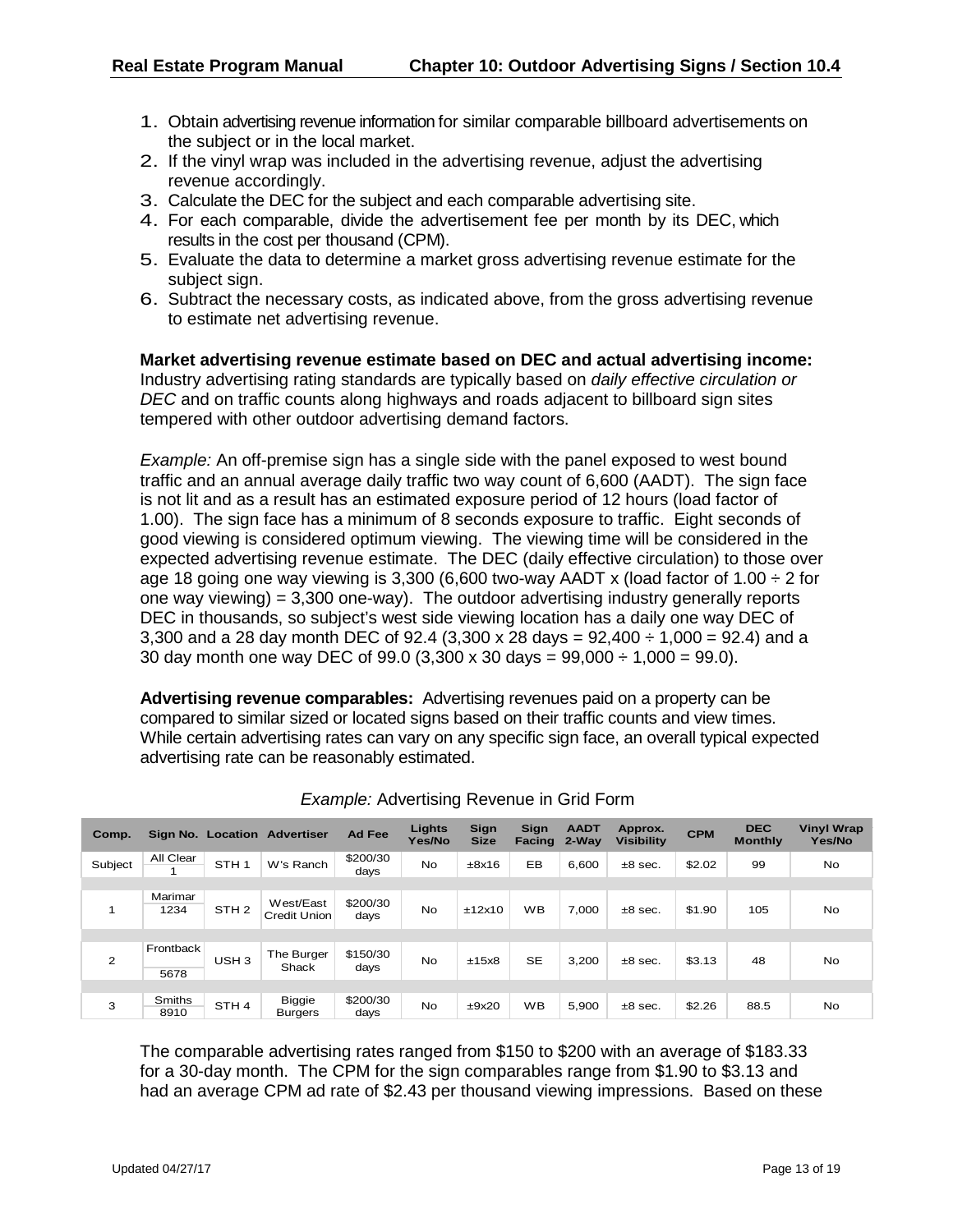numbers it would be reasonable to conclude a gross advertising rate of \$200 per month, indicating a CPM ad rate of \$2.02 per thousand viewing impressions.

As previously noted the net advertising revenue for a sign is calculated as the gross advertising revenue of the sign less a vacancy of ads, advertising agency commission/fees, production costs (vinyl wraps) and artwork to install the advertising on an outdoor advertising sign.

#### **STEP 2 – Determine TOARP ratio**

Because business value is not compensable under Wisconsin's eminent domain state statutes, the percentage of the net advertising revenue that correlates to the real estate rent component (the TOARP) must be determined. The amount of rent for a TOARP can be determined by starting with the net advertising revenue. The net advertising revenue resulting from the use of the TOARP by the outdoor advertising company includes the business services and acumen of the outdoor advertising business, cost of running the company and profits to the company. These elements of income are part of the business value of the outdoor advertising company, and not part of the real estate value of the TOARP. For this reason, the income capitalization analysis of the TOARP uses the hypothetical rental of the sign to the outdoor advertising company, rather than the net advertising rental income, to calculate the market value of the TOARP.

To establish the annual rental rate of the affected billboard real estate component, longterm leases of sign structures with sign site packages (TOARPs) to outdoor advertising companies can be analyzed. The rent the outdoor advertising company pays to the property owner represents the gross rent to the TOARP real estate component. When this rent is compared to the net advertising revenue (which is the business revenue) of those same signs, a ratio can be developed. This ratio is called the "TOARP ratio" and it will be applied to the estimated net advertising revenue for the subject sign to determine the percentage of its net advertising revenue that is attributable to the gross rental income for the affected real estate component (the TOARP).

In the following discussion, the "outdoor advertising business" refers to the company that is marketing and installing advertising on the billboard and the "TOARP owner" refers to the owner of a sign site where a landowner obtained a sign permit, erected a sign structure himself/herself, and leases the sign to an outdoor advertising business that markets and displays advertising on the structure.

To determine the TOARP ratio, appraisers will first look for signs owned by TOARP owners. The rent paid by the outdoor advertising business to the TOARP owner includes payment to the landowner for the entire package of sign rights including the land, the billboard structure, the permit (or right to have a sign), and the location.

If, as part of the appraiser's market investigation, an actual TOARP is found, the appraiser must try to find the rent paid to the TOARP owner. Usually this will be found in a lease. The appraiser would then estimate the net advertising revenue received by the outdoor advertising business for displaying advertising on the identified TOARP. Net advertising revenue is the gross advertising revenue, minus advertising agency costs (e.g., commissions and production cost for ad displays). The companies whose advertisements appear on these signs should be contacted and asked what they are paying for the advertisement on that sign. The outdoor advertising business may or may not be willing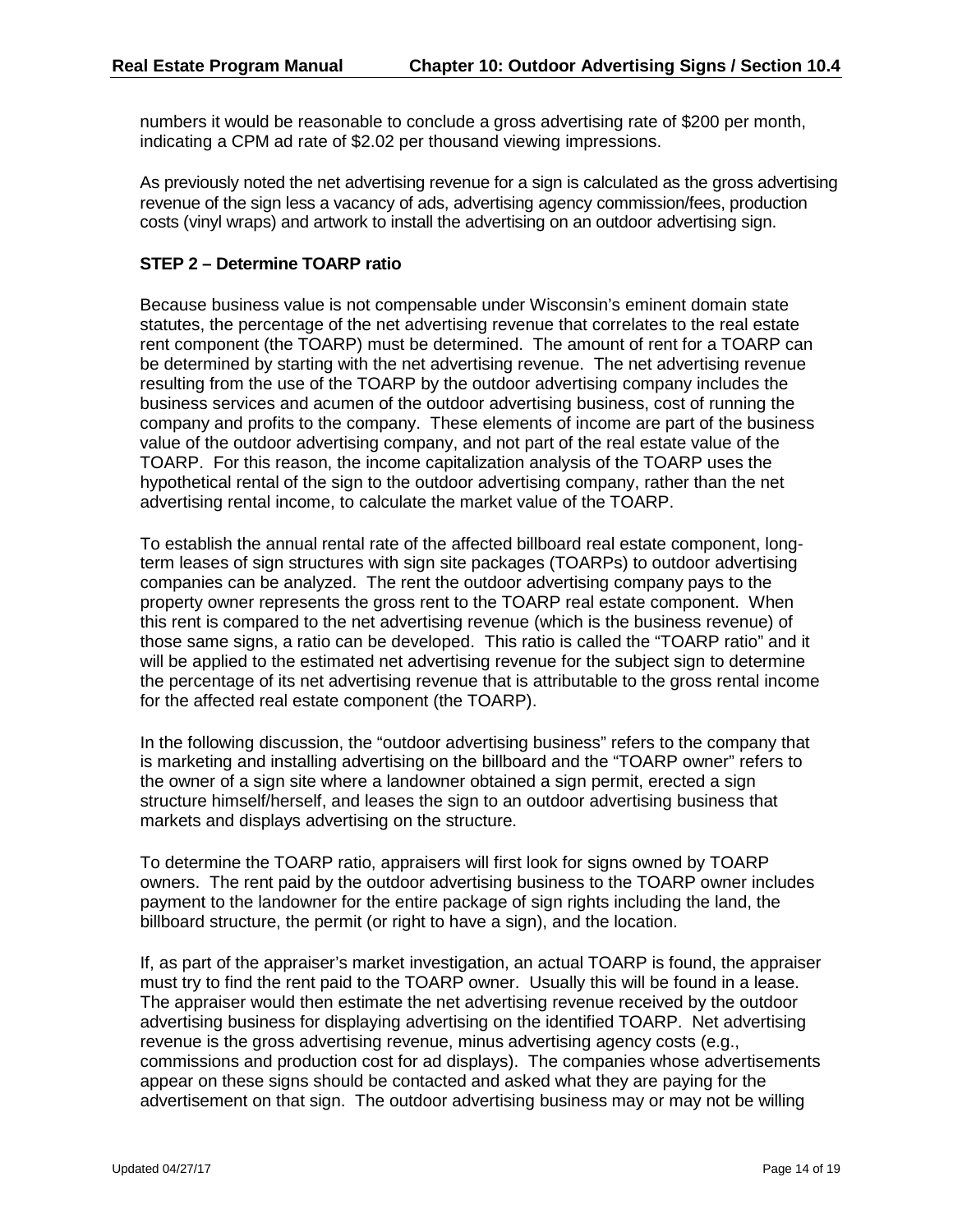to share data on its advertising revenue with the appraiser. Regardless, the data should be requested.

The market derived TOARP ratio for an existing package is then determined by dividing the rent paid to the TOARP owner by the net advertising revenue. For example, assume a landowner charges an outdoor advertising business \$360 per month to rent the right to display advertising materials on the landowner's sign. Assume further that the outdoor advertising business markets and sells the advertising space on the sign and nets \$800 per month advertising revenue after advertising agency costs (e.g., commissions and production cost for ad displays) are subtracted. The ratio for that property is then calculated as follows:

| <b>Criteria</b>                           | <b>Monthly</b><br><b>Amounts</b> | <b>Market Derived</b><br><b>TOARP Ratio</b> |
|-------------------------------------------|----------------------------------|---------------------------------------------|
| Rent paid by outdoor advertising business |                                  |                                             |
| to TOARP owner to rent entire package     | \$360/month                      |                                             |
| of sign structure and permitted sign site |                                  | $$360 \div $800 = 0.45$ or 45%              |
| Net advertising revenue received by       |                                  |                                             |
| outdoor advertising business              | \$800/month                      |                                             |
|                                           |                                  |                                             |

#### *Example:* Market Derived TOARP Ratio Calculation

The appraiser does this calculation for a number of packages. The appraiser then compiles the data on similar packages to arrive at a market derived TOARP ratio. The appraiser must determine whether each package reflects an arm's length transaction between knowledgeable parties, whether each transaction is affected by unusual factors or circumstances, whether the locations and traffic are similar, and whether the data from that package should be used. The market derived TOARP ratio is then used, along with the net advertising revenue on the subject sign site, to estimate the gross rental income that the affected sign site and structure would be expected to generate to the subject's owner.

To do this, the appraiser must try to find the net advertising revenue collected by the outdoor advertising business for the sign on the subject property. Advertising revenue rates should be collected for other comparable billboards in the local advertising market area to estimate advertising rates in the local market. The market net advertising revenues are relevant to determining whether the net advertising revenues for the subject sign are at market rates. The appraiser should compare the net advertising revenues at the subject site to the market rates for similar sites, and decide whether local market rates are more appropriate for determining the value of the sign site. If so, the revenues at the subject site must be adjusted in the appraisal, using the local market rates. The resultant (final) net advertising revenue will be recognized as reflective of the market.

The final net advertising revenue for the subject sign is multiplied by the market derived TOARP ratio to estimate the gross rental income to the affected permitted sign site and sign structure. This figure represents that portion of the income stream that flows to the landowner, in terms of rent, and is attributable to the "entire package" of sign rights, including the sign structure (the TOARP).

For example, assume that the market TOARP ratio is 45% and the annual net advertising revenue for the sign is \$9,600 or \$800 per month. The gross rental income that flows to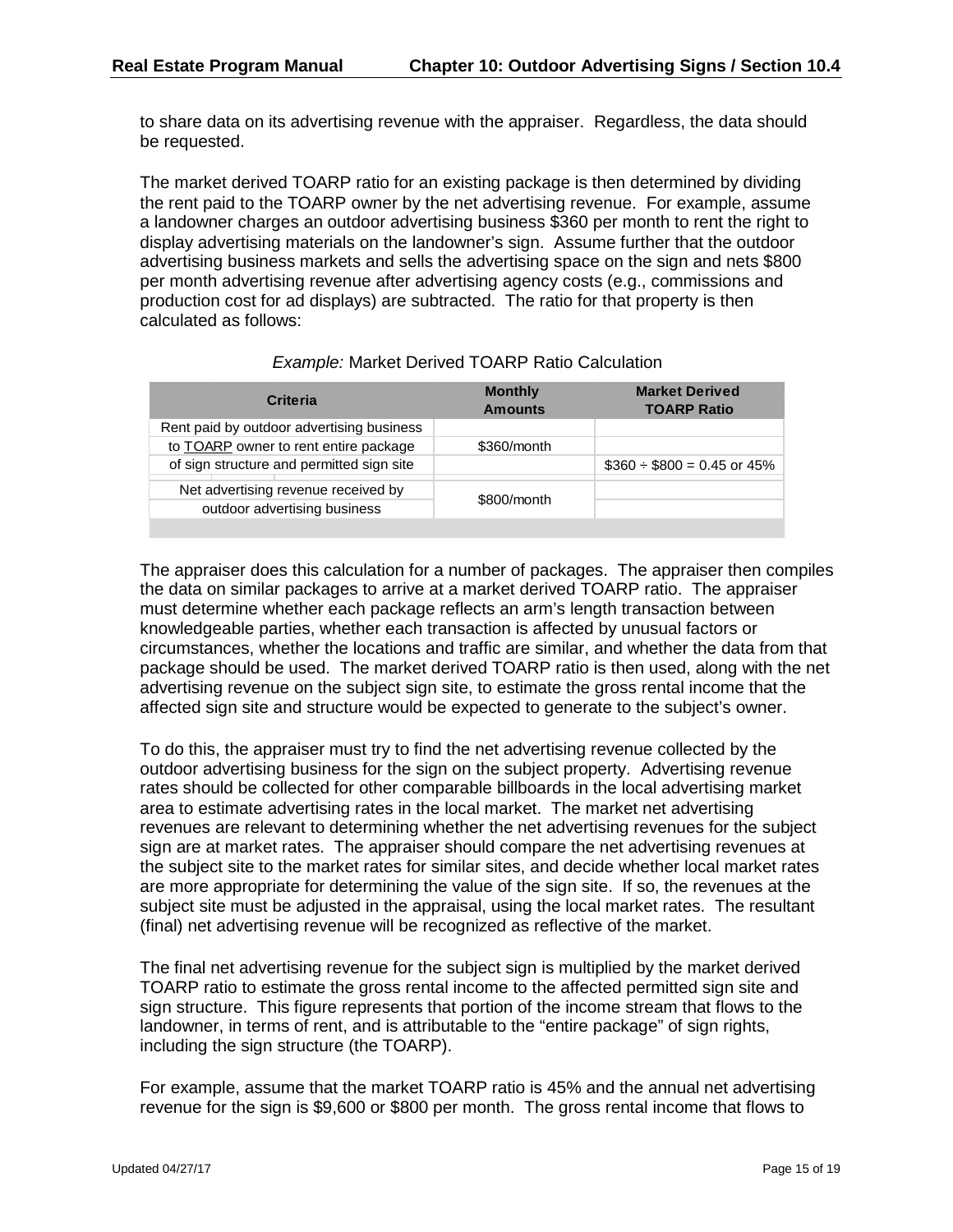the real property at the sign is calculated as follows:

*Example:* Calculation of Estimated Gross Rental Income to Real Property

| Net Market Advertising Revenue from Subject Sign per year |         |        |
|-----------------------------------------------------------|---------|--------|
| (\$800 per month for 12 months)                           | \$9,600 | / Year |
| Market Derived TOARP Ratio                                | 45%     |        |
| Estimated Gross Rental Income to Real Property Interests  | \$4,320 | / Year |

This estimated gross rental income to real property estimates the amount of money flowing from the outdoor advertising business to the sign site owners for use of the package of sign rights and sign structure (the TOARP).

In a typical case where a sign company rents land from a landowner, obtains a permit, and builds a sign, the landowner owns the underlying fee, but the outdoor advertising business owns the structure, the right to put up a sign at the location, and any permit. Because WisDOT is trying to value all of these rights as a bundle for unit rule purposes at the time of the acquisition, it is possible, and even likely, that this figure will vary from the rent paid to the landowner under the sign lease. The WisDOT appraisal is not used to determine how much money is 'due' either the landowner or the sign owner. WisDOT appraisals are intended to determine the value of the real estate, taking into account any contributory value from the sign site.

#### **STEP 3 – Determine net rental income**

Next, the appraiser must use the estimated gross rental income to determine net rental income to the affected real property. The landowner's operating expenses for maintaining and operating the real estate must now be deducted from the estimated gross rental income to the real property in order to arrive at a net rental income to the real property. Continuing the example given above and assuming the landowner spends \$300 per year (\$25 per month) on expenses and activities related to renting the sign package (offpremise sign structure with its permitted sign site), the net rental income to real property is calculated by simple subtraction:

| Example Calculation of Estimated Net Income to Real Property |  |
|--------------------------------------------------------------|--|
|--------------------------------------------------------------|--|

| Estimated Gross Rental Income to Real Property Interests  | \$4,320 / Year |  |
|-----------------------------------------------------------|----------------|--|
| Less Annual Operating Expenses                            | (S300)/Year    |  |
| Estimated Net Operating Income to Real Property Interests | \$4,020 / Year |  |

The estimated net rental income to the real property is the amount of income that flows to the real property from the gross advertising revenue for the subject sign on an annual basis. This net rental income is equal to the net operating income (I) from the formula for calculating the value of real estate utilizing the direct capitalization method of the income approach.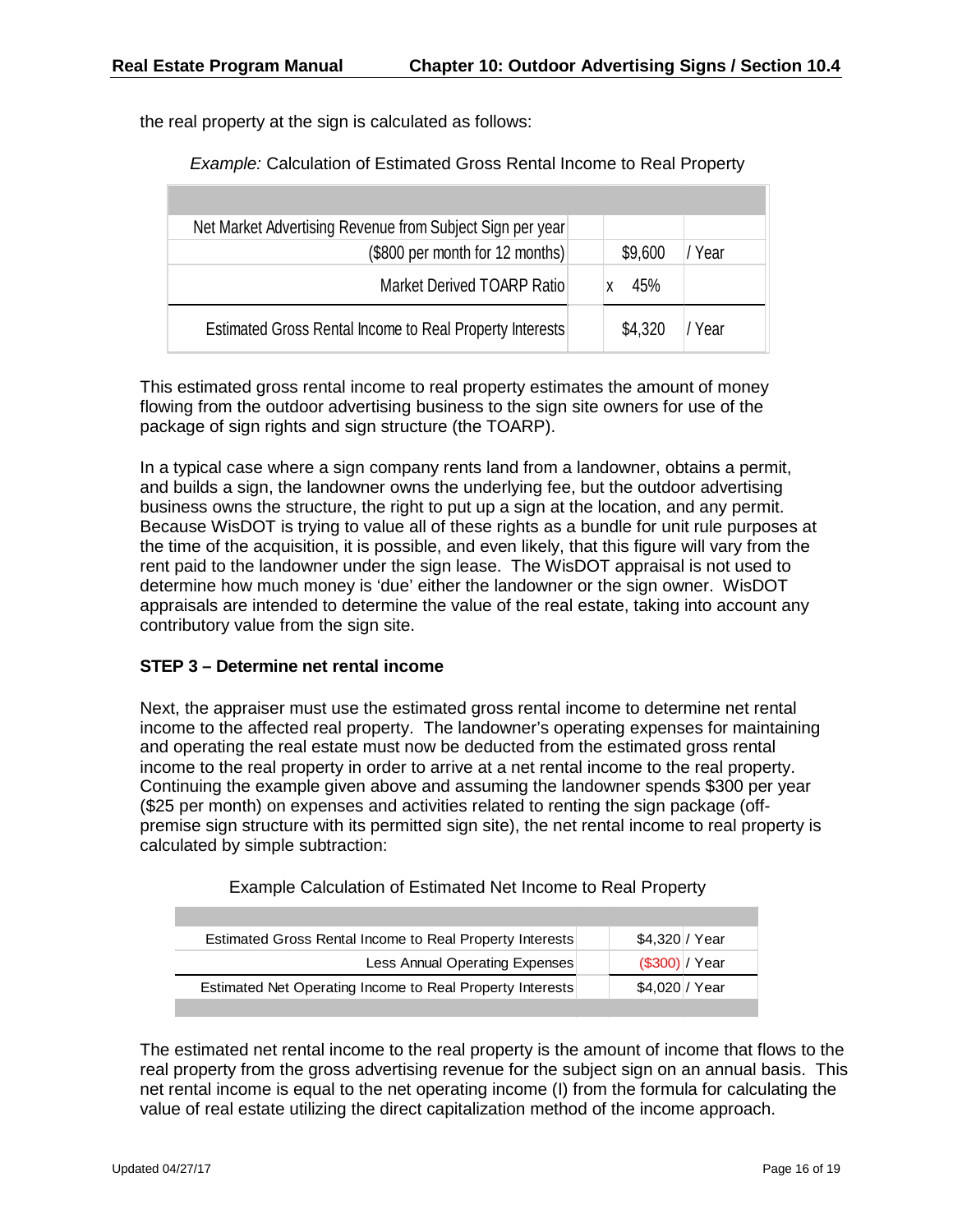STEP 4 – Determine capitalization rate (R)

An overall capitalization rate reflects a relationship between a single year's net operating income expectancy and the total property value. Capitalization rates for specific outdoor advertising assets are slightly atypical to the normal real estate market capitalization rates, due to the unique influences of the outdoor advertising business environment. The outdoor advertising industry's reluctance to divulge public sales and income information necessary to develop direct capitalization rates contributes to the difficulty of the process.

The derivation of market capitalization rates require a modified method of comparing limited sales data, which may vary as to the composition of the assets sold and the time of sale, with readily available market and economic indicators of alternative investment rates and yields. The most typical methods include derivation from the analysis of sales of comparable properties, published rates from surveys, and the band of investment method.

Capitalization rates based on sales: Market capitalization rates derived from the sales of similar properties under similar market conditions, are appropriate in estimating market value. Experience has indicated comparable sales with a total billboard package included in the sale and owned in total by the fee landowner may not exist. The off-premise sign total package sale could be part of a land sale, as a permanent sign easement sale, or other long-term lease sale of the total sign package. Types of off-premise sign or sign site transactions to be considered for deriving overall capitalization rates may include:

- 1. Purchases of permanent outdoor advertising easements where comparisons can be made to their market land lease dollar amounts.
- 2. Market sales of land by a purchaser not involved in the outdoor advertising business that include a total sign package where the total sign package can be rented to an outdoor advertising business with market real estate lease dollar data available.
- 3. Market sales of land or a permanent sign easement that includes a permit-table sign site location that is then developed by a variety of landowners where there is lease data available.
- 4. Sales of outdoor advertising business concerns or individual outdoor advertising billboards or billboard groups where a capitalization rate can be derived for EBITDA (earnings before interest, taxes, depreciation, and amortization) cash flow as a measure of investment yield for an outdoor advertising business.
- 5. Alternative investments to total sign packages. An investor in a total outdoor advertising sign package needs to consider if he will invest in alternative investments with similar, less or more risk along with the investment yield required to make that investment. A total sign package may have a limited number of possible tenants in a given market that may increase the risk factor or investment yield requirements. A higher investment yield requirement would reduce the purchase price of a total offpremise sign package.

Caution must be used in considering and comparing permanent easement sales as those sales may also be "below market" in the case of a nonconforming location or above market for static use on select locations where the influence of possible digital use my be evident. The easement sale may also include "business value" beyond the real property. A business value component may be evident in the permanent easement sale due to the business monopoly effect of controlling a length of highway for outdoor advertising.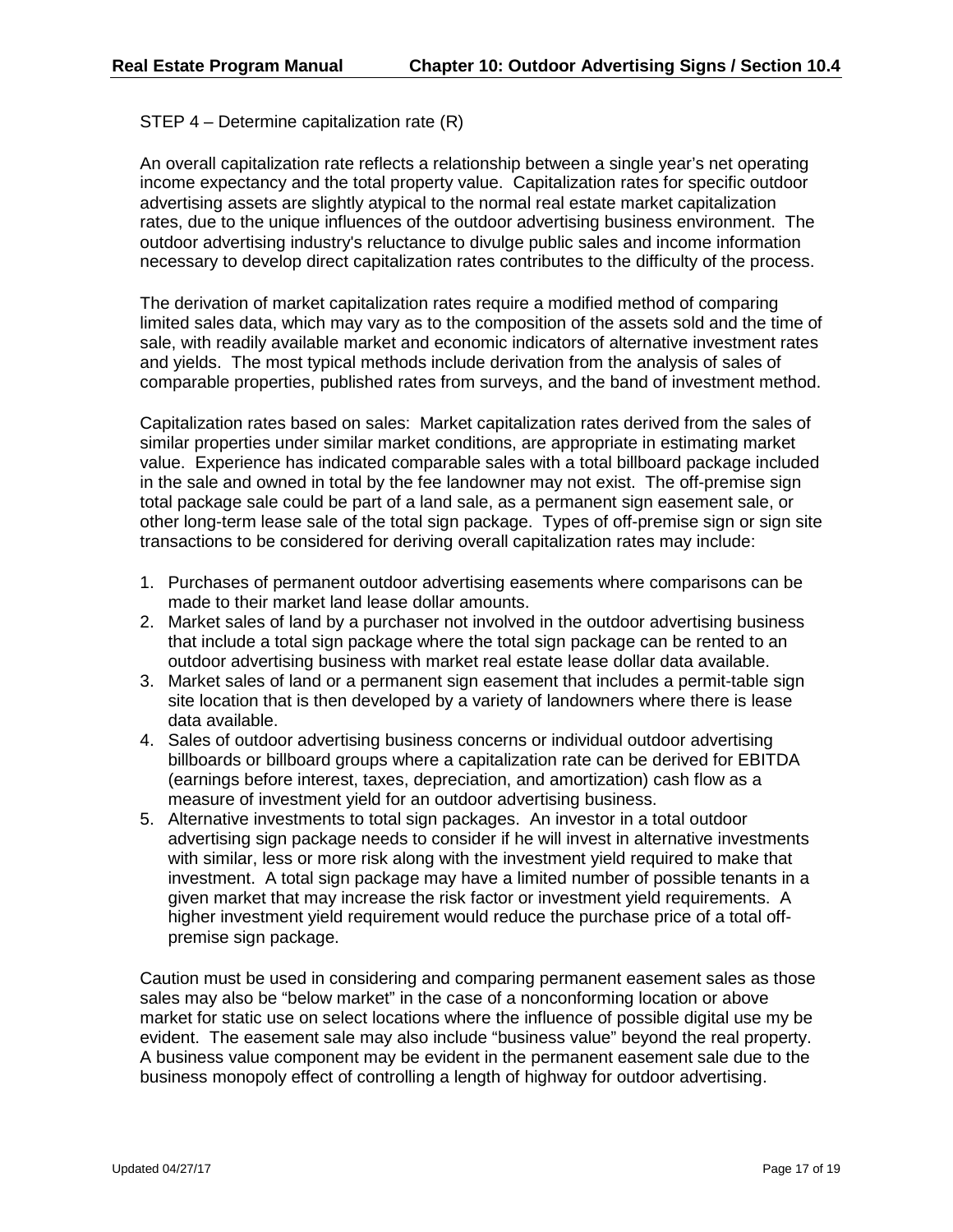**Capitalization rates based on surveyed rates:** Market capitalization rates and investment yield requirement for a total off-premise sign package can be supported and reconciled with consideration of alternative investments. Real estate investor surveys, such as Realty Rates and Korpacz Real Estate Investor Survey, summarize overall cap rates and yield requirement rates for core real estate (retail, office, industrial, and apartments) properties; comprised of improved and vacant land leases.

**Capitalization rates based on band of investment:** The band of investment method is used to estimate an overall capitalization rate an investor would expect if a mortgage were taken on an investment property with a down payment made. In the band of investment technique, the capitalization rates attributable to the components of a capital investment are weighted and combined to derive a weighted (built-up) overall capitalization rate attributable to the total investment. For the "built-up rate," the appraiser first multiplies the percentage of the purchase price that will be financed times the mortgage constant (a function of the interest rate, the frequency of amortization, and the term of the loan).

In this example, the lender would require 30% down payment and issue a mortgage for 70% of the investment at the current cost of money. An interest rate of 6.65% over 20 years is the average surveyed interest rate of "special purpose properties." Using the average rate, term, and amortization frequency, a mortgage constant, otherwise known as a mortgage capitalization rate or a debt service constant, is calculated at 9.05% (0.09053).

The second part of the calculation involves multiplying the percentage of the purchase price that will be provided by the investors cash times the equity dividend rate. The investor would be expected to satisfy the 30% difference between the loan amount and the purchase price. The return (or equity dividend Rate) that investors expect to receive on this 30% cash investment is difficult to obtain from the market. A prudent investor would consider other forms of investment such as treasury bills or CD's and bonds as an alternative investment for the 30% down payment.

The return on equity percentage is based on alternative, similar-risk investments in the market. For this example the current reported discount rate for land leases, as reported by a real estate investor survey was utilized. The current average discount rate for similar land leases is reported to be 7.50% (0.07500).

| <b>BAND OF INVESTMENT</b>          |          |   |         |     |         |
|------------------------------------|----------|---|---------|-----|---------|
| Mortgage Interest Rate             | 6.65%    |   |         |     |         |
| Mortgage Term (Amortization Period | 20 Years |   |         |     |         |
| Mortgage Ratio (Loan-to-Value)     | 70%      |   |         |     |         |
| Mortgage Constant                  | 0.09053  |   |         |     |         |
| Equity Dividend Rate (EDR)         | 7.5%     |   |         |     |         |
|                                    |          |   |         |     |         |
| Mortgage Requirement               | 70%      | X | 0.09053 | $=$ | 0.06337 |
| <b>Equity Requirement</b>          | 30%      | X | 0.07500 | $=$ | 0.02250 |
|                                    | 100%     |   |         |     | 0.08587 |
|                                    |          |   |         |     |         |
| <b>Indicated OAR:</b>              |          |   |         |     | 8.60%   |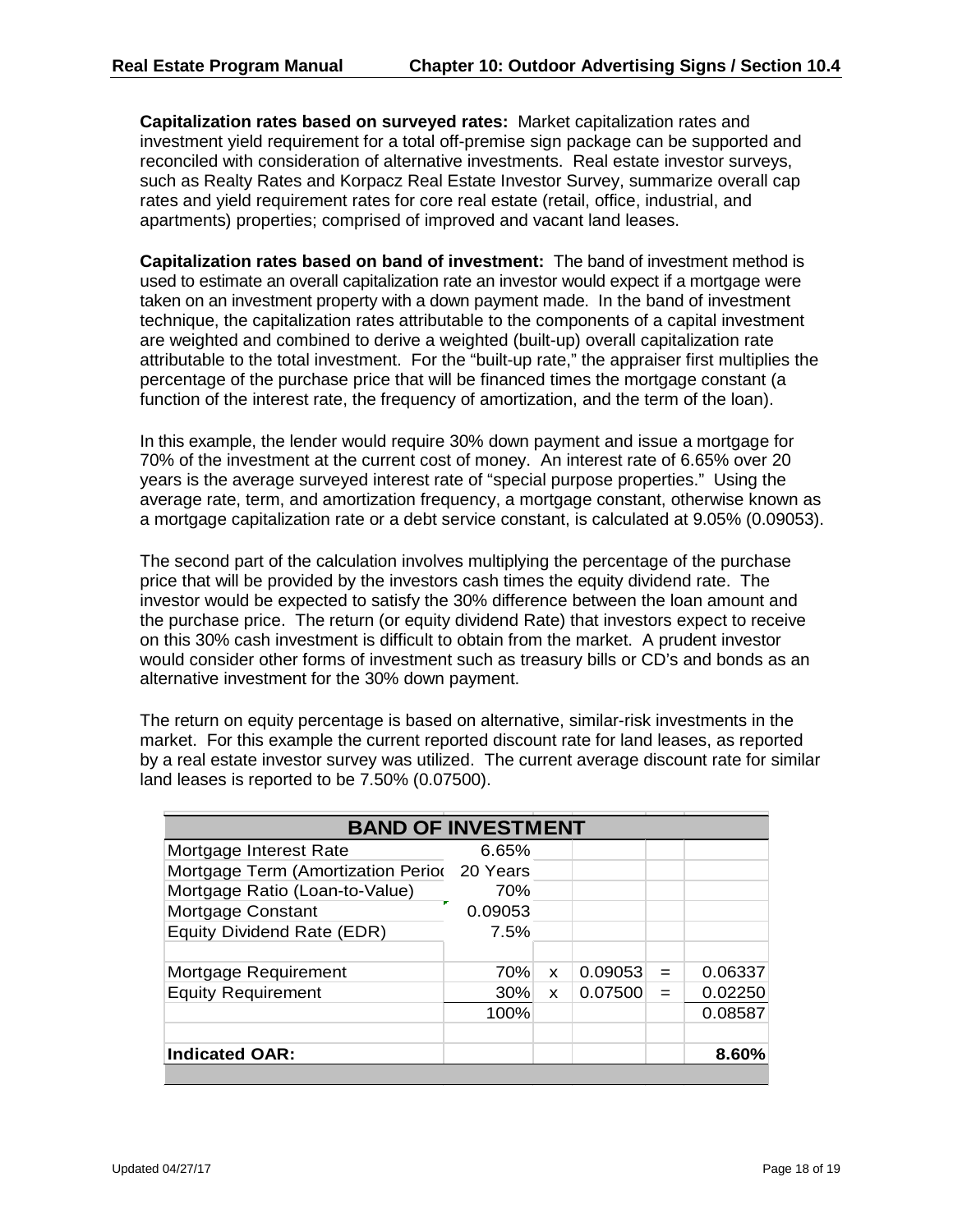#### **STEP 5 – Calculate TOARP (V) market value**

Once the appraiser has identified the net rental income (net operating income) from the TOARP (I) and the overall capitalization rate (R), it will be possible to solve the market value of the TOARP (V) using the following equation:

Value (V) =  $\frac{\text{Net Operating Income (I)}}{\text{Overall Capitalization Rate (R)}}$ 

### **10.4.7 Severance Damage to TOARP**

When a portion of a property is acquired in eminent domain and the fair market value of the owner's remaining land after the acquisition has a reduced value because of the partial taking, the condemner must pay "severance damages" to the landowner under Wis. Stat. [§32.09\(6\)\(e\).](https://docs.legis.wisconsin.gov/document/statutes/32.09(6)(e)) (See Arents vs. ANR Pipeline Company, 2005 WI App. 61, 281 Wis.2d 173, 189, 696 N.W. 2d. 194 [Ct. App. 2005]). Severance damages are possible if a highway project acquisition affects the use of the property when an off-premise sign is moved to another location on the property. Whether the property value is affected either up or down by the movement of the sign on the property should be considered in the total valuation of the property in the before and after analysis of the appraisal. See REPM/Chapter 2- Appraisal for further discussion on severance issues.

#### **10.4.8 Division of Proceeds**

It is not unusual for landowners to ask WisDOT what they will receive from an acquisition or condemnation award. Where all property is owned by one landowner, that landowner will receive the entire award. However, where property is held by multiple parties, as occurs where a sign owner leases land from a landlord or owns an easement on another's property, WisDOT will not divide the award between the parties. That division does not involve WisDOT. The division of the proceeds is a private matter between the property owners, and either the parties or a court will have to decide how to conclude their private contractual arrangements. WisDOT's appraiser cannot be compelled to offer an opinion in the partition of proceeds. (Burnett vs. Alt, 224 Wis. 2d 72, 589 N.W.2d 21 [1998]).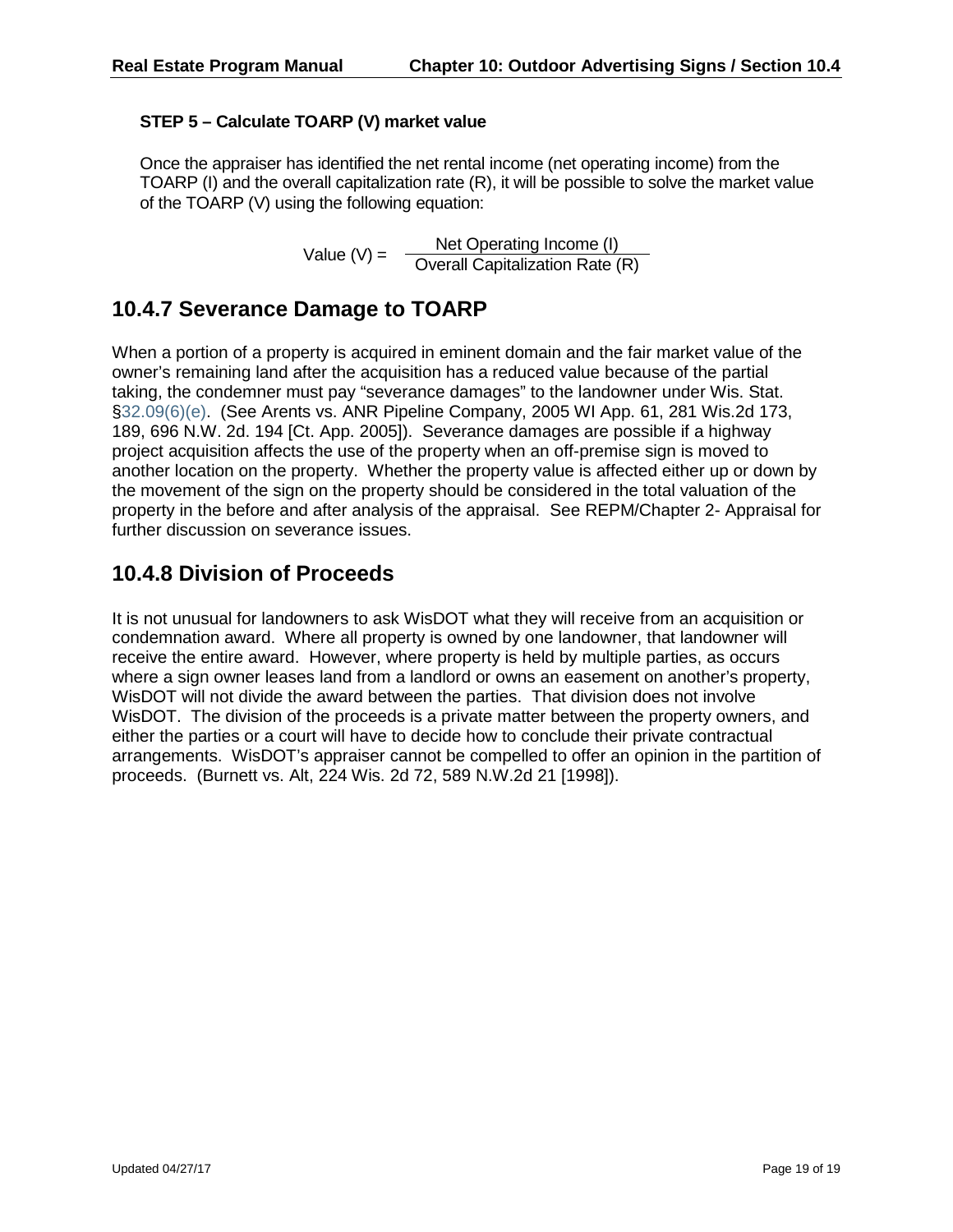

**Chapter Ten: Outdoor Advertising Signs**

#### **CHAPTER 10 - APPENDICES**

Note: This document is available in printable format from "Appendix" link; and, is viewable only in "Figure" below.

[APPENDIX A:](http://wisconsindot.gov/dtsdManuals/re/repmchap10/appendix-a-sign-flowchart.docx) Flowchart for Acquiring or Relocating Off-Premise Signs. Note: Chart is best viewed when printed using 11x17 paper; and, can be resized down to 11x15 (legal size paper).



*Figure 1 - Sign Flowchart*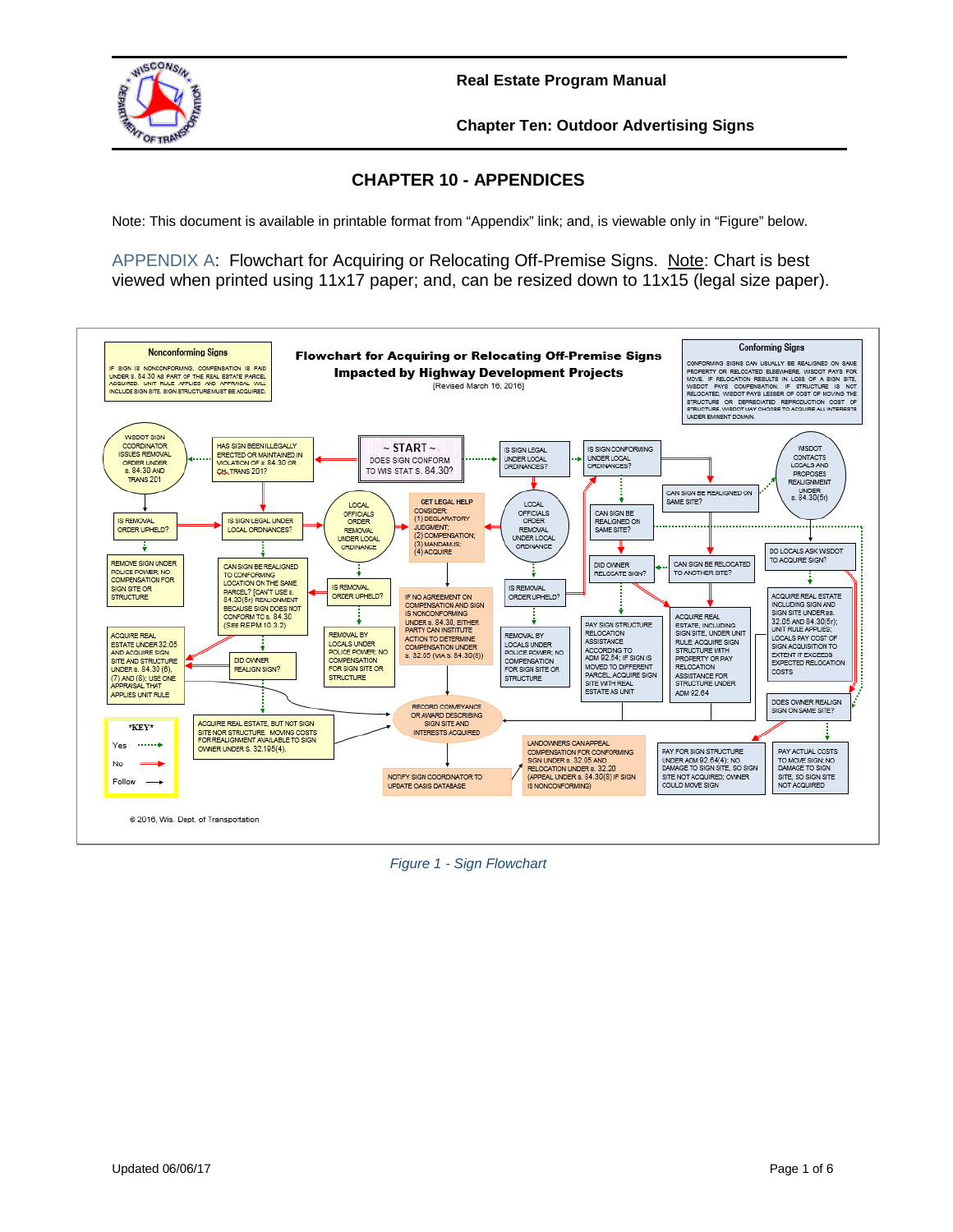Note: This document is available in printable (fillable) format from "Appendix" link; and, is viewable only in "Figure" below.

[APPENDIX B:](http://wisconsindot.gov/dtsdManuals/re/repmchap10/appendix-b-proposed-realighnment-ltr.docx) Sample (5r) letter; Notice of Proposed Realignment of Sign

|                    | $\sim$ $\sim$ Use current WIsDOT Letterhead $\sim$ $\sim$                                                                                                                                                                                                                                                                                                                                                                                                                                    |
|--------------------|----------------------------------------------------------------------------------------------------------------------------------------------------------------------------------------------------------------------------------------------------------------------------------------------------------------------------------------------------------------------------------------------------------------------------------------------------------------------------------------------|
|                    |                                                                                                                                                                                                                                                                                                                                                                                                                                                                                              |
| <b>Notice Date</b> |                                                                                                                                                                                                                                                                                                                                                                                                                                                                                              |
| To:                | Town administrator or other appropriate authority<br>Complete mailing address                                                                                                                                                                                                                                                                                                                                                                                                                |
| From:              | <b>WisDOT Rep</b>                                                                                                                                                                                                                                                                                                                                                                                                                                                                            |
|                    | Title<br><b>Return mailing address</b>                                                                                                                                                                                                                                                                                                                                                                                                                                                       |
|                    | Subject: Realignment of billboard OASIS (Unassigned #)                                                                                                                                                                                                                                                                                                                                                                                                                                       |
|                    | Located on the property of ________ at ______;<br><b>WILL STATE</b><br>WisDOT highway project ID<br>l: parcel #                                                                                                                                                                                                                                                                                                                                                                              |
|                    | NOTICE OF PROPOSED REALIGNMENT OF SIGN<br>(Response required within 60 Days from date listed on this notice)                                                                                                                                                                                                                                                                                                                                                                                 |
|                    |                                                                                                                                                                                                                                                                                                                                                                                                                                                                                              |
|                    | Pursuant to the provisions of Wis. Stat. § 84.30(5r), a courtesy copy of which is attached for reference, the<br>Wisconsin Department of Transportation (WisDOT) proposes to realign a billboard located on the above-described                                                                                                                                                                                                                                                              |
|                    | lands. The realignment of the billboard will be on the same real estate site. The sign conforms to state law, but                                                                                                                                                                                                                                                                                                                                                                            |
|                    | the department understands that the sign is a nonconforming structure under local ordinances. Under § 84.30(5r),<br>realignment of the sign will not affect its nonconforming status under your jurisdiction's local ordinances.                                                                                                                                                                                                                                                             |
|                    | You may petition the department to acquire the sign rather than realign it. If you petition the department to acquire<br>the sign, it will do so at the time it acquires the land needed for the highway project involved. A petitioning local<br>government, however, is responsible for any cost of acquiring the sign above and beyond the cost to WisDOT of<br>realigning the sign.                                                                                                      |
|                    | We estimate WisDOT's cost to realign the sign to be: \$ _____ to \$                                                                                                                                                                                                                                                                                                                                                                                                                          |
|                    |                                                                                                                                                                                                                                                                                                                                                                                                                                                                                              |
|                    | Because a decision to realign or acquire the sign must be made before the real estate involved is appraised and                                                                                                                                                                                                                                                                                                                                                                              |
|                    | notice within 60 days so that the department may proceed with its real estate acquisition in a timely fashion.                                                                                                                                                                                                                                                                                                                                                                               |
|                    | Please inform WisDOT of your intentions by simply indicating your jurisdiction's preference below. Check the                                                                                                                                                                                                                                                                                                                                                                                 |
|                    |                                                                                                                                                                                                                                                                                                                                                                                                                                                                                              |
| sign.              | $\Box$ The local government entity to which this notice is addressed hereby petitions the Wisconsin Department of<br>Transportation to acquire the sign and any real property interest of the sign owner.                                                                                                                                                                                                                                                                                    |
|                    |                                                                                                                                                                                                                                                                                                                                                                                                                                                                                              |
|                    | Authorized by (signature) Print name and title<br>Date signed                                                                                                                                                                                                                                                                                                                                                                                                                                |
|                    | <b>EXPRESSION OF NON-INTEREST IN ACQUIRING THE SIGN.</b>                                                                                                                                                                                                                                                                                                                                                                                                                                     |
|                    | acquired by WisDOT, it is essential that we receive a prompt response from you regarding this matter. If you have<br>appropriate box; sign and print name/title as authorized; then, return copy of signed notice to my address as listed.<br>$\Box$ The local government entity to which this notice is addressed is not interested in acquiring the above-described<br>IMPORTANT: FAILURE TO RESPOND WITHIN 60 DAYS OF THIS NOTICE WILL BE TREATED AS AN<br>Enclosure: Extra courtesy copy |
|                    |                                                                                                                                                                                                                                                                                                                                                                                                                                                                                              |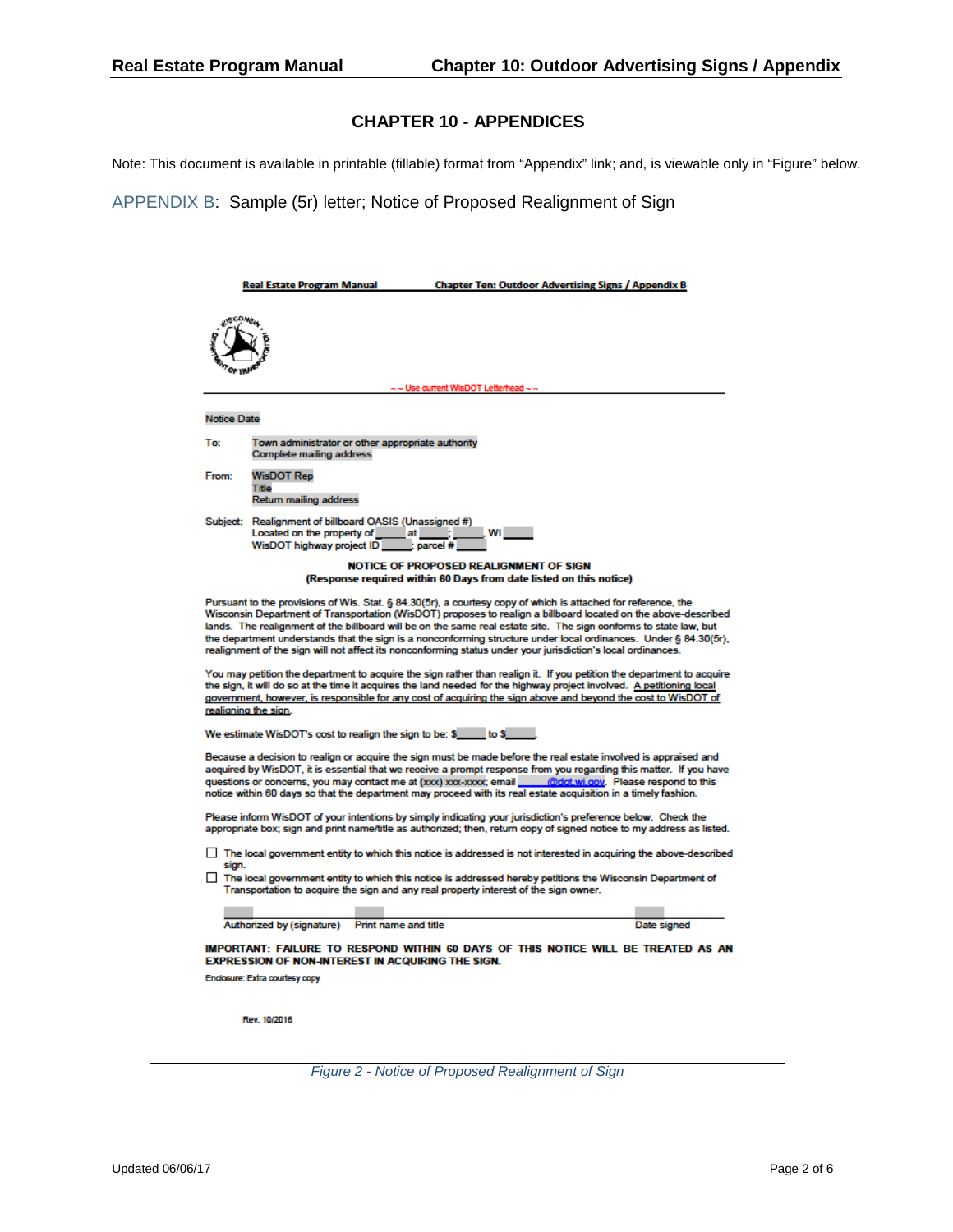Note: This document is available in printable format from "Appendix" link; and, is viewable only in "Figure" below.

[APPENDIX C:](http://wisconsindot.gov/dtsdManuals/re/repmchap10/appendix-c-ch10-definitions.docx) Definitions specific or pertinent to REPM/Chapter 10

#### **DEFINITIONS SPECIFIC OR PERTINENT TO REPM/CHAPTER 10**

**Adjacent area** - An area that is adjacent to and within 660 feet of the nearest edge of the right of way of any interstate or primary highway or the Great River Road, which 660 feet distance, shall be measured horizontally along a line normal or perpendicular to the centerline of the highway.

**Business area -** Business area means different things along interstate and non-interstate highways. Along non-interstate highways, "business area" means land within 660 feet of the right of way that is:

- Zoned for business, industrial or commercial activities under the authority of the laws of this state; or
- Not zoned, but constitutes an unzoned commercial or industrial area as defined in Wis. Stat. §84.30(2)(k).

Along the interstate system, "business area" generally means lands that are within 660 feet of the interstate right of way that are currently zoned commercial or industrial AND that are within the September 1, 1959, boundaries of an incorporated municipality. Lands in commercial or industrial districts that were annexed by a municipality after 1959 do not qualify as "business areas." Wis. Stat. §84.30(2)(b). Date of annexation can be found from annexation records at Secretary of State, see http://www.sos.state.wi.us/record.htm.

**Gross/Net advertising revenue -** Net Advertising Revenue is usually reported as an annual dollar amount and calculated by determining the gross advertising revenue from sales of advertising on a billboard at a location and then making adjustments as follows. From the gross advertising revenue figure, the following are subtracted: ad agency fees and production costs, such as printing, vinyl production, and ad production. That net amount is then reduced for expected ad vacancy to arrive at Net Advertising Revenue for the sign.

**Off-premises sign -** "Off-premises" or "off-property sign" means a sign that is not an on-premises sign. (Trans 201(8))

**On-premises sign -** "On-premises" or "on-property sign," for purposes of Wis. Stat. §84.30 and Chapter Trans 201, means a sign at a business location advertising a business that is conducted on the property and that is located in the immediate vicinity of the business. "Immediate vicinity" in this definition means the sign is within the area bounded by the buildings, driveways and parking areas in which the activity is conducted or within 50 feet of that area. "Immediate vicinity" does not include any area across a street or road from the area where the business is conducted or any area developed for erecting a sign. Local laws may define the term differently so it is possible for a sign to be considered on-premise under a local ordinance and off-premise under state law. (Trans 201(9))

**Market/Sign site ratio -** This is the ratio of the real estate rent paid to the package owner for the total offpremise sign package divided by the net advertising revenue for the sign.

**Unit rule -** Sometimes called the "undivided fee rule," is a method for valuing property in eminent domain proceedings where the property being acquired is subject to multiple ownership interests. Compensation is determined based on the fair market value of the property as a whole, as if there were only one owner. Once the property's fair market value is determined, then that value is apportioned among all of those who hold an interest in the property. The division of the value of the fee into separate interests cannot exceed the amount of compensation to be paid by the condemning authority.

*Figure 3 – REPM/Chapter 10 Definitions*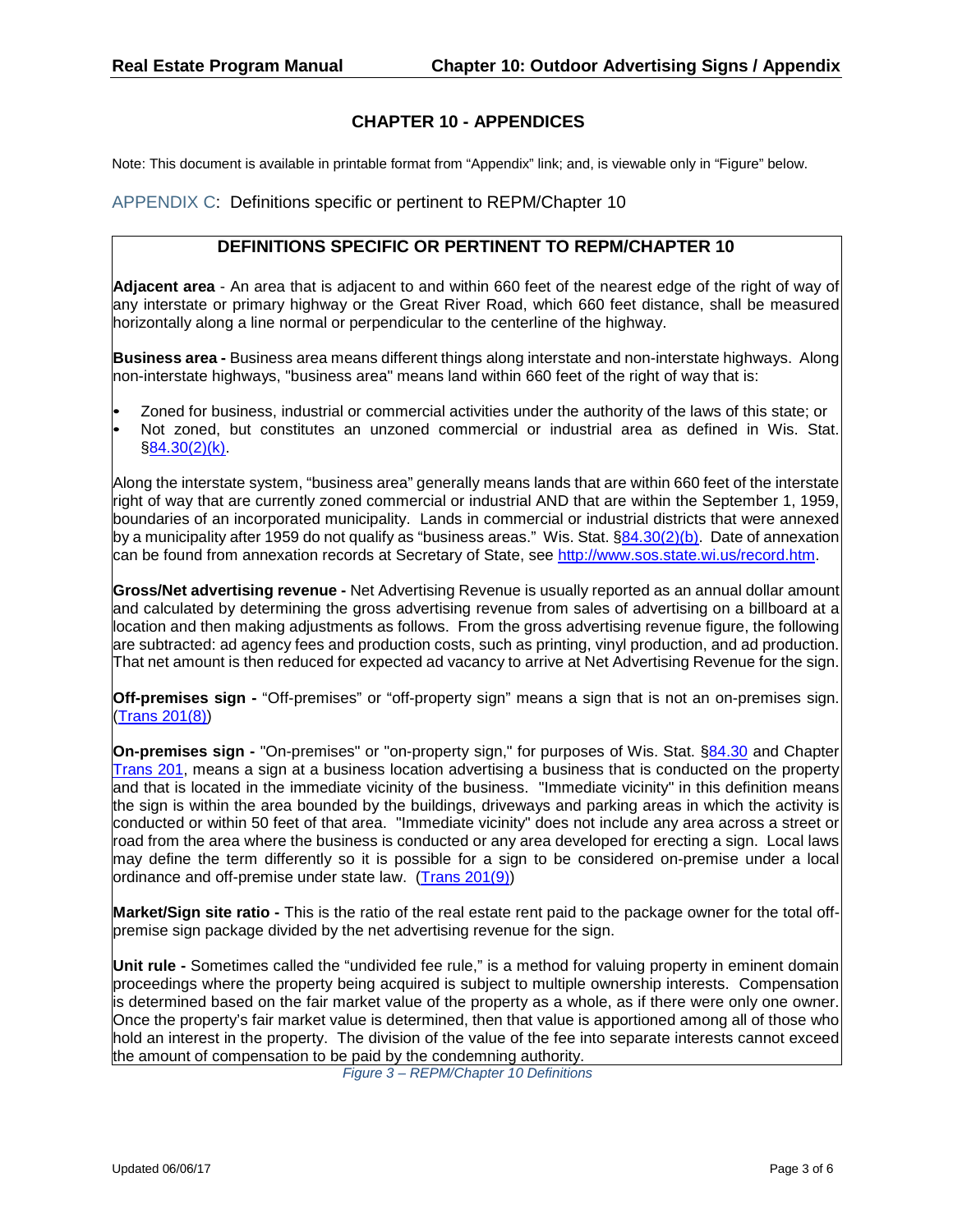Note: This document is available in printable (fillable) format from "Appendix" link; and, is viewable only in "Figure" below.

[APPENDIX D:](http://wisconsindot.gov/dtsdManuals/re/repmchap10/appendix-d-sign-inventory-maint-notice.docx) Sign Inventory Maintenance Notification (RE2242)

| RE2242 10/2016                                            | SIGN INVENTORY MAINTENANCE NOTIFICATION                                                                                                                                                                                                                                                                                                                                                                      | <b>Wisconsin Department of Transportation</b> |
|-----------------------------------------------------------|--------------------------------------------------------------------------------------------------------------------------------------------------------------------------------------------------------------------------------------------------------------------------------------------------------------------------------------------------------------------------------------------------------------|-----------------------------------------------|
|                                                           | When a sign structure other than an on-premise sign has been affected by a highway improvement<br>project, the regional WisDOT Real Estate (RE) specialist must provide the following information to the<br>regional WisDOT sign coordinator. The sign coordinator must update the OASIS database, including<br>entry of the documents provided into the database of records and images related to the sign. |                                               |
| OASIS number:                                             |                                                                                                                                                                                                                                                                                                                                                                                                              |                                               |
| Real Estate project no.:                                  |                                                                                                                                                                                                                                                                                                                                                                                                              |                                               |
| Parcel number and right acquired (fee, PLE, other): _____ |                                                                                                                                                                                                                                                                                                                                                                                                              |                                               |
| Parcel owner's name: _____                                |                                                                                                                                                                                                                                                                                                                                                                                                              |                                               |
| Parcel acquisition date: _____                            |                                                                                                                                                                                                                                                                                                                                                                                                              |                                               |
|                                                           | Sign acquisition date (attach award or conveyance or enter N/A if not acquired): _____                                                                                                                                                                                                                                                                                                                       |                                               |
| Parcel owner after acquisition:                           |                                                                                                                                                                                                                                                                                                                                                                                                              |                                               |
|                                                           |                                                                                                                                                                                                                                                                                                                                                                                                              |                                               |
| This sign structure has been or will be:                  |                                                                                                                                                                                                                                                                                                                                                                                                              |                                               |
| □                                                         | Realigned on same parcel (moved back); if so, by whom and when? _____                                                                                                                                                                                                                                                                                                                                        |                                               |
| □                                                         | Relocated to different parcel/location; if so, by whom and when?                                                                                                                                                                                                                                                                                                                                             |                                               |
| □<br>Removed, if so, by whom and when?                    |                                                                                                                                                                                                                                                                                                                                                                                                              |                                               |
|                                                           | Explain (who took action and when was it taken?):                                                                                                                                                                                                                                                                                                                                                            |                                               |
|                                                           |                                                                                                                                                                                                                                                                                                                                                                                                              |                                               |
|                                                           | Special agreements or commitments were made with the sign owner; if yes, explain.                                                                                                                                                                                                                                                                                                                            |                                               |
| No; Yes; if "yes," explain: \\ow                          |                                                                                                                                                                                                                                                                                                                                                                                                              |                                               |
|                                                           |                                                                                                                                                                                                                                                                                                                                                                                                              |                                               |
| Attached are copies of:                                   |                                                                                                                                                                                                                                                                                                                                                                                                              |                                               |
|                                                           | Award or conveyance <b>Depart Platisheet showing where sign existed</b>                                                                                                                                                                                                                                                                                                                                      | Sign picture                                  |
|                                                           |                                                                                                                                                                                                                                                                                                                                                                                                              |                                               |
| Additional comments:                                      |                                                                                                                                                                                                                                                                                                                                                                                                              |                                               |
|                                                           |                                                                                                                                                                                                                                                                                                                                                                                                              |                                               |
|                                                           |                                                                                                                                                                                                                                                                                                                                                                                                              |                                               |
|                                                           |                                                                                                                                                                                                                                                                                                                                                                                                              |                                               |
|                                                           |                                                                                                                                                                                                                                                                                                                                                                                                              |                                               |
|                                                           |                                                                                                                                                                                                                                                                                                                                                                                                              |                                               |
|                                                           |                                                                                                                                                                                                                                                                                                                                                                                                              |                                               |
|                                                           |                                                                                                                                                                                                                                                                                                                                                                                                              |                                               |

*Figure 4 - Sign Inventory Maintenance Notification (RE2242)*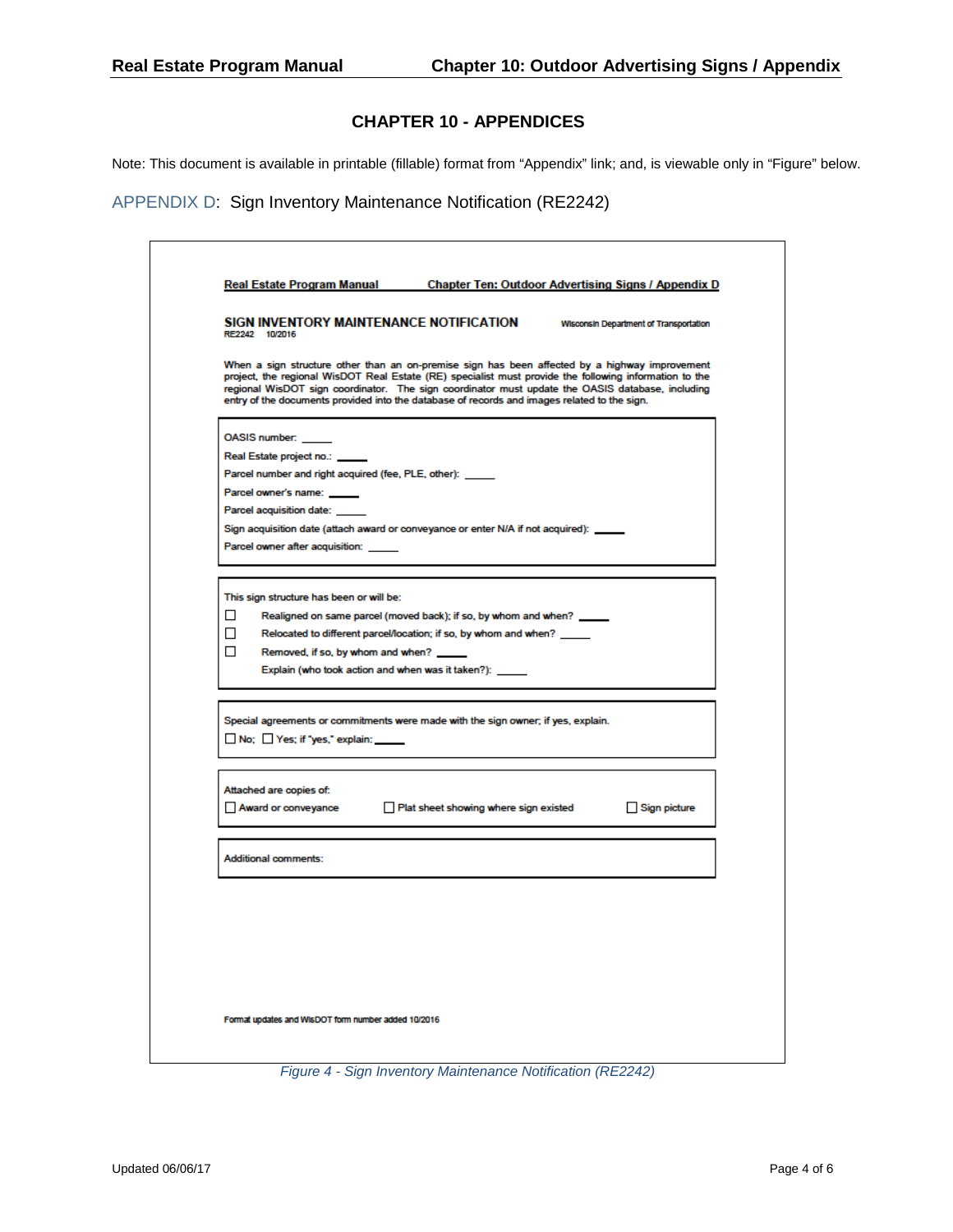Note: This document is available in printable (fillable) format from "Appendix" link; and, is viewable only in "Figure" below.

[APPENDIX E:](http://wisconsindot.gov/dtsdManuals/re/repmchap10/appendix-e-ratio-worksheet.docx) Worksheet for determining ratio of outdoor advertising sign repair costs to replacement costs (RE2240)

| Wisconsin Department of Transportation<br>RE2240 10/2016                                                                                                                                                                                                                                                                                                                                                                                                                                                                                |                                                                                                | <b>OUTDOOR ADVERTISING SIGN REPAIR COSTS TO REPLACEMENT COSTS*</b>                                    | <b>WORKSHEET FOR DETERMINING RATIO OF</b><br>Under s. Trans. 201.10 (2) (e) or (f), Wis. Adm. Code |                                                                        |                                                                                                                                  |                                                                   |
|-----------------------------------------------------------------------------------------------------------------------------------------------------------------------------------------------------------------------------------------------------------------------------------------------------------------------------------------------------------------------------------------------------------------------------------------------------------------------------------------------------------------------------------------|------------------------------------------------------------------------------------------------|-------------------------------------------------------------------------------------------------------|----------------------------------------------------------------------------------------------------|------------------------------------------------------------------------|----------------------------------------------------------------------------------------------------------------------------------|-------------------------------------------------------------------|
| A. Sign Element                                                                                                                                                                                                                                                                                                                                                                                                                                                                                                                         | <b>B. Materials</b><br>(describe.<br>including:<br>dimensions,<br>length, width.<br>thickness) | C. Cost per unit                                                                                      | D. Quantity in<br>entire sign                                                                      | E. Entire sign<br>cost (cost per<br>unit x quantity<br>in entire sign) | F. Quantity<br>used in repair                                                                                                    | G. Repair cost<br>(cost per unit x<br>quantity used<br>in repair) |
| <b>Advertising message</b>                                                                                                                                                                                                                                                                                                                                                                                                                                                                                                              |                                                                                                | s                                                                                                     |                                                                                                    |                                                                        |                                                                                                                                  | s                                                                 |
| Apron                                                                                                                                                                                                                                                                                                                                                                                                                                                                                                                                   |                                                                                                | s                                                                                                     |                                                                                                    |                                                                        |                                                                                                                                  | \$                                                                |
| <b>Border</b>                                                                                                                                                                                                                                                                                                                                                                                                                                                                                                                           |                                                                                                | s                                                                                                     |                                                                                                    |                                                                        |                                                                                                                                  | s                                                                 |
| <b>Fasteners</b>                                                                                                                                                                                                                                                                                                                                                                                                                                                                                                                        |                                                                                                | s                                                                                                     |                                                                                                    |                                                                        |                                                                                                                                  | \$                                                                |
| <b>Footings</b>                                                                                                                                                                                                                                                                                                                                                                                                                                                                                                                         |                                                                                                | s                                                                                                     |                                                                                                    |                                                                        |                                                                                                                                  | s                                                                 |
| Lighting                                                                                                                                                                                                                                                                                                                                                                                                                                                                                                                                |                                                                                                | s                                                                                                     |                                                                                                    |                                                                        |                                                                                                                                  | \$                                                                |
| <b>Poles</b>                                                                                                                                                                                                                                                                                                                                                                                                                                                                                                                            |                                                                                                | s                                                                                                     |                                                                                                    |                                                                        |                                                                                                                                  | s                                                                 |
| Sign face                                                                                                                                                                                                                                                                                                                                                                                                                                                                                                                               |                                                                                                | s                                                                                                     |                                                                                                    |                                                                        |                                                                                                                                  | \$                                                                |
| <b>Stringers</b>                                                                                                                                                                                                                                                                                                                                                                                                                                                                                                                        |                                                                                                | s                                                                                                     |                                                                                                    |                                                                        |                                                                                                                                  | s                                                                 |
| Other costs                                                                                                                                                                                                                                                                                                                                                                                                                                                                                                                             |                                                                                                | s                                                                                                     |                                                                                                    |                                                                        |                                                                                                                                  | s                                                                 |
| Other electrical                                                                                                                                                                                                                                                                                                                                                                                                                                                                                                                        |                                                                                                | s                                                                                                     |                                                                                                    |                                                                        |                                                                                                                                  | \$                                                                |
| Other elements<br>(specify)                                                                                                                                                                                                                                                                                                                                                                                                                                                                                                             |                                                                                                | s                                                                                                     |                                                                                                    |                                                                        |                                                                                                                                  | s                                                                 |
| Labor                                                                                                                                                                                                                                                                                                                                                                                                                                                                                                                                   | <b>Employee</b><br>name                                                                        | <b>Hourly salary</b>                                                                                  | Estimated<br>hours needed<br>to build new<br>sign                                                  | Salary x hours<br>needed to build<br>new sign                          | <b>Hours needed</b><br>to repair sign,<br>incl. salvaging<br>materials, site<br>preparation.<br>clearing debris.<br>constructing | Salary x hours<br>needed to<br>repair sign                        |
|                                                                                                                                                                                                                                                                                                                                                                                                                                                                                                                                         |                                                                                                | s                                                                                                     |                                                                                                    | s                                                                      |                                                                                                                                  | s                                                                 |
|                                                                                                                                                                                                                                                                                                                                                                                                                                                                                                                                         |                                                                                                | s                                                                                                     |                                                                                                    | S                                                                      |                                                                                                                                  | s                                                                 |
| <b>Travel</b>                                                                                                                                                                                                                                                                                                                                                                                                                                                                                                                           |                                                                                                | s                                                                                                     |                                                                                                    | s                                                                      |                                                                                                                                  | s                                                                 |
| Note: If labor and travel costs for repairs are less than estimated costs for<br>erecting new sign, include explanation:                                                                                                                                                                                                                                                                                                                                                                                                                |                                                                                                |                                                                                                       |                                                                                                    | Sum of costs<br>Column <sub>E</sub><br>s                               |                                                                                                                                  | Sum of costs<br>Column G<br>s                                     |
|                                                                                                                                                                                                                                                                                                                                                                                                                                                                                                                                         |                                                                                                | Ratio of repair costs to replacement costs (sum of Column G divided (÷) by sum of Column E [G / E]) = |                                                                                                    |                                                                        |                                                                                                                                  | %                                                                 |
| * This worksheet complies with In the Matter of Collins Outdoor Advertising Sign (Old Towne Inn Sign), Case No. 98-H-1099 and 98-H-<br>1100 (DOHA October 18, 1999), available at http://dha.state.wi.us/static/Decisions/DOT/1995-1999/98-H-1099.pdf.<br>Notwithstanding the result of this worksheet, a sign may not be enlarged and must remain substantially the same as it was on March<br>18, 1972 (or on the date sign became subject to outdoor advertising control, whichever is later). Trans 201.10 (2) (e), Wis. Adm. Code. |                                                                                                |                                                                                                       |                                                                                                    |                                                                        |                                                                                                                                  |                                                                   |

*Figure 5 - Worksheet for determining ratio of outdoor advertising sign repair costs to replacement costs (RE2240)*